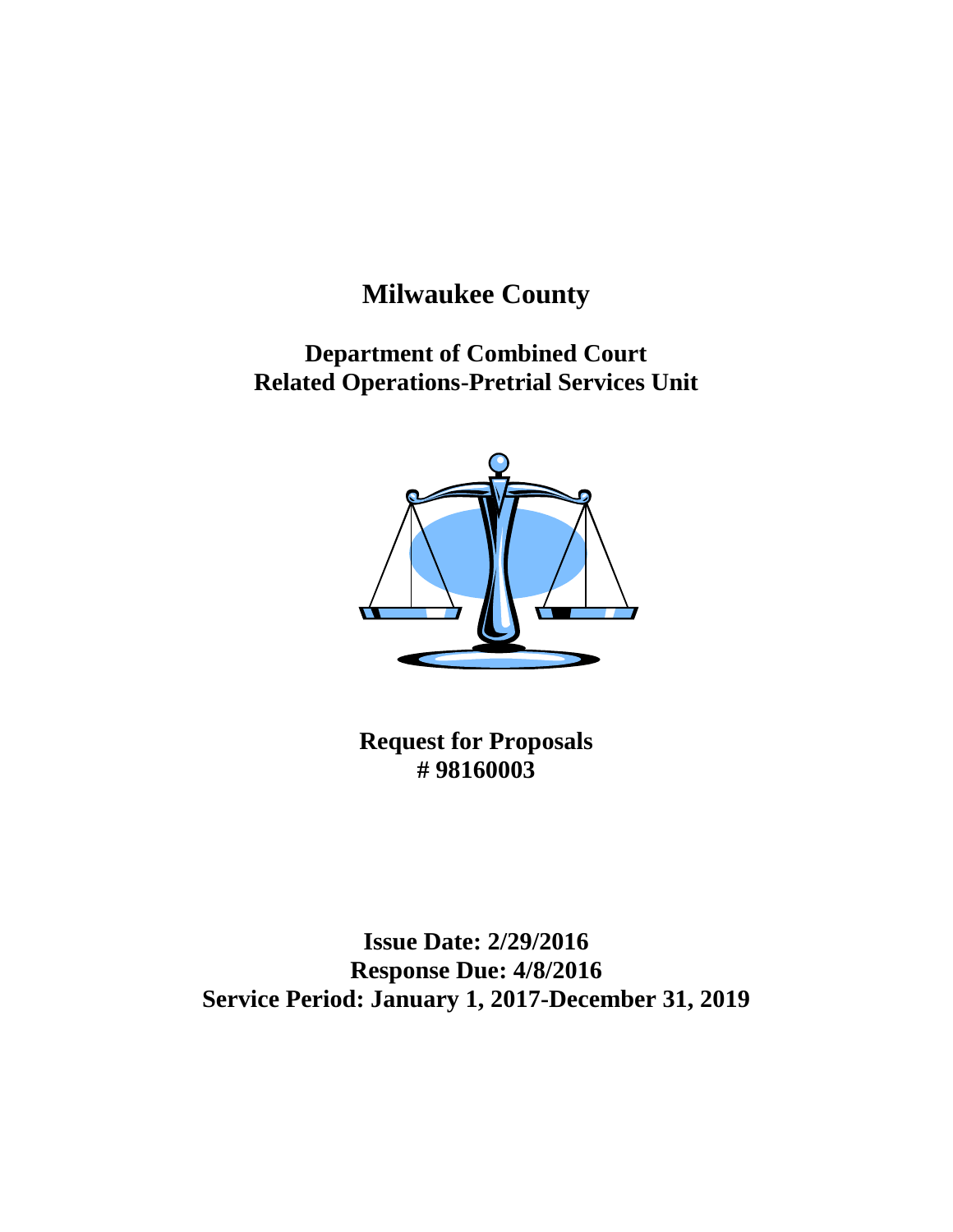# **TABLE OF CONTENTS** Page

| 1.0 | <b>RFP APPLICATION</b>                                                     | 5                |
|-----|----------------------------------------------------------------------------|------------------|
| 2.0 | <b>INTRODUCTION AND PURPOSE OF PROPOSAL</b>                                | 6                |
|     | 2.1 Brief History & Goals                                                  | 6                |
|     | 2.2 Purpose of RFP                                                         | 6                |
|     | 2.3 Specifications & Requirements                                          | $\boldsymbol{7}$ |
|     | 2.4 Incurred Costs                                                         | $\boldsymbol{7}$ |
|     | 2.5 Contract Period                                                        | $\boldsymbol{7}$ |
|     | 2.6 RFP Administrator                                                      | $\overline{7}$   |
| 3.0 | <b>SCHEDULE OF EVENTS</b>                                                  | 8                |
| 4.0 | PROGRAM ELEMENTS                                                           | 9                |
|     | 4.1 Pretrial Universal Screening/Release Preparation                       | 9                |
|     | 4.2 Pretrial and Drug Treatment Court Supervision                          | 10               |
|     | 4.3 Pretrial GPS Monitoring                                                | 11               |
|     | 4.4 Pretrial Repeat Intoxicated Driver Intervention Program                | 11               |
|     | 4.5 Central Liaison Unit (Diversion/Deferred Prosecution Agreements (DPA)) | 12               |
|     | 4.6 Treatment Alternatives and Diversion (TAD) Program                     | 13               |
|     | 4.7 Cognitive Behavioral Programming for CLU, TAD, and DTC Participants    | 14               |
|     | 4.8 Drug Testing                                                           | 15               |
|     | 4.9 Continuous Alcohol Monitoring                                          | 16               |
|     | 4.10 Trauma Informed Care-Milwaukee County Drug Treatment Court            | 16               |
| 5.0 | <b>DESIGN SPECIFICATIONS</b>                                               | 17               |
|     | 5.1 Target Population                                                      | 17               |
|     | 5.2 Non-Compliance                                                         | 17               |
|     | 5.3 Daily Population                                                       | 17               |
|     | 5.4 Staff                                                                  | 17               |
| 6.0 | <b>VENDOR REQUIREMENTS</b>                                                 | 17               |
|     | 6.1 Laws, Codes, Regulations                                               | 17               |
|     | 6.2 Insurance                                                              | 17               |
|     | 6.3 Federal Tax Identification Number                                      | 18               |
|     | 6.4 Security                                                               | 18               |
|     | 6.5 Independent Contractor                                                 | 18               |
|     | 6.6 Non-Discrimination                                                     | 18               |
|     | 6.7 Professional Service Contracts DBE Specifications                      | 18               |
|     | 6.8 Access to Records/Audit/Open Records Law                               | 19               |
|     | 6.9 Software and Hardware Standards                                        | 19               |
|     | 6.10 Milwaukee County Pretrial Services Information System                 | 19               |
|     | 6.11 Indemnity                                                             | 20               |
|     | 6.12 Code of Ethics                                                        | 20               |
| 7.0 | <b>COMPENSATION, BILLING AND PAYMENT</b>                                   | 20               |
|     | 7.1 Contract Payment                                                       | 20               |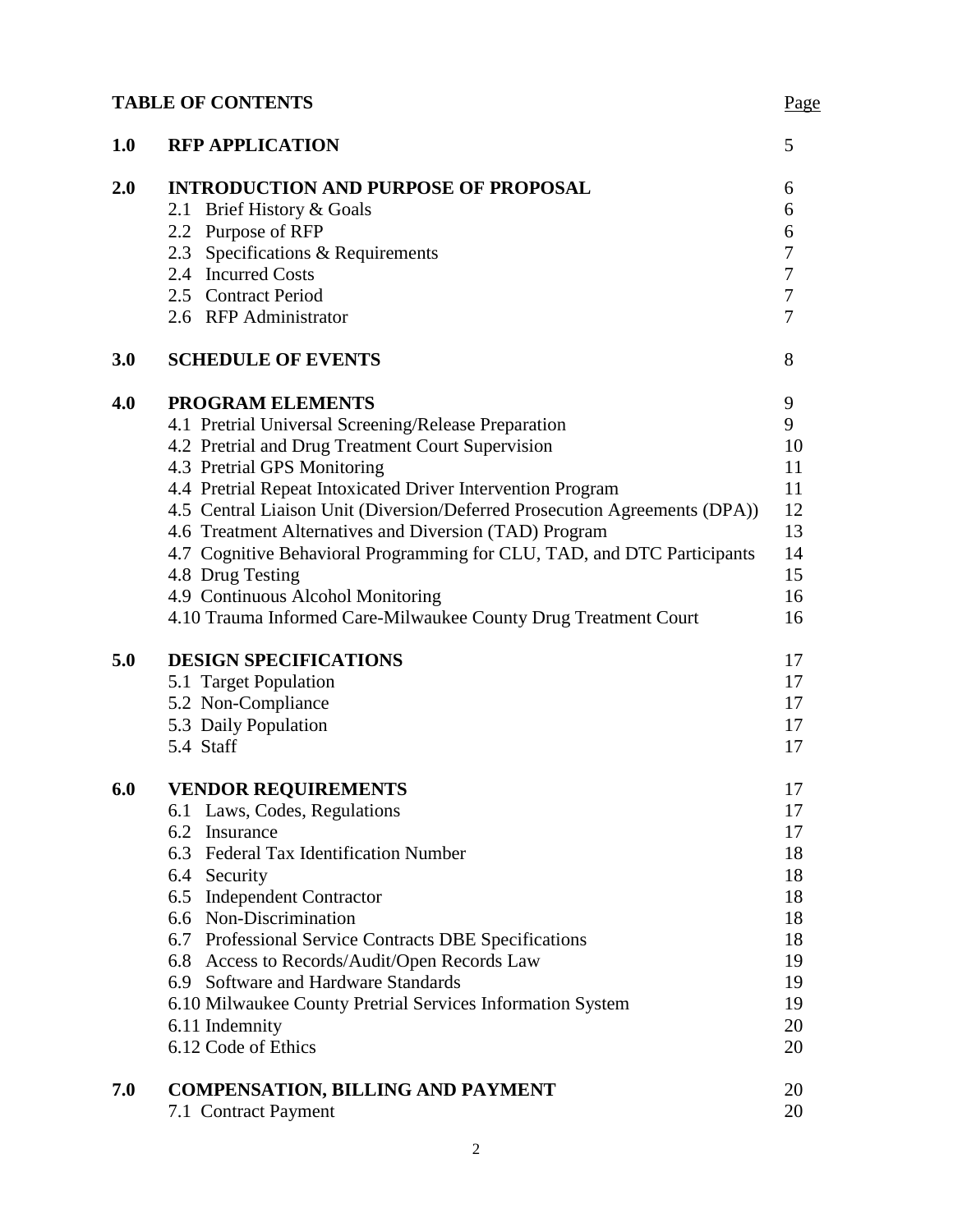|             | 7.2 Cost of Administration |                                                                                         | 20 |
|-------------|----------------------------|-----------------------------------------------------------------------------------------|----|
|             | 7.3 Monthly Billings       |                                                                                         | 20 |
|             | 7.4 Space/Other            |                                                                                         | 21 |
|             |                            | 7.5 Modification/Termination/Extension of Contract                                      | 21 |
| 8.0         | <b>REPORTS</b>             |                                                                                         | 21 |
|             |                            | 8.1 Data and Information Requirements                                                   | 21 |
| 9.0         |                            | PROPOSAL FORMAT (NARRATIVE)                                                             | 21 |
|             | 9.1 Mission and Goals      |                                                                                         | 22 |
|             | 9.2 Service Delivery Plan  |                                                                                         | 22 |
|             | 9.3 Staffing Plan          |                                                                                         | 23 |
|             |                            | 9.4 Experience and Administrative Ability                                               | 23 |
|             | 9.5 Coordination Efforts   |                                                                                         | 23 |
|             | 9.6 Budget Information     |                                                                                         | 24 |
|             |                            | 9.7 Transition and Implementation Plan                                                  | 25 |
|             |                            | 9.8 Drug Testing Questions                                                              | 26 |
|             |                            | 9.9 GPS Monitoring Questions                                                            | 27 |
|             |                            | 9.10 Repeat Intoxicated Driver Intervention Program Questions                           | 27 |
|             |                            | 9.11 Continuous Alcohol Monitoring Questions                                            | 27 |
|             |                            | 9.12 Trauma Informed Care for MCDTC Participants                                        | 28 |
|             |                            | 9.13 Cognitive Behavioral Programming for CLU, TAD, & MCDTC Participants                | 28 |
|             | 9.14 Sample Contract       |                                                                                         | 28 |
| <b>10.0</b> |                            | PROPOSAL SUBMISSION AND EVALUATION                                                      | 28 |
|             |                            | 10.1 Requirements and Specifications                                                    | 28 |
|             | 10.2 Errors and Omissions  |                                                                                         | 30 |
|             |                            | 10.3 Expiration of Proposals                                                            | 30 |
|             |                            | 10.4 Proposal Due Date/Mailing Instructions                                             | 30 |
|             | 10.5 Questions             |                                                                                         | 30 |
|             | 10.6 Evaluation Criteria   |                                                                                         | 30 |
|             | 10.7 Right to Negotiate    |                                                                                         | 31 |
|             | 10.8 RFP and Contract      |                                                                                         | 31 |
|             |                            |                                                                                         |    |
|             |                            | <b>ATTACHMENT A</b> Milwaukee's Decision Making Framework (DMF)                         | 32 |
|             |                            | <b>ATTACHMENT B</b> Level of Service Inventory-Revised: Screener Version Information 33 |    |
|             |                            | <b>ATTACHMENT C U.N.C.O.P.E.</b>                                                        | 34 |
|             |                            | <b>ATTACHMENT D</b> Sample Professional Services Contract                               | 35 |
|             |                            | <b>ATTACHMENT E</b> Early Interventions Protocol                                        | 44 |
|             |                            | <b>DBE INFORMATION &amp; FORMS</b>                                                      | 57 |
|             |                            |                                                                                         |    |
|             | <b>ADDENDUM A</b>          | <b>DBE</b> Requirements                                                                 | 57 |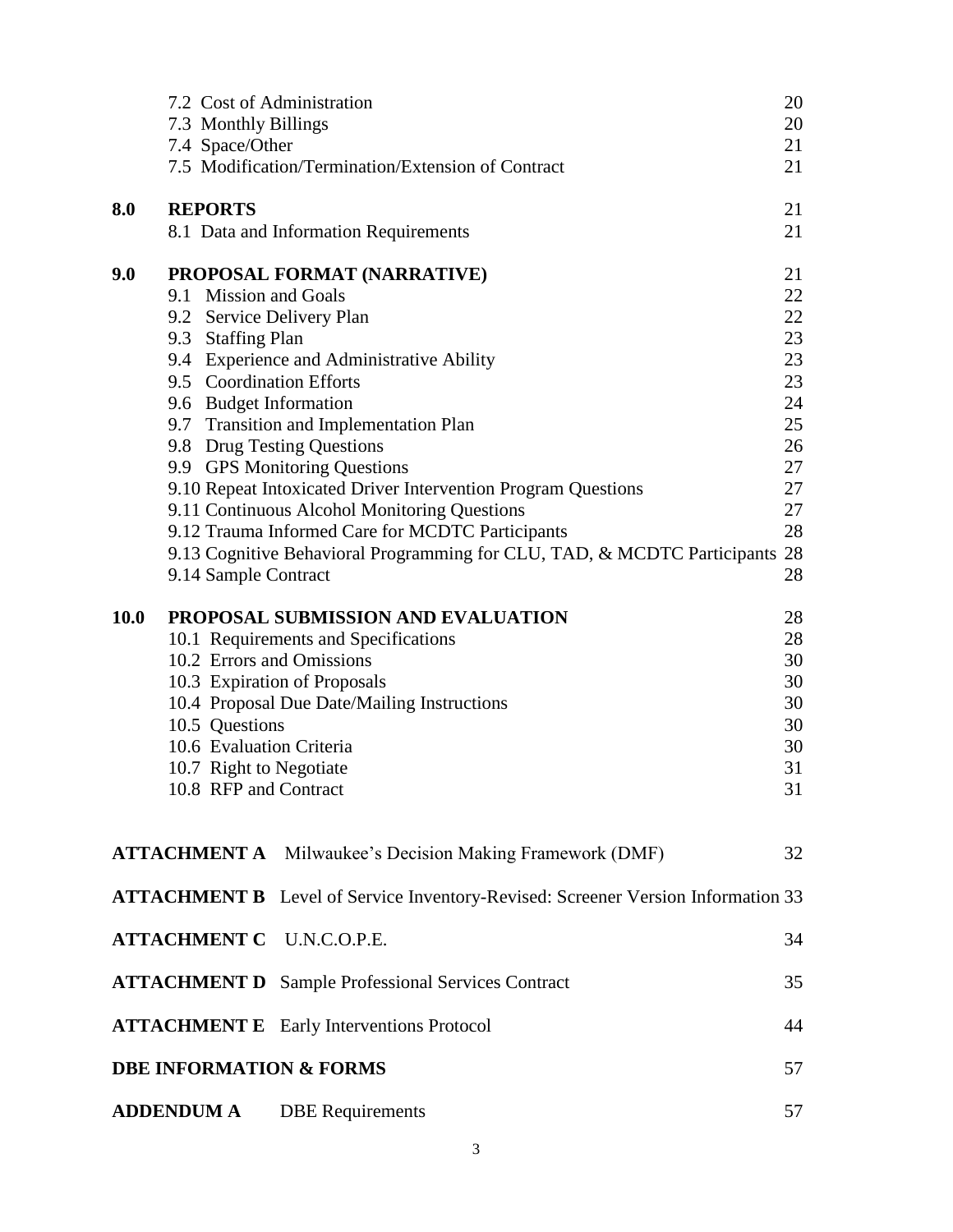| <b>ADDENDUM B</b> | Certificate of Good Faith Efforts (DBE-01)                          | 57 |
|-------------------|---------------------------------------------------------------------|----|
| <b>ADDENDUM C</b> | Subcontractor/Sub-Consultant/Supplier Information Sheet (DBE-02) 57 |    |
| <b>ADDENDUM D</b> | Commitment to Contract with DBE (DBE-14)                            | 57 |
| <b>ADDENDUM E</b> | DBE Utilization Report (DBE-16)                                     | 57 |
| <b>ADDENDUM F</b> | DBE Payment Certification Form (DBE-18)                             | 57 |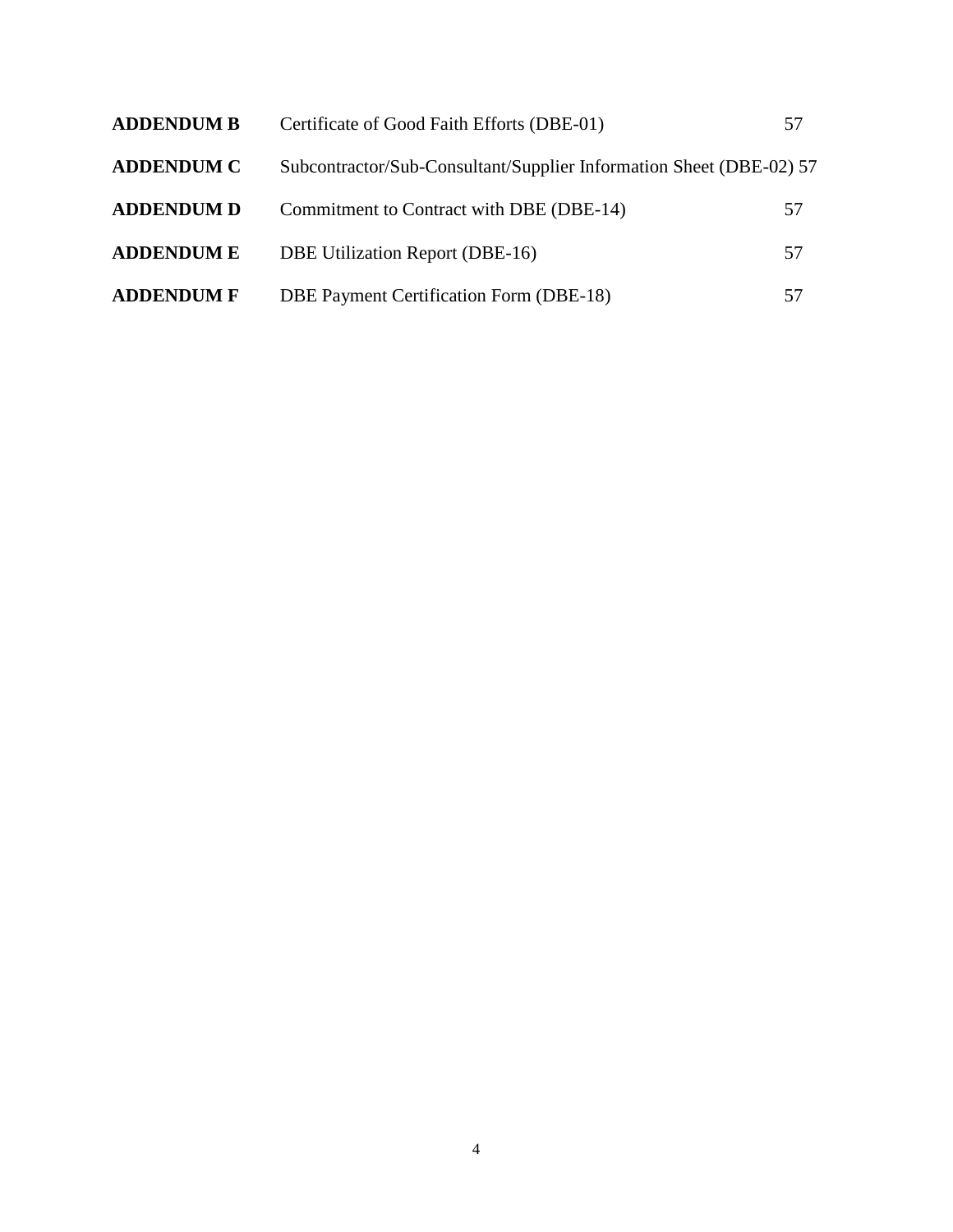# **SECTION 1.0 APPLICATION (Must be completed and submitted as cover with all proposals)**

| <b>PRETRIAL SERVICES RFP</b> |
|------------------------------|
| <b>APPLICATION</b>           |

|                               | Applicant <u>the contract of the contract of the contract of the contract of the contract of the contract of the contract of the contract of the contract of the contract of the contract of the contract of the contract of the</u> |
|-------------------------------|--------------------------------------------------------------------------------------------------------------------------------------------------------------------------------------------------------------------------------------|
|                               |                                                                                                                                                                                                                                      |
| <b>Agency</b>                 | Address: https://www.acceleration.com/contract/second-                                                                                                                                                                               |
| <b>Person Responsible for</b> |                                                                                                                                                                                                                                      |
|                               | <b>Telephone: ( )_________________________</b>                                                                                                                                                                                       |
|                               | Please check all program areas for which you are submitting a proposal.                                                                                                                                                              |
| 1.                            | <b>Pretrial Universal Screening/Release Preparation</b>                                                                                                                                                                              |
| 2.                            | <b>Pretrial and Drug Treatment Court Supervision</b>                                                                                                                                                                                 |
| 3.                            | <b>Pretrial GPS Monitoring</b>                                                                                                                                                                                                       |
| 4.                            | <b>Pretrial Repeat Intoxicated Driver Intervention Program</b>                                                                                                                                                                       |
| 5.                            | Central Liaison Unit (CLU) (Diversion/Deferred Prosecution Agreements (DPA))                                                                                                                                                         |
| 6.                            | <b>Treatment Alternatives and Diversion (TAD) Program</b>                                                                                                                                                                            |
| 7.                            | <b>Cognitive Behavioral Programming for CLU, TAD, and Drug Treatment Court</b><br><b>Participants</b>                                                                                                                                |
| 8.                            | <b>Drug Testing</b>                                                                                                                                                                                                                  |
| 9.                            | <b>Continuous Alcohol Monitoring</b>                                                                                                                                                                                                 |
| 10.                           | <b>Trauma Informed Care-Milwaukee County Drug Treatment Court</b>                                                                                                                                                                    |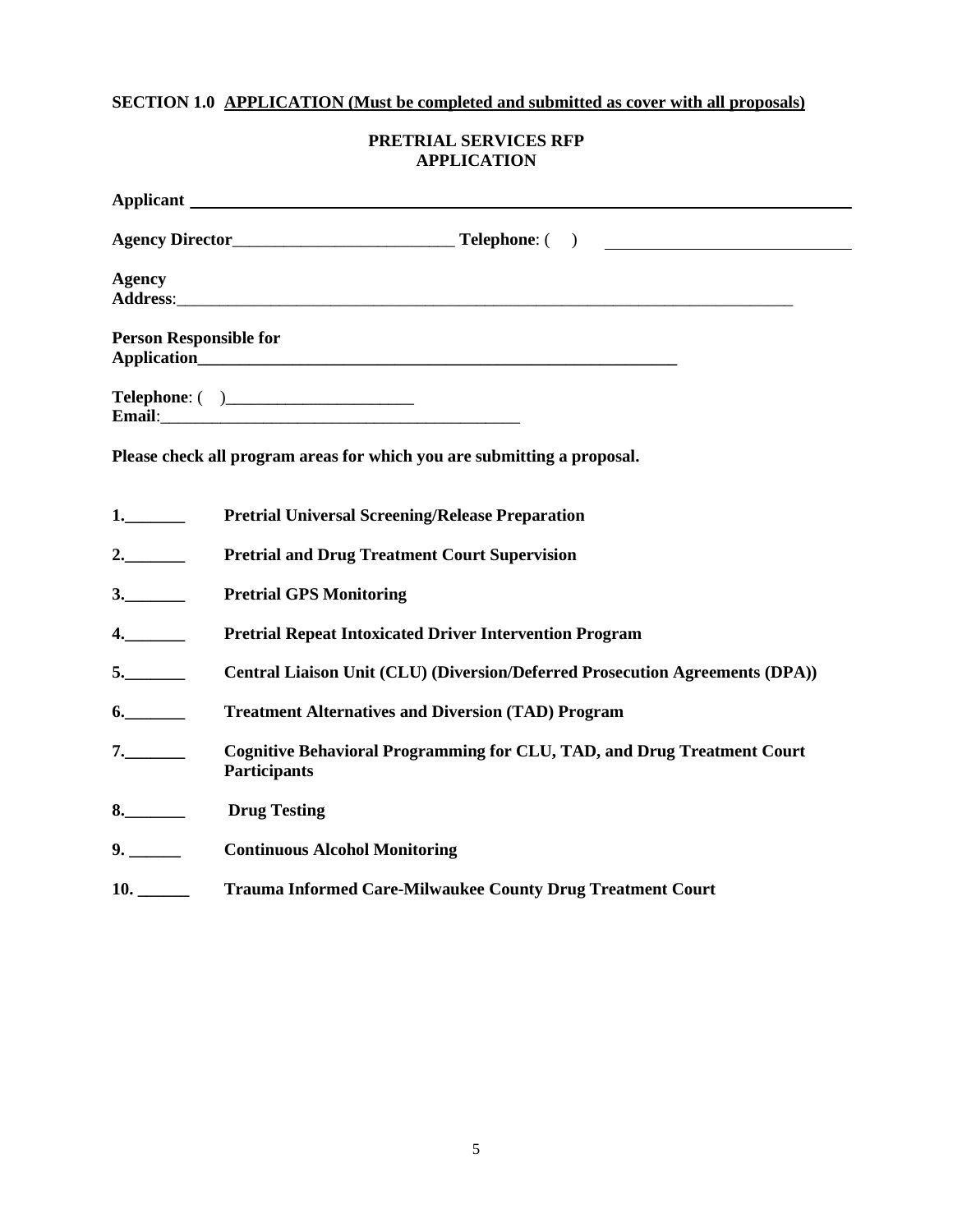# **SECTION 2.0 INTRODUCTION TO AND PURPOSE OF PROPOSAL**

2.1 Milwaukee County has a long history of providing quality, progressive pretrial services programming. The county has been participating in the National Institute of Corrections Evidence-Based Decision Making Initiative since 2010. As a result of participation in this initiative, the county has re-designed its pretrial services programs and expanded and improved diversion and deferred prosecution programming.

The Combined Court Related Operations-Pretrial Services Unit is requesting proposals from Milwaukee area community agencies/individuals to provide programming and services for all court-administered adult pretrial and early interventions programs. The following programs are subject to this request for proposals:

- Universal Screening/Release Preparation
- Pretrial and Drug Treatment Court Supervision Program
- Pretrial GPS Monitoring
- Pretrial Repeat Intoxicated Driver Intervention Program
- Central Liaison Unit (CLU) (Diversion/Deferred Prosecution Agreements (DPA))
- Treatment Alternatives and Diversion (TAD) Program
- Cognitive Behavioral Programming-CLU, TAD and Drug Treatment Court Participants
- Drug Testing
- Continuous Alcohol Monitoring
- Trauma Informed Care-Milwaukee County Drug Treatment Court Participants

These programs are designed to: reduce pretrial failure to appear and new criminal activity, enhance public safety, reduce overcrowding at the Milwaukee County Jail and House of Correction, and enhance the processing of criminal cases.

**Programming and contracts are contingent upon approval of 2017 funding by Milwaukee County, Wisconsin Department of Human Services, Wisconsin Department of Justice and the United States Bureau of Justice Assistance. Given budgetary considerations, Milwaukee County may choose to not award a contract for some or all of the services listed in this Request for Proposals (RFP). Milwaukee County reserves the right to negotiate final budgets with selected vendor(s).**

**2.2** The Chief Judge, District Court Administrator (DCA) and Judicial Operations Manager (JOM) are responsible for managing and monitoring pretrial and early interventions contracts, programs, and program outcomes. In addition, the Pretrial Services Advisory Board and Milwaukee County Community Justice Council (CJC) meet regularly to review program development, activity and outcomes.

The purpose of this Request for Proposals (RFP) is to contract with qualified agencies/ individuals (vendor) to provide programming and services to individuals involved in the Milwaukee County Criminal Justice System as described below. The vendor(s) selected will work cooperatively with the Chief Judge, Judiciary, DCA and JOM and all other agencies identified in this RFP to provide services as indicated in Milwaukee County.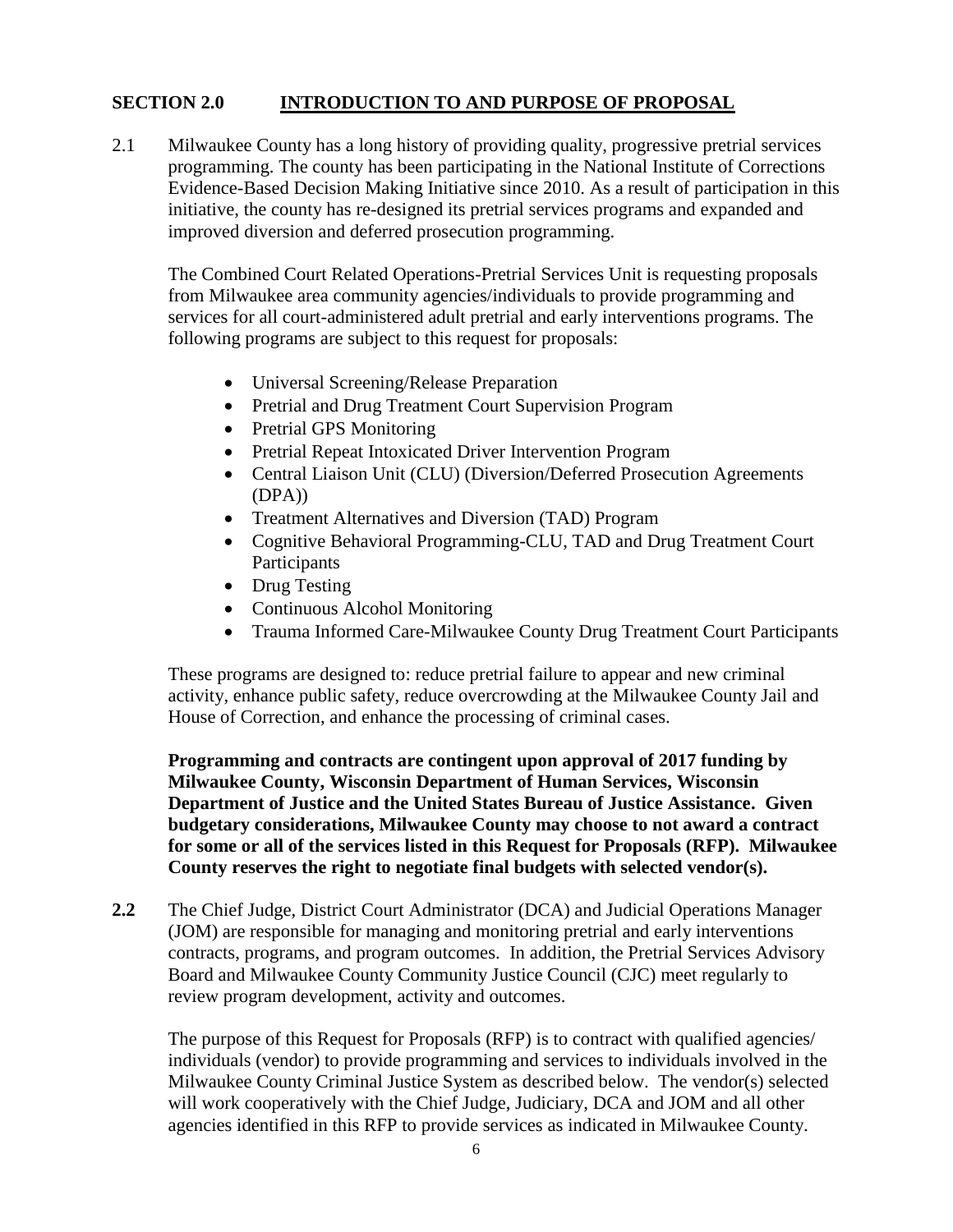- **2.3** Proposals must be submitted in accordance with all requirements and specifications included in the RFP.
- **2.4** Vendors are responsible for all costs incurred related to the specific service outlined in the proposal submitted, except as specifically noted in this request.
- **2.5** The selected vendor(s) will be required to sign annual "Professional Services Contracts" with Milwaukee County. (SAMPLE-ATTACHMENT D) The terms of said contracts will be from January 1, 2017-December 31, 2017, January 1, 2018-December 31, 2018 and January 1, 2019-December 31, 2019. These contracts are subject to annual appropriations of the County Board.

### **2.6 RFP Administrator** Mary Jo Swider

Felony Court Coordinator 821 W. State St. Safety Building, Rm 308 Milwaukee, WI 53233 414-278-5368 [MaryJo.Swider@wicourts.gov](mailto:Holly.Szablewski@wicourts.gov)

This RFP is issued by the Milwaukee County Combined Court Related Operations-Pretrial Services Unit. The RFP Administrator assigned to this RFP, along with contact information, is noted. The RFP Administrator is the sole point of contact during this process and no information provided by any other personnel will be considered binding.

Communication initiated by a proposer to any County official, employee or representative evaluating or considering the proposals, prior to the time of any award is prohibited unless at the explicit direction of the RFP Administrator and any such unauthorized communication may constitute grounds for rejection or elimination of a proposal from further consideration, in the sole discretion of the County.

All respondents should use this written document, its attachments and any amendments as the sole basis for responding.

**RFP can be found at:<http://county.milwaukee.gov/Courts/ChiefJudge.htm>**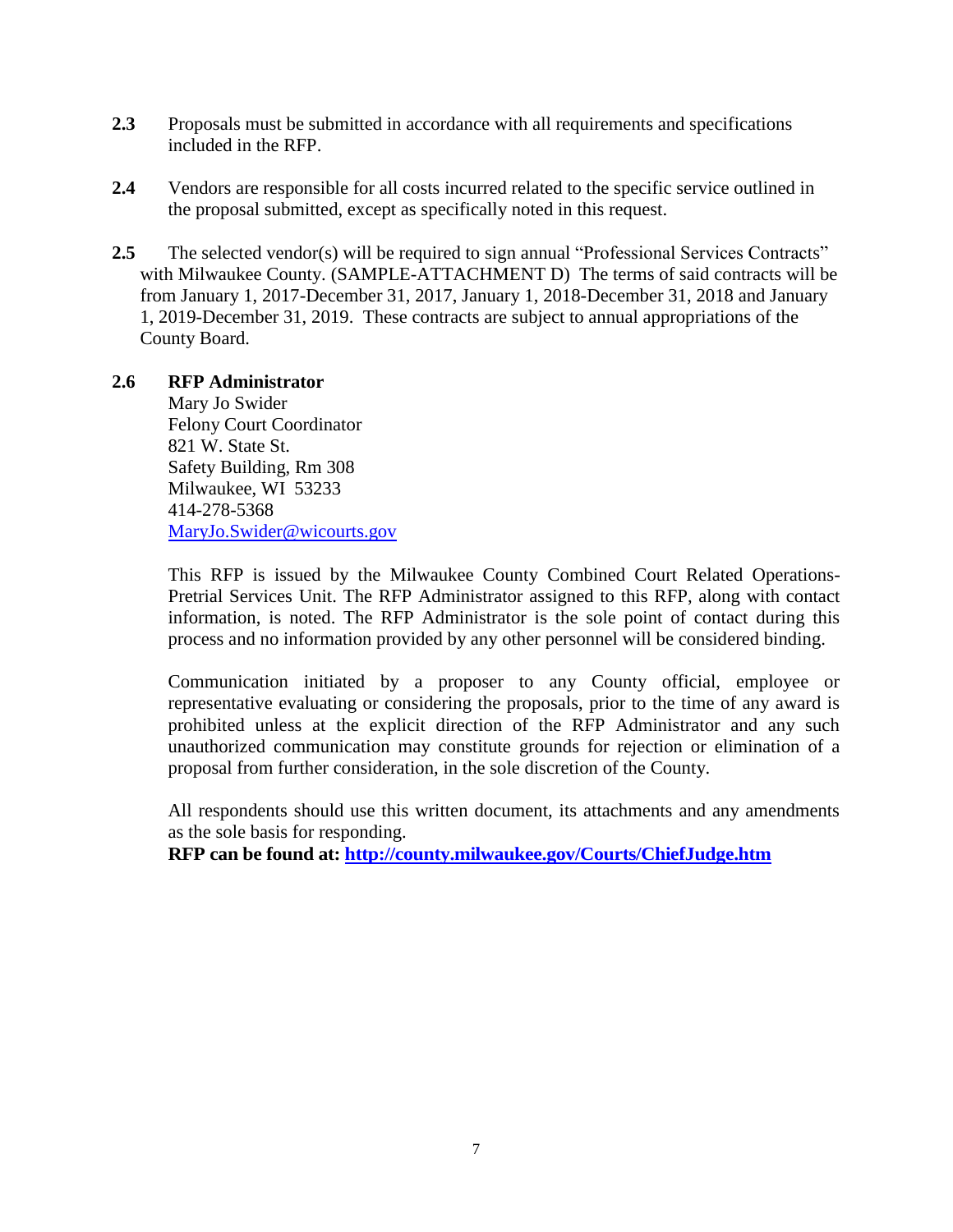**SECTION 3.0 SCHEDULE OF EVENTS**

| <b>EVENT</b>                                                                 | <b>DATE</b>       |
|------------------------------------------------------------------------------|-------------------|
| <b>RFP</b> Issued                                                            | 2/29/2016         |
| <b>Questions Due</b>                                                         | 3/9/2016          |
| <b>Answer Questions</b>                                                      | 3/16/2016         |
| <b>Deadline for Receipt of Proposals</b>                                     | 4/8/2016          |
| <b>Evaluation &amp; Selection Process</b>                                    | 4/11-22/2016      |
| <b>Pretrial Services Advisory Board</b>                                      | Week of 4/25/2016 |
| <b>Notification of Intent to Award*</b>                                      | 4/29/2016         |
| <b>Report to Judiciary, Safety, and General Services</b><br><b>Committee</b> | <b>TBD</b>        |
| <b>Report to Finance Committee</b>                                           | <b>TBD</b>        |
| <b>Full County Board Vote</b>                                                | <b>TBD</b>        |
| <b>Finalize Contracts</b>                                                    | <b>TBD</b>        |
| <b>As County Board Budget Cycle Permits</b>                                  |                   |
|                                                                              |                   |

**\*Award contingent on County Board Approval**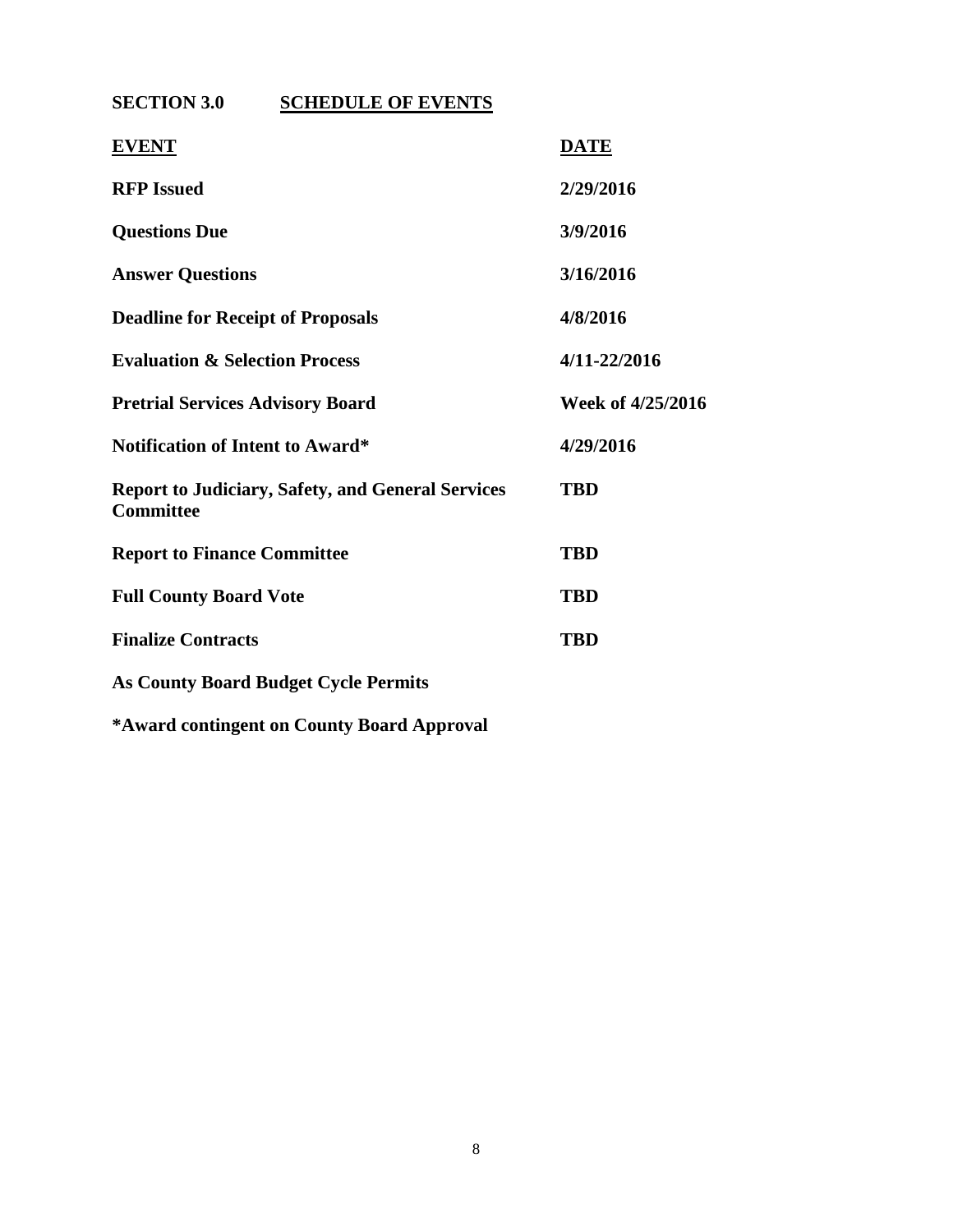# **SECTION 4.0 PROGRAM ELEMENTS**

Milwaukee County will be accepting proposals from prospective vendors to provide the following services. The minimum program elements are listed below along with a brief explanation of the minimum services required. Agencies may propose to provide one or more of the services listed.

Applicants are strongly encouraged to become familiar with the Evidence-Based Decision Making Initiative and the accompanying framework. (See<http://www.cepp.com/documents/EBDM%20Framework.pdf> and [http://nicic.gov/EBDM\)](http://nicic.gov/EBDM)

*Priority consideration will be given to program proposals that utilize an evidenced-based model or include evidence-based practices designed to serve the intended population. Applicants must clearly cite sources used to demonstrate or assert that the proposed program/service meets these criteria.*

### **4.1 Universal Screening/Release Preparation**

### **Universal Screening**

Provide pretrial risk assessments for all persons booked into the Milwaukee County Jail who are subject to bail. Prepare risk assessment reports for use by criminal justice system stakeholders in determining bail and release conditions and preliminary eligibility for diversion and deferred prosecution agreements. This program must utilize the Laura and John Arnold Foundation's Public Safety Assessment (PSA), Milwaukee County Pretrial Services Decision Making Framework (DMF) (ATTACHMENT A), Level of Service Inventory-Revised: Short Version (LSI-R: SV) (ATTACHMENT B), U.N.C.O.P.E. (substance abuse screen) (ATTACHMENT C). This program must be staffed on a 24/7/365 basis in a manner that insures all persons in the target population are screened.

Staff responsibilities:

- Complete pretrial risk assessments for individuals booked into the Milwaukee County Jail by conducting a complete and accurate criminal history and record checks using the NCIC, Criminal Justice Information System (CJIS), JUSTIS and Consolidated Court Automation Programs (CCAP) and any other appropriate information system(s).
- Conduct face-to-face interviews with newly arrested inmates being held in lieu of bail within restricted and confined areas of the Milwaukee County Jail.
- Verify information obtained during interviews and further investigate all aspects of the defendant which are relevant to the setting of bail and release conditions.
- Formulate bail/release recommendations utilizing the PSA/DMF
- Prepare pretrial risk assessment reports for electronic distribution that provide the court with the results of the pretrial investigation and risk assessment. The report shall include recommendations for bail and release conditions based on the application of the PSA/DMF instruments.
- Maintain complete, accurate and verified records in the Milwaukee County Pretrial Services Information System that document necessary activity related to program goals, objectives and outcomes.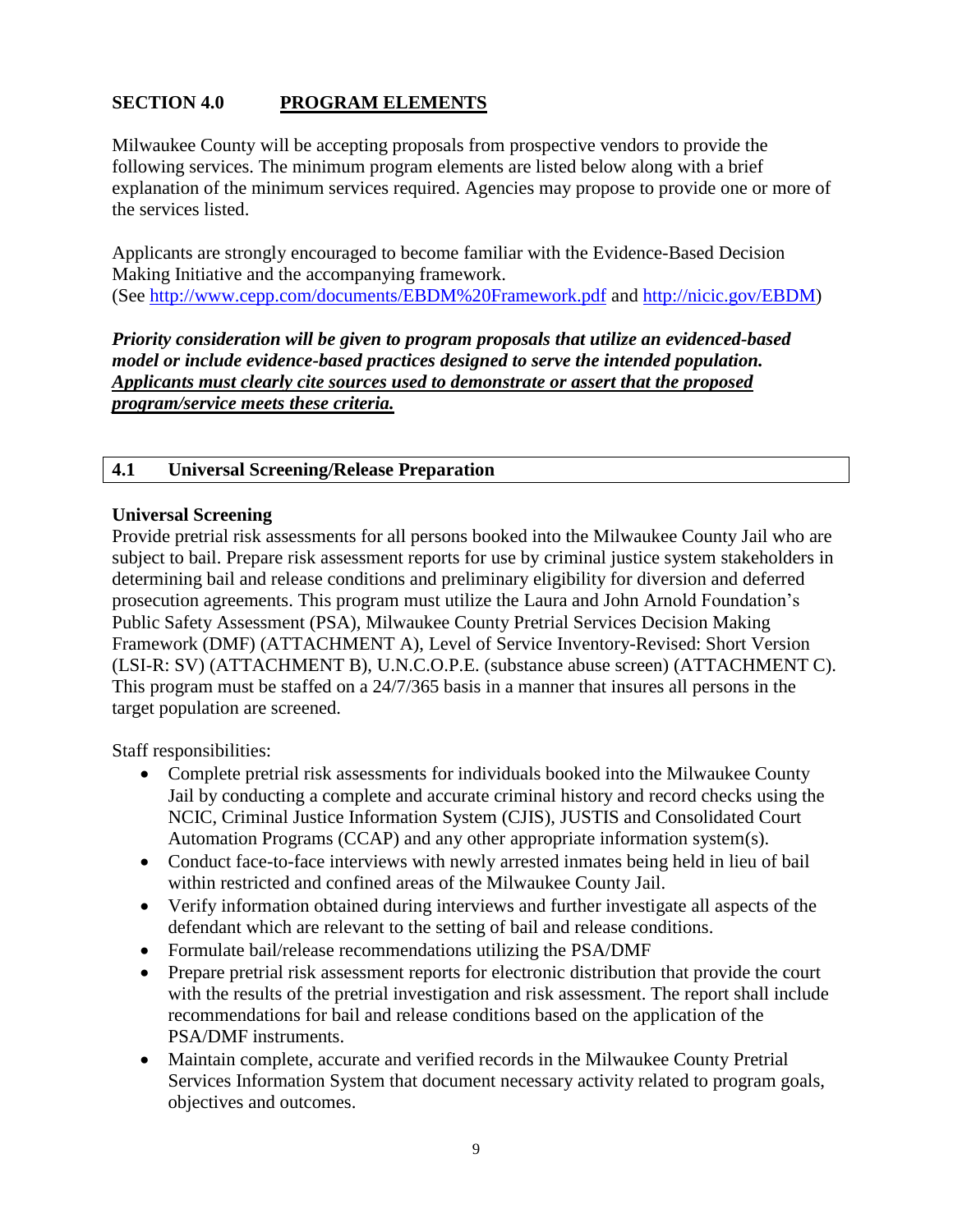Desired program outcomes: 1) Complete the PSA on 100% of the Universal Screening target population. 2) Complete a face-to-face interview with 90% of the Universal Screening target population.

# **Pretrial Release Preparation**

Prepare and complete all necessary paperwork to process the release of defendants ordered to pretrial supervision.

Staff Responsibilities:

- Notify the proper detaining authority when a defendant ordered to pretrial supervision is eligible for release.
- Review the status of detained defendants on an ongoing basis to determine if there are any changes in eligibility for release options or other circumstances that might enable the conditional release of the defendant.
- $\bullet$  Make a record of any change(s) that may be relevant to possible change in the defendant's status.
- Provide the court, prosecution and defense with information and recommendations needed for review of the defendant's detention status when appropriate.
- Provide released defendant with a court date reminder.
- Maintain complete, accurate and verified records in the Milwaukee County Pretrial Services Information System.

Desired program outcomes: 1) 95% of defendants ordered released to pretrial supervision will be released within 24 hours of the court order or posting of bail.

# **4.2 Pretrial and Drug Treatment Court Supervision Program**

Provide community supervision, monitoring and court reminders for approximately 1,200 (daily census) adult pretrial and 80 (daily census) drug treatment court defendants. Eligibility for the pretrial monitoring program is determined by the application of the PSA/DMF during Universal Screening and eligibility for drug treatment court is determined by the Milwaukee County Early Interventions Protocol. (ATTACHMENT E)

Staff responsibilities:

- Verify on an ongoing basis, pertinent defendant information and activities.
- Provide supervision in accordance with the results of the PSA/DMF and judicial court orders.
- Monitor and record all defendant activity during supervision period.
- Monitor compliance with court orders and actively remind and encourage defendant to attend all scheduled court hearings.
- Prepare and submit supervision status (compliance/non-compliance) reports to the courts at every scheduled court hearing.
- Prepare and submit non-compliance reports in accordance with an agreed upon protocol between the vendor and courts.
- Refer defendant to community based service providers as needed.
- Ensure releasing authority is notified of defendant's supervision status.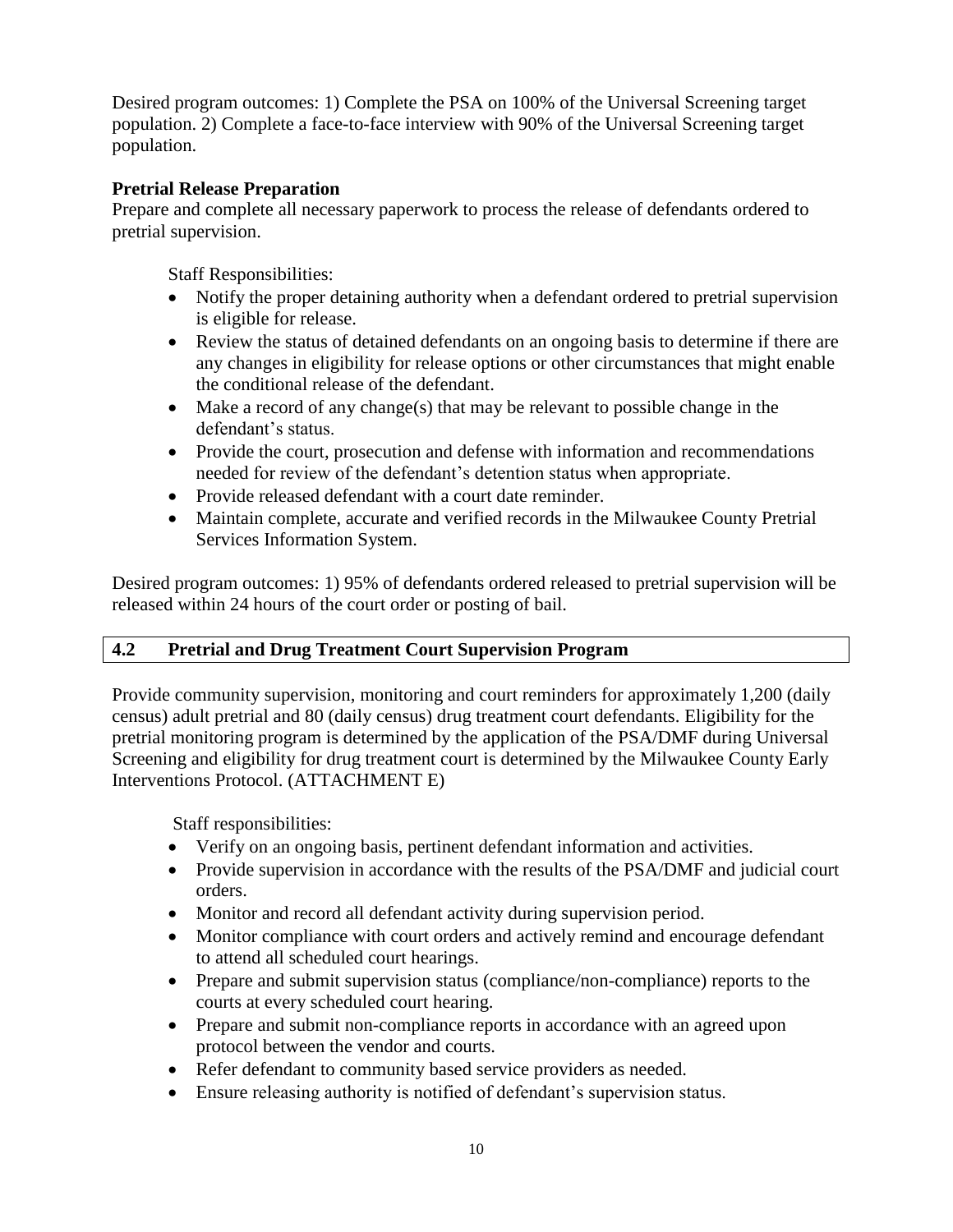Desired program outcomes: 1) 90% of program participants will appear at all scheduled court hearings and; 2) 95% of program participants will not be charged with a new offense during the pretrial period.

# **NOTE: Drug testing services for this program will be provided by the successful bidder for services outlined in Section 4.8.**

# **4.3 Pretrial GPS Monitoring**

Provide electronic monitoring for approximately 70 (daily census) adult pretrial defendants. Global Positioning System (GPS) monitoring must be a component of this program. Eligibility for this program is determined by the application of the PSA/DMF during Universal Screening.

Staff responsibilities:

- Verify on an ongoing basis, pertinent defendant information and activities.
- Provide supervision in accordance with the results of the PSA/DMF and judicial court orders.
- Monitor and record all defendant activity.
- Monitor compliance with court orders and actively remind and encourage defendant to attend all scheduled court hearings.
- Prepare and submit supervision status (compliance/non-compliance) reports to the courts at every scheduled court hearing.
- Prepare and submit non-compliance reports in accordance with an agreed upon protocol between the vendor and courts.
- Ensure that releasing authority is notified of defendant's supervision status.

# **NOTE: Selected service provider must be willing and able to interface their data system with the Milwaukee County Pretrial Services Information System.**

Desired program outcomes: 1) 90% of program participants will appear at all scheduled court hearings and; 2) 95% of program participants will not be charged with a new offense during the pretrial period.

# **NOTE: Drug testing services for this program will be provided by the successful bidder for services outlined in Section 4.8.**

# **4.4 Pretrial Repeat Intoxicated Driver Intervention Program**

Provide pretrial supervision and case management services to approximately 250 (daily census) adult pretrial defendants charged with their second or subsequent Operating While Intoxicated offense. Eligibility for this program is determined by the application of the PSA/DMF (ATTACHMENT A) during Universal Screening.

Proposed program must include the following OWI ISP Core Components:

• Centralized supervision – all OWI ISP participants will be supervised by one agency within a county or multi county area.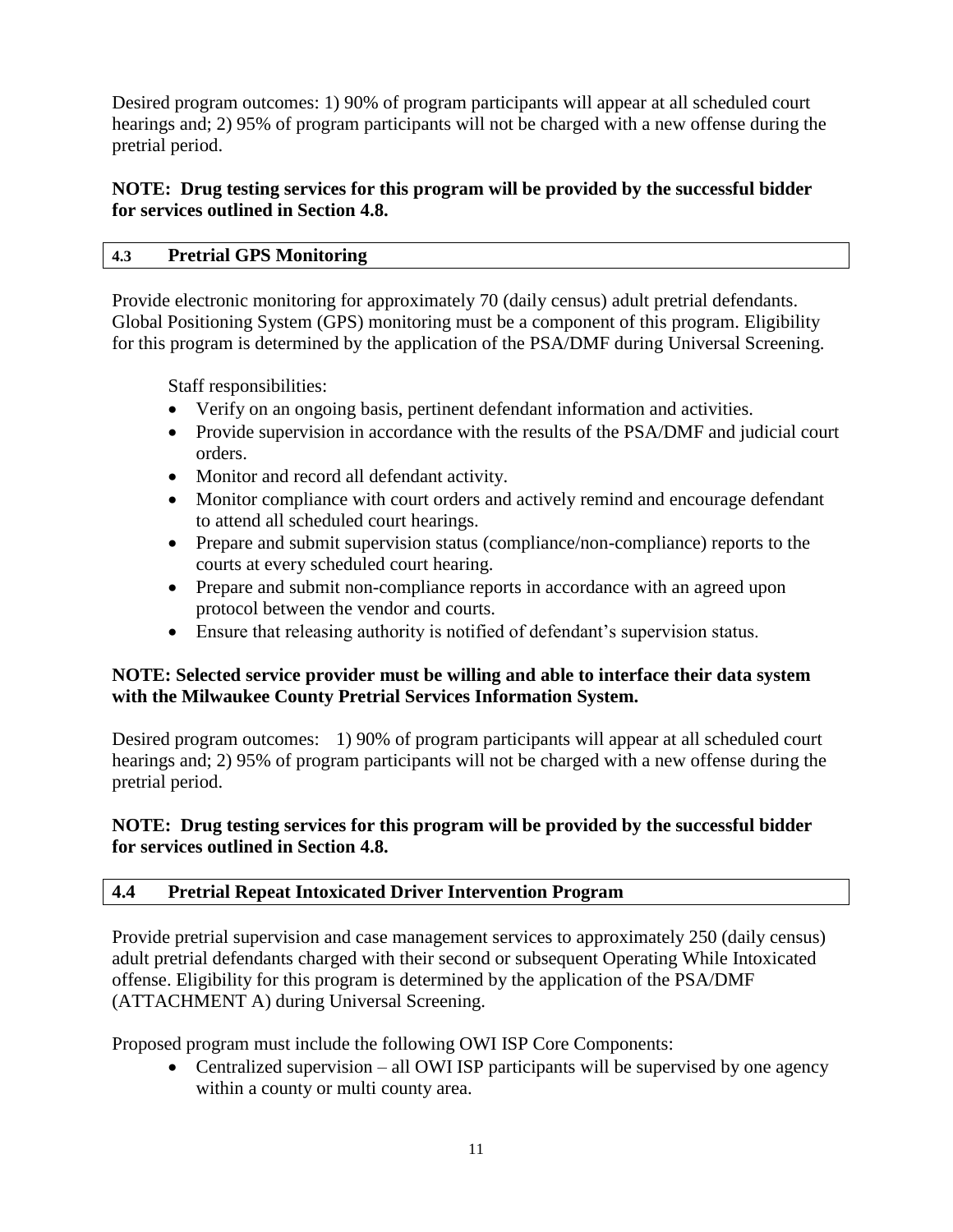- Structured program participant monitoring intake, regular office visits, monitoring re-arrests, program fee based on state statute 85.53, refer to and monitor AODA treatment and follow through, define program rules and alcohol/drug testing.
- Uniform data collection admissions to supervision, discharges from supervision, types of discharges, BAC at admission, gender, age, ethnicity, OWI offense at time of admission, number admitted to treatment, treatment status at time of adjudication, recidivism during supervision (charged with a new criminal offense) and level of education.
- Random preliminary breath tests and drug screening, as ordered by court.
- Refer defendants for their Driver Safety Plan assessment.
- Maintain formal collaborative efforts, involving key stakeholders.

Staff responsibilities:

- Assess out-of-custody defendants for risk and needs using the PSA/DMF.
- Verify on an ongoing basis, pertinent defendant information and activities.
- Provide supervision in accordance with the results of the PSA/DMF and judicial court orders.
- Monitor and record all defendant activity during supervision period.
- Monitor compliance with court orders and actively remind and encourage defendant to attend all scheduled court hearings.
- Prepare and submit supervision status (compliance/non-compliance) reports to the court at every scheduled court hearing.
- Prepare and submit non-compliance reports in accordance with an agreed upon protocol between the vendor and courts.
- Ensure that releasing authority is notified of defendant's supervision status.
- Provide information and referral for the Driver Safety Plan.
- Provide information and referral to Victim Impact Panel.
- Deter repeat OWI offenders from continuing to drive while intoxicated by referring them to appropriate community based interventions.

Desired program outcomes: 1) 90% of program participants will appear at all scheduled court hearings; 2) 95% of program participants will not be charged with a new offense during the pretrial period.

# **NOTE: Drug testing and continuous alcohol monitoring services for this program will be provided by the successful bidder for services outlined in Sections 4.8 and 4.9.**

# **4.5 Central Liaison Unit**

Provide coordination and oversight of approximately 200 (daily census) diversion and 90 deferred prosecution cases. The Central Liaison Unit will work closely with the Milwaukee County Criminal Justice stakeholders and community service and treatment providers. Program eligibility is determined by the Milwaukee County Early Interventions Protocol. (ATTACHMENT E)

Staff responsibilities:

Verify on an ongoing basis, pertinent defendant information and activities.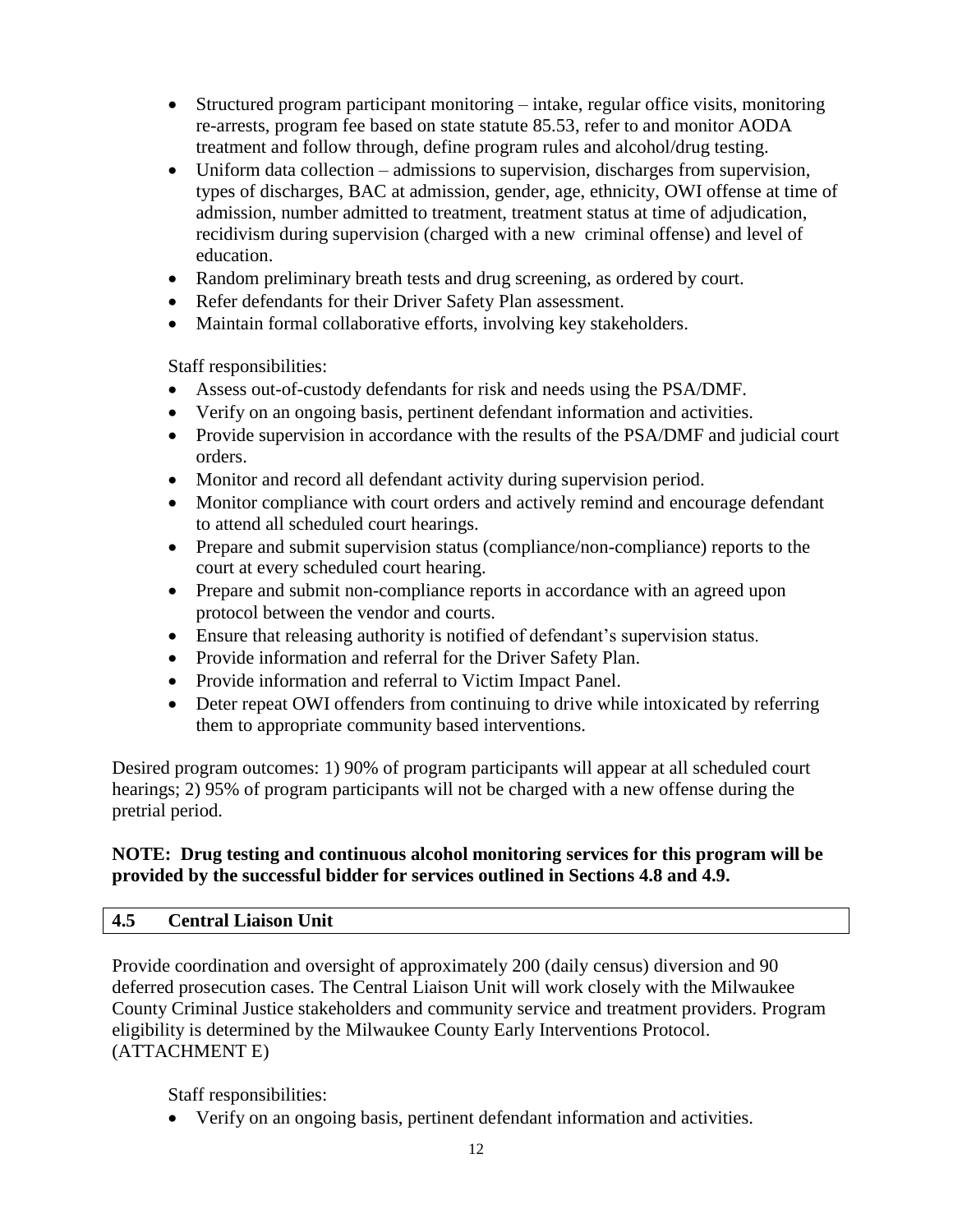- Provide diversion case monitoring and DPA community supervision in accordance with the results of the LSI-R:SV or LSI-R and diversion or deferred prosecution agreement.
- Refer participants to services that will reduce/mitigate their risk(s) and address needs.
- Communicate with the Preferred Provider Network.
- Monitor and record all defendant activity.
- Monitor DPA/diversion obligations.
- Actively remind and encourage DPA defendant to attend all scheduled court hearings.
- Prepare and submit supervision status (compliance/non-compliance) reports for staffing meetings/review.
- Prepare and submit non-compliance reports in accordance with an agreed upon protocol between the vendor and appropriate parties.
- Ensure that releasing authority is notified of defendant's supervision status.

Desired program outcomes: 1) 95% of DPA participants will not be charged with a new offense during their participation in the program. 2) 70% of DPA program participants who successfully complete the program will not be convicted of a new criminal offense within 3 years post discharge. 3) 70% of DPA participants will successfully complete the terms of their DPA agreement. 4) 80% of diversion participants will successfully complete the terms of their diversion agreement. 5) 95% of diversion program participants will not be charged with a new criminal offense during their participation in the program. 6) 80% of diversion program participants who successfully complete the program will not be convicted of a new criminal offense within 3 years post discharge.

# **NOTE: Drug testing services for this program will be provided by the successful bidder for services outlined in Section 4.8.**

# **4.6 Treatment Alternatives and Diversion (TAD) Program**

Wisconsin's Treatment Alternatives and Diversion (TAD) Program was created through 2005 Wisconsin Act 25 to support county efforts that provide treatment and diversion programs for non-violent adult offenders whose substance abuse contributed to their criminal activity. Milwaukee County has been a TAD site since 2007 and currently uses a deferred prosecution model.

Milwaukee County's Treatment Alternatives and Diversion Program (TAD) will continue to provide TAD screening services in the jail and community supervision (90 maximum supervision capacity) for low/moderate to moderate risk/need, non-violent offenders who have substance abuse and/or co-occurring mental health treatment needs who enter into a DPA. The program seeks to reduce recidivism and jail and prison costs by providing case management and risk reduction services targeted at addressing an offender's identified criminogenic risk and needs. To be eligible for this program, an individual must score greater than 2 on the Level of Service Inventory-Revised: Short Version (LSI-R:SV) and between 14 and 33 on the Level of Service Inventory-Revised (LSI-R).

TAD participants must receive supervision and services consistent with their identified risk and needs.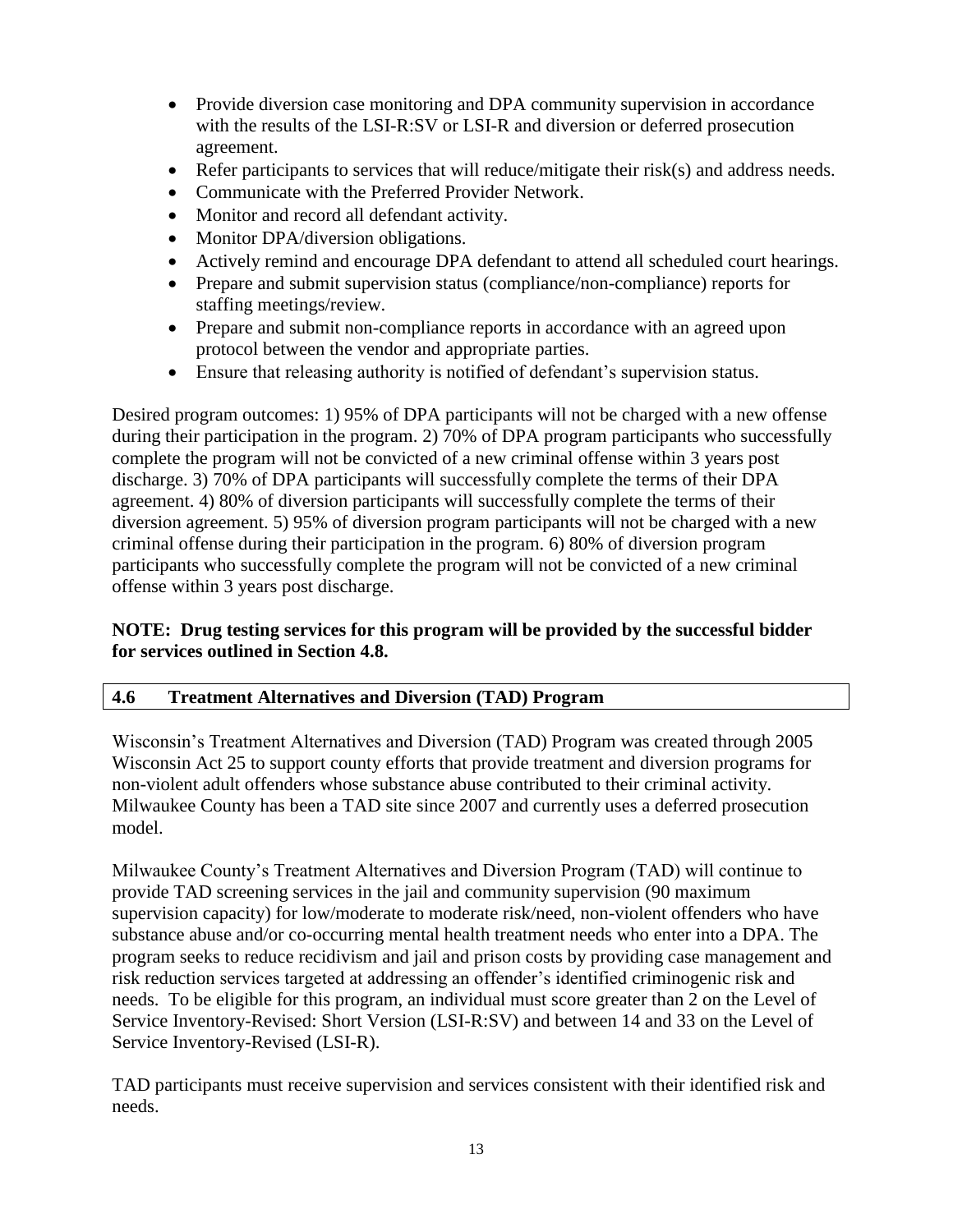Program components must include:

- 1) Eligibility screening of individuals booked into the Milwaukee County Jail using the LSI-R:SV. Individuals found to meet the LSI-R:SV eligibility requirements must be further assessed using the full LSI-R.
- 2) Community supervision and case management
- 3) All other requirements originally contained in the 2005 Wisconsin Act 25

Staff responsibilities:

- Screen and assess individuals booked into the Milwaukee County Jail or referred to the program to determine their eligibility.
- Verify on an ongoing basis, pertinent defendant information and activities.
- Provide supervision and services in accordance with the results of the LSI-R and deferred prosecution agreement.
- Refer participants to services that will reduce/mitigate their risk(s) and address needs.
- Monitor and record all defendant activity.
- Monitor court/DPA obligations and actively remind and encourage defendant to attend all scheduled court hearings.
- Prepare and submit supervision status (compliance/non-compliance) reports to the court at every scheduled court hearing/review.
- Prepare and submit non-compliance reports in accordance with an agreed upon protocol between the vendor and courts.
- Ensure that releasing authority is notified of defendant's supervision status.

Desired program outcomes: 1) 70% of participants will successfully complete the terms of their DPA. 2) 95% of participants will complete the program without being charged with a new criminal offense. 3) 70% of program participants who successfully complete the program will not be convicted of a new criminal offense within 3 years post discharge. 4) 100% of program participants will undergo a substance abuse screening and enroll in treatment. 5) The program will save 12,500 jail/prison bed days annually.

# **NOTE: Drug testing services for this program will be provided by the successful bidder for services outlined in Section 4.8.**

# **4.7 Cognitive Behavioral Programming for the Central Liaison Unit, TAD and DTC Participants**

Provide cognitive behavioral programming (ex.: Thinking for a Change) to eligible early intervention (CLU), TAD and Drug Treatment Court program participants. Programs must be evidence-based and appropriately matched to the participant's criminogenic needs. A participant's eligibility and criminogenic needs are determined by the LSI-R.

Program Components:

• Coordinate and conduct cognitive behavioral programming group sessions and provide individual sessions to program participants with fidelity to the selected curriculum.

Staff Responsibilities:

 Monitor participant attendance and progress and keep the case manager informed on a weekly basis.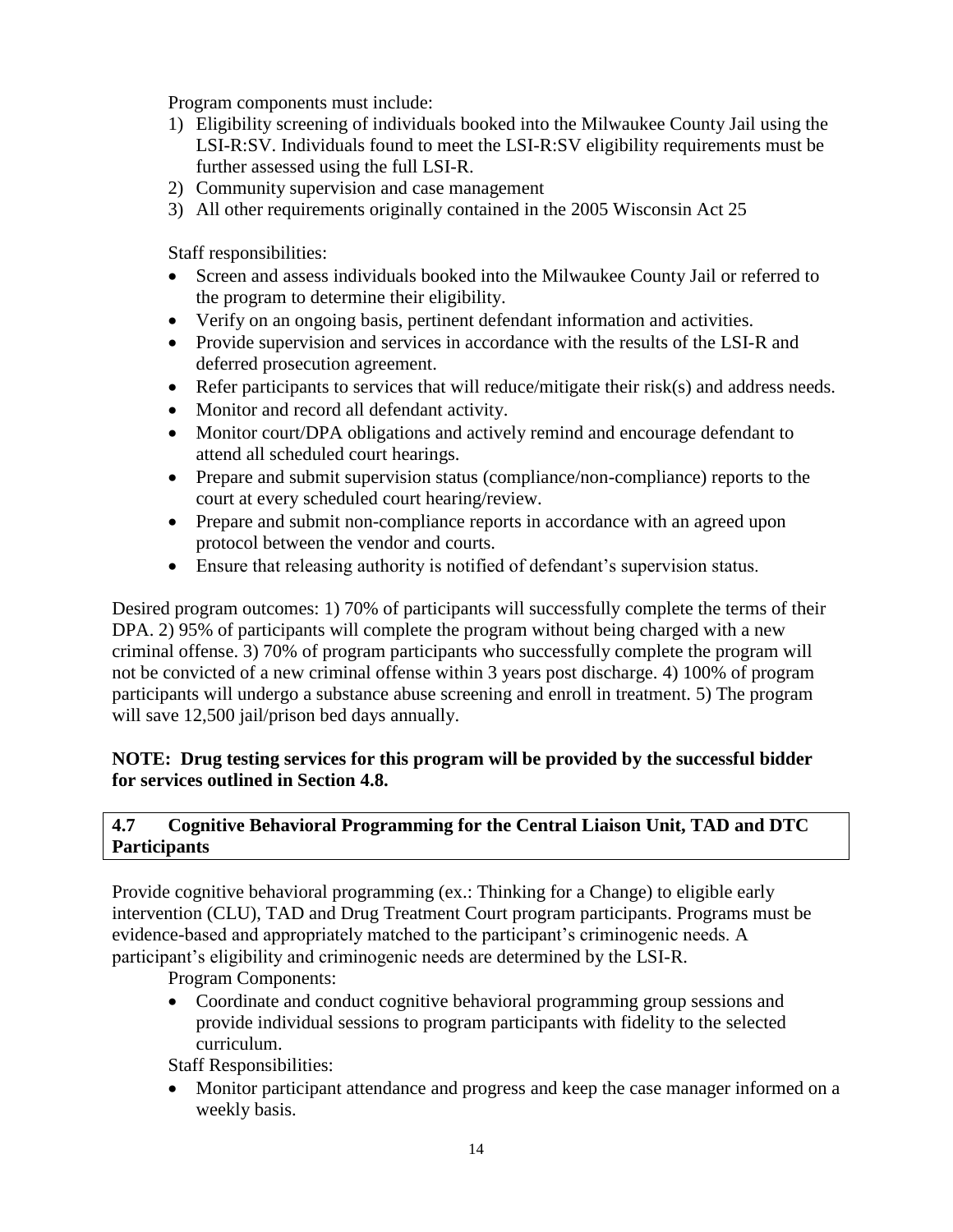- Prepare required program activity and outcome reports.
- Attend participant staffing meetings.
- Prepare and submit programming compliance/non-compliance reports to the case manager at least 3 days before every scheduled court hearing/review.
- Prepare and submit non-compliance reports to the case manager within in 24 hours of non-compliant activity.
- Accurately document participation and progress in the Milwaukee County Pretrial Services Information System in accordance with established program policies and procedures.
- Complete written work such as, but not limited to, review of participant thinking reports, documenting participant progress and preparation and submission of court/staffing reports.

Program Responsibilities:

- Coordinate and conduct cognitive behavioral programming group sessions and provide individual sessions to program participants with fidelity to the selection curriculum.
- Monitor and keep case manager informed of participant attendance, participation, and progress.
- Accurately document participation and progress in the Milwaukee County Pretrial Services Information System in accordance with established program policies and procedures.
- Complete written work such as, but not limited to, review of participant thinking reports and documenting participant progress.
- Prepare and submit programming compliance/non-compliance reports to the case manager at least 3 days before every scheduled court hearing/review.
- Prepare required program activity and outcome reports.
- Prepare and submit non-compliance reports to the case manager within 24 hours of non-compliance activity.
- Attend participant staffing meetings.

Desired program outcomes: Selected vendor will work with the Office of the Chief Judge and Judicial Operations Manager to establish suitable program goals and objectives.

# **4.8 Drug Testing**

This program will conduct *qualitative* drug testing of participants in each of the programs described herein. Milwaukee County is strongly encouraging proposals from vendors who use alternative substance testing technology as well as from vendors who provide urine testing. Testing must be conducted using a random selection process.

Program responsibilities:

- Provide necessary staff, equipment, supplies and technology to perform drug testing.
- Employ fully observed collection and testing methodologies that minimize tampering and adulteration.
- Ensure chain of custody of specimens.
- Enter all drug test results in a timely manner directly into the defendant record in the Milwaukee County Pretrial Information System.
- Clinical Laboratory Improvement Amendments (CLIA) certified preferred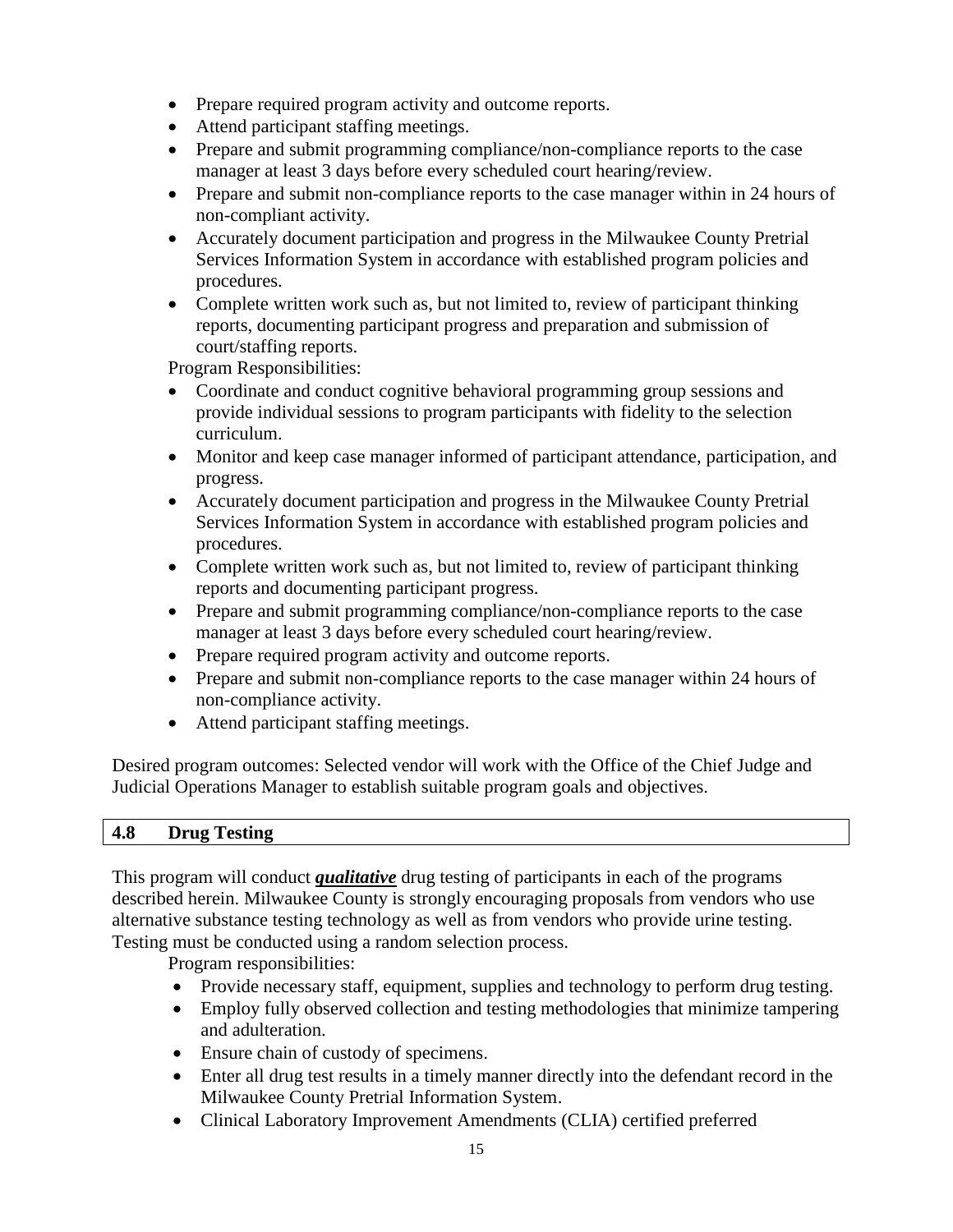Participants in the Milwaukee County Drug Treatment Court are subject to random drug testing 6 days/week. Selected vendor must be able to conduct testing on Saturdays. If the vendor proposes to conduct Saturday testing by a method other than oral swab, the vendor must also provide a testing location outside of the Courthouse Complex.

# **NOTE: Provider must be able to either interface result reporting system (i.e.; cup scanner or any other automated testing device) with the Milwaukee County Pretrial Services Information System or enter test results directly into the pretrial system.**

# **4.9 Continuous Alcohol Monitoring**

This program will provide continuous remote alcohol monitoring for defendants ordered to the Repeat Intoxicated Driver Intervention Program.

Vendor must propose to utilize a transdermal alcohol monitoring device (i.e.: BI TAD, SCRAM, CAM Patrol Plus, etc.) to monitor defendants who have absolute sobriety ordered as a condition of their release/bail.

Program responsibilities:

- Provide necessary staff, equipment and supplies to provide service, including device installation, monitoring and reporting, and device removal.
- Provide procedures for timely provision of monitoring information to the defendant's assigned program case manager.
- Vendor must be able to report consumption non-compliance to the assigned case manager and/or court within 24 hours of occurrence.

# **NOTE: Selected service provider must be willing and able to interface their data system with the Milwaukee County Pretrial Services Information System.**

# **4.10 Trauma Informed Care-Milwaukee County Drug Treatment Court Participants**

Approximately 46% of MCDTC program participants report experiencing emotional, sexual or physical trauma in their lives. Individuals with acute levels of traumatic stress exhibit higher levels of substance abuse, mental illness and other health-related problems. This program will improve the MCDTC's responsiveness to the needs of participants suffering from the effects of trauma.

Program responsibilities:

- Provide qualified clinician to coordinate and conduct trauma specific, group based intervention(s) that are gender specific for various ages and ethnicities exposed to physical or sexual abuse.
- Provide all necessary program supplies and equipment.
- Coordinate with the Adult Drug Treatment Court Coordinator (ADTCC) and MCDTC Case Managers to identify program participants in need of these services.
- Monitor participant attendance, participation, and progress.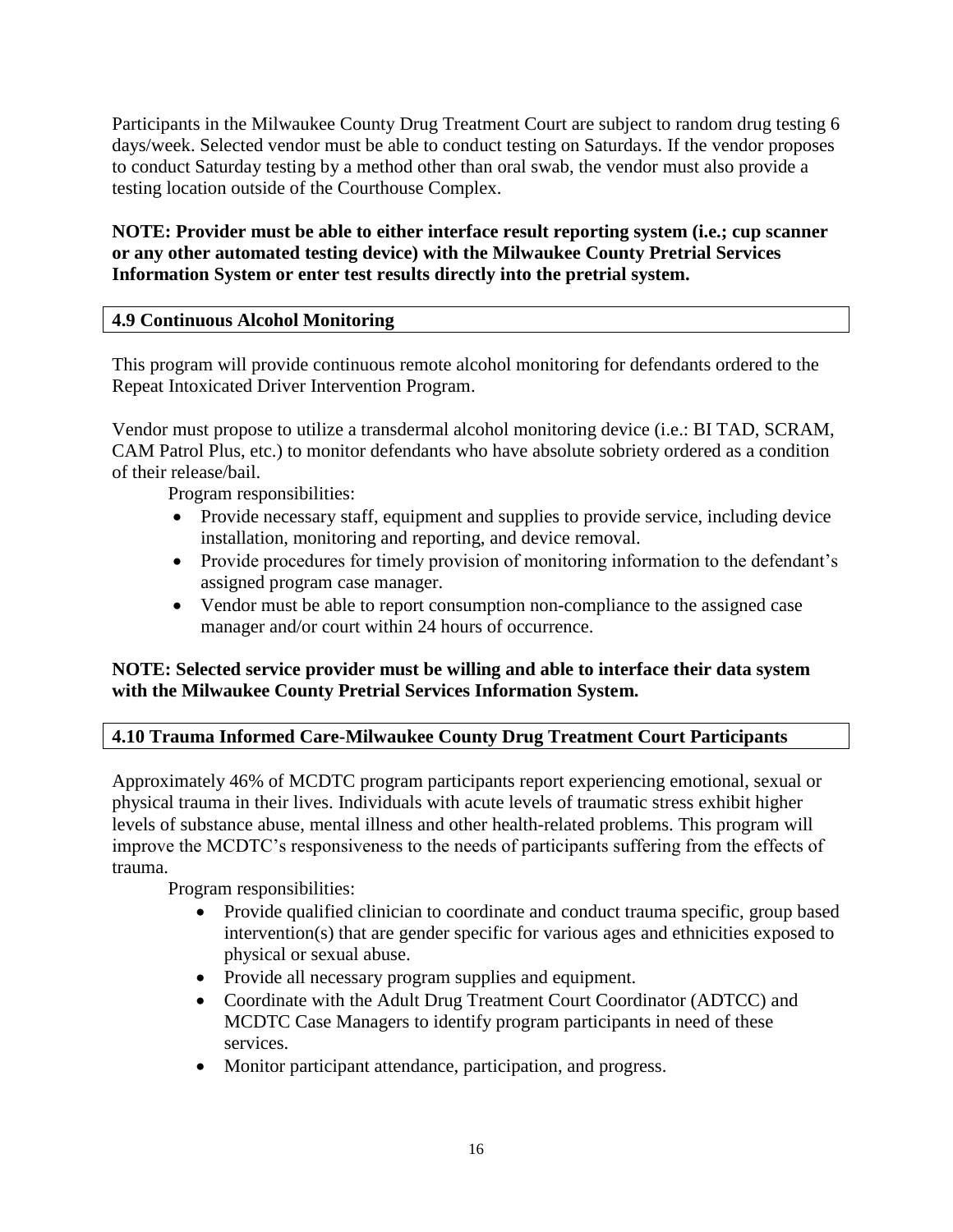- Accurately document participation and progress in the Milwaukee County Pretrial Services Information System in accordance with established program policies and procedures.
- Provide the case managers with appropriate and timely updates pertaining to participants' participation.
- Prepare required program activity and outcomes reports.

Desired program outcomes: Selected vendor will work with the Office of the Chief Judge, JOM, and ADTCC to establish suitable program goals and objectives.

# **SECTION 5.0 DESIGN SPECIFICATIONS**

- **5.1 Target Population**: Typically defendants who enter these programs 1) have a history of failure to appear in court, 2) may have alcohol and/or drug abuse problems, 3) may have mental health problems, 4) are unemployed, 5) are undereducated, 6) have prior criminal justice system contacts. These programs serve adult men and women.
- **5.2 Non-Compliance:** Non-compliance must be reported to the referring authority in accordance with an agreed upon protocol between the vendor and courts.
- **5.3** Daily Population: The daily population of any program will not exceed the agreed upon capacity without permission of the Chief Judge or designee.
- **5.4** Staff: Vendor must be able to provide qualified staff to conduct all services indicated in the proposal, and to meet or exceed all requirements and specifications contained in this RFP. Within 12 months of issuance of contract, at least 75% of staff providing direct services shall obtain certification as a Certified Pretrial Services Professional.

# **SECTION 6.0 VENDOR REQUIREMENTS**

**6.1** By submitting a proposal, the vendor specifically stipulates that goods, personnel and services provided are in compliance with all applicable laws, codes, rules and regulations governing such services. This includes but is not limited to licenses, copyrights, minimum staff qualifications and other legal and binding requirements.

### **6.2 Insurance**

Vendor agrees to evidence and maintain proof of financial responsibility to cover costs as may arise from claims of tort, statutes and benefits under Worker's Compensation laws

and/or include insurance coverage for Worker's Compensation claims as required by the State of Wisconsin, including employer's liability and business insurance covering general liability, professional liability and automobile coverage in the following minimum amounts:

| Type of Coverage                | <b>Minimum Amounts</b>        |
|---------------------------------|-------------------------------|
| Wisconsin Worker's Compensation | Statutory                     |
| Employer's Liability & Disease  | \$100,000/\$500,000/\$100,000 |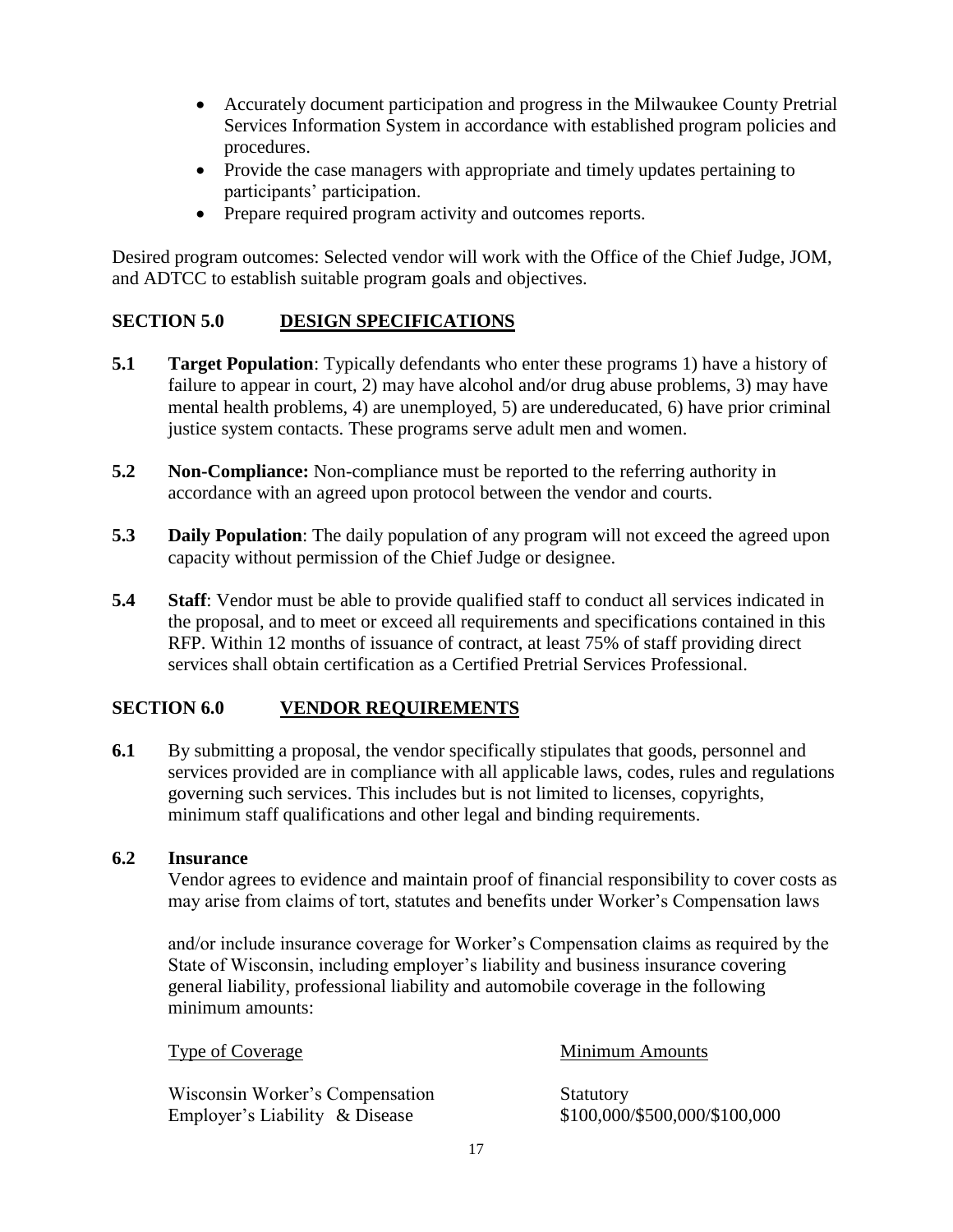|                                                                            | (Waiver of Subrogation)       |
|----------------------------------------------------------------------------|-------------------------------|
| <b>Commercial or Comprehensive General Liability</b>                       |                               |
| Bodily Injury & Property Damage                                            | \$1,000,000 Per Occurrence    |
| Including Personal Injury, Fire,                                           |                               |
| Legal & Contractual                                                        | \$1,000,000 General Aggregate |
|                                                                            |                               |
| Automobile Liability                                                       |                               |
| Bodily Injury & Property Damage<br>All Autos Owned, non-owned and/or hired | \$1,000,000 Per Accident      |
| <b>Uninsured Motorists</b>                                                 |                               |
|                                                                            | Per Wisconsin Requirements    |
| Professional Liability                                                     | $$1,000,000$ per occurrence   |

Coverage shall be placed with an insurance company approved by the State of Wisconsin and rated "A" per Best's Key Rating Guide. Such coverages must be maintained during the life of the contract including renewals.

#### **6.3 Federal Tax Identification Number**

Vendor must provide Federal Tax Identification Number.

### **6.4 Security**

All employees and agents of the vendor providing any pretrial program or service shall be subject to background/criminal history screening by the Chief Judge or designee. This screening may include but not be limited to a reference check, criminal conviction check and active warrant check. The arrest and/or charging with a criminal act, including misdemeanors may result in such staff being barred from working in the pretrial service program.

### **6.5 Independent Contractor**

Nothing contained in this RFP shall constitute or be construed to create a partnership or joint venture between Milwaukee County or its successors or assigns and vendors or their successors or assigns. Neither vendor nor vendor's employees shall be deemed to be employees of Milwaukee County.

### **6.6 Non-Discrimination**

The vendor agrees not to discriminate against any employee or applicant for employment because of race, religion, color, national origin, age, sex or handicap, which shall include but not be limited to: recruitment or recruitment advertising; employment upgrading; demotion or transfer; lay-off or termination; rates of pay or other forms of compensation; selection for training, including apprenticeship. A violation of this provision shall be sufficient cause for the County to terminate the contract pursuant to County Ordinance 56.17-Non-Discriminatory Contracts.

# **6.7 Professional Service Request for Proposals (RFP) Disadvantaged Business Enterprise (DBE) Utilization Specifications (US DOT and Milwaukee County Funded Projects)**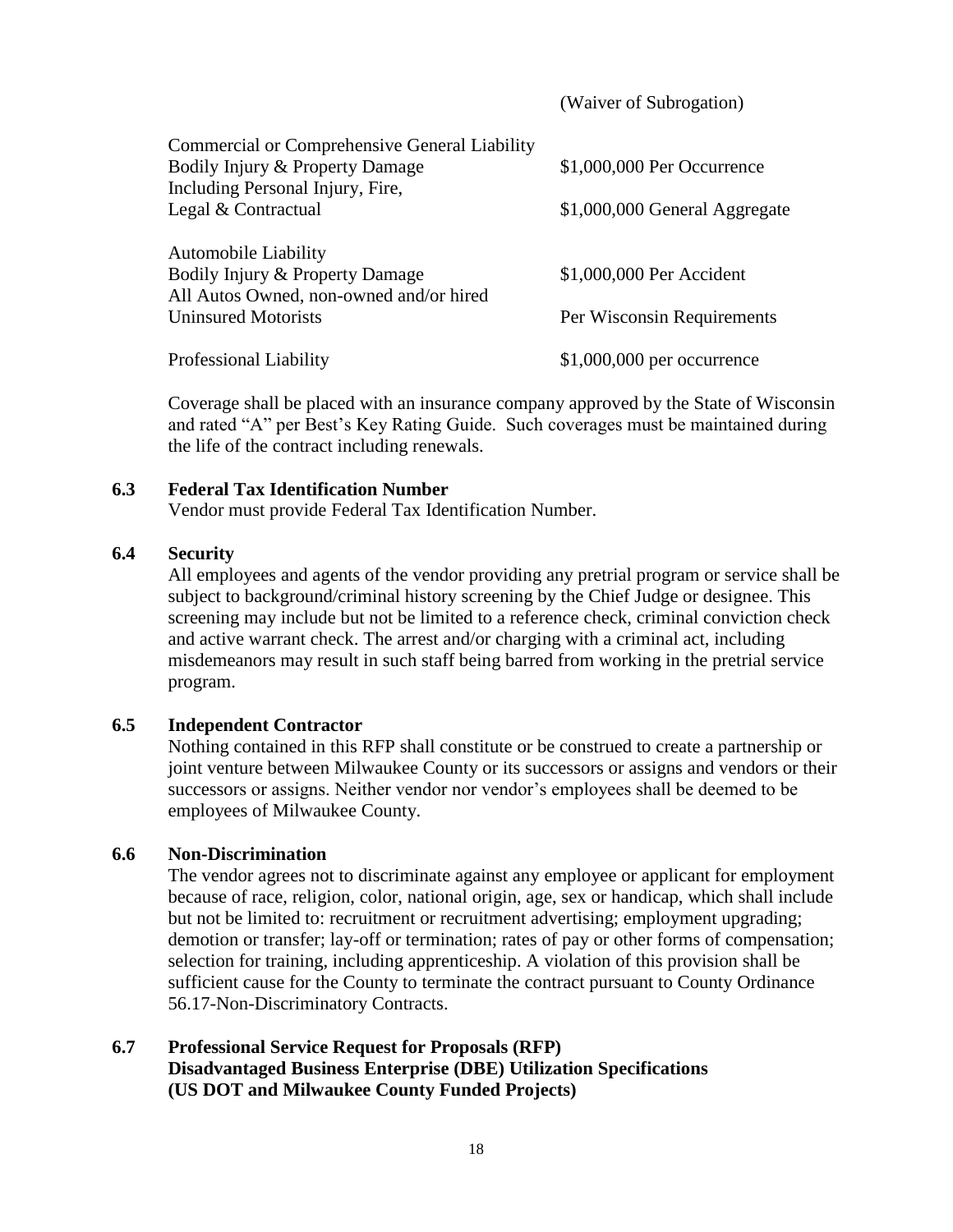All bidders/proposers shall comply with Milwaukee County Ordinance Chapter 42 and 49 CFR Parts 23 and 26 which have assigned an overall goal of seventeen percent (17%) participation of certified disadvantaged business enterprise (DBE) and/or airport concession disadvantaged business enterprise (ACDBE) firms on professional and nonprofessional service contracts. Proposers must state in their response how they will meet the goal including identifying the DBE firm(s) by name, the scope of work/services to be provided, the dollar amount(s) of such work, and the percentage of the DBE goal to be met, or document good faith efforts made to meet the goal assigned to this contract. Failure to carry out the requirements of this provision will result in a determination of non-responsiveness and the submission may be rejected. The successful proposer shall maintain records and document its performance using the DBE forms provided. The *Disadvantaged Business Enterprise (DBE) Utilization Specifications* and all other specific DBE forms to be used are included in this RFP in the DBE addendums section of this RFP.

**The directory of DBEs can be obtained by contacting Community Business Development Partners (CBDP) at 414.278.4747 or by visiting the following internet site:**

#### **<https://app.mylcm.com/wisdot/Reports/WisDotUCPDirectory.aspx>**

**If you need additional assistance in identifying DBEs, or understanding Milwaukee County procedures regarding the DBE Program Ordinance, contact CBDP at 414-278-5248.**

### **6.8 Access to Records/Audit & Open Records Law**

Pursuant to the applicable Milwaukee County rules and regulations, vendor understands that if requested by the County and/or the Office of the Chief Judge, it shall make available its business and/or program records relating to provision of services under the contract to the county auditors or Chief Judge's staff for purposes of an audit, quality assurance review, or for compliance with Wisconsin State Open Records Law. Vendor also agrees to comply with the Wisconsin State Open Records Law to the extent it is applicable to the vendor. The Office of the Chief Judge shall have off-site electronic access to program database records. All materials and products resulting from this project are the exclusive property of Milwaukee County.

#### **6.9 Software and Hardware Standards**

The vendor shall be responsible for the purchase, installation and maintenance of all hardware (PC's, routers, printers, etc.) necessary to satisfy proposed service specifications and requirements. In order to attach to the County network to access criminal justice information systems, hardware and software must comply with the following standards established by the Milwaukee County Information Management Services Division: 1) Personal computers must be listed in the top tier of the Gartner Group, 2) Acceptable software operating systems are Microsoft Windows, Microsoft Office Suite, Internet Explorer and TN3270 client, 3) Cisco Systems, Inc. routers and, 4) Networkable printers. The vendor shall be responsible for establishing and maintaining Internet access through an Internet service provider.

Milwaukee County will provide access to CJIS via existing wiring and network ports.

### **6.10 Milwaukee County Pretrial Services Information System**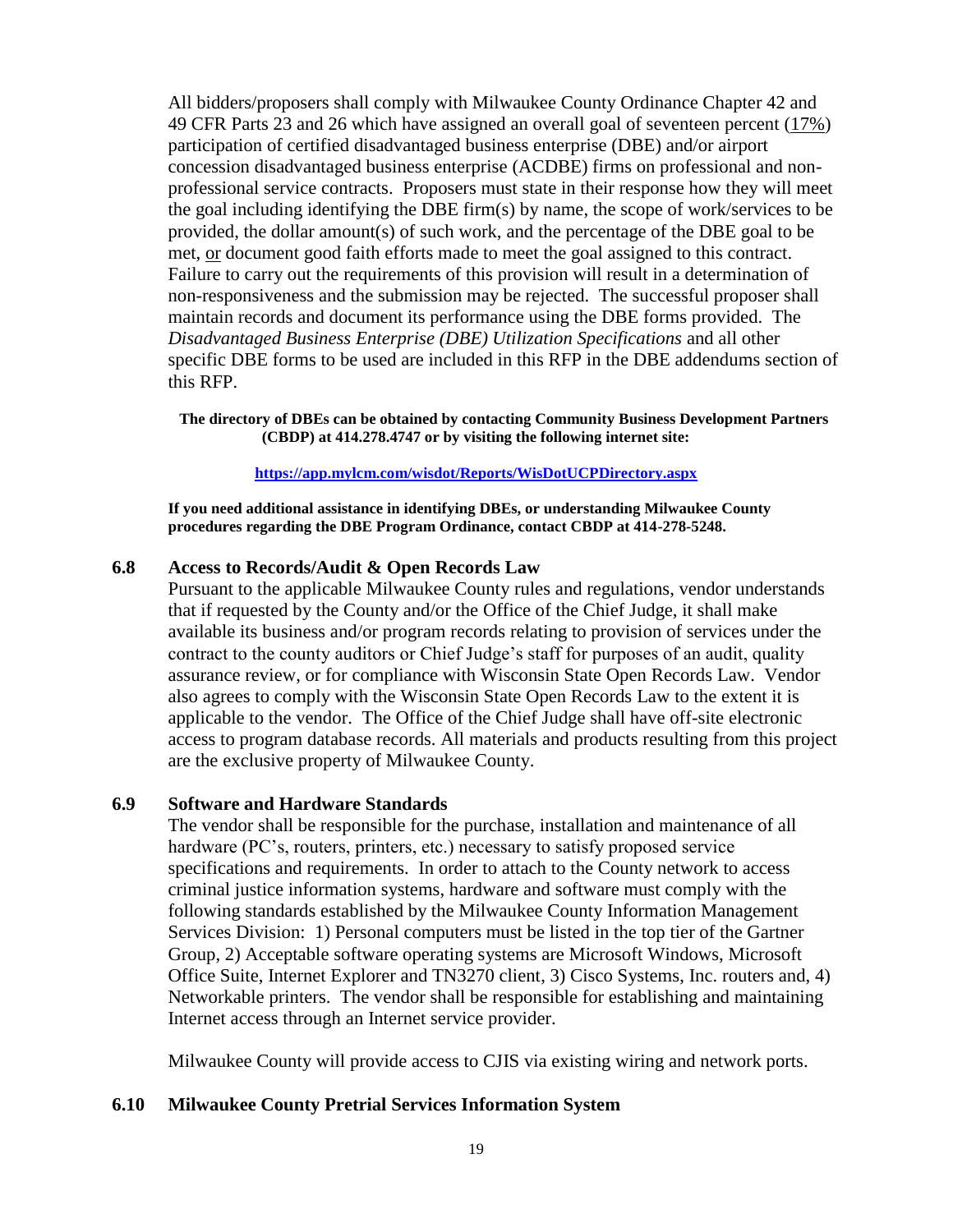All programs described in this RFP must utilize the Milwaukee County Pretrial Services Information System, a web-based application, to record and deposit all required data, supervision, documents, and case management activity.

### **6.11 Indemnity**

The vendor agrees to the fullest extent permitted by law, to indemnify, defend and hold harmless, Milwaukee County, and its agents, officers and employees, from and against all loss or expense including costs and attorney's fees by reason of liability for damages including suits at law or in equity, caused by any wrongful, intentional, or negligent act or omission of the vendor, or its (their) agents which may arise out of or are connected with the activities covered by this agreement. Vendor shall indemnify and save the County harmless from any award of damages and costs against County for any action based on U.S. Patent of Copyright infringement regarding computer programs involved in the performance of the tasks and services covered by this agreement.

### **6.12 Code of Ethics**

Chapter 9 of the Milwaukee County General Ordinances states in part: "No person may offer or give to any public official or employee, directly or indirectly, and no public official or employee may solicit or accept from any person, directly or indirectly, anything of value if it could reasonably be expected to influence the public official's or employee's vote, official actions or judgment, or could reasonably be considered as a reward for any official action or inaction on the part of the public official or employee."

### **SECTION 7.0 COMPENSATION, BILLING AND PAYMENT**

### **7.1 Contract Payment**

Vendor shall be compensated for work performed in general accordance with the applicable rules, procedures and regulations of Milwaukee County. Vendor shall be paid as follows:

- Actual expenses incurred except for continuous alcohol monitoring, GPS supervision and drug testing.
- Continuous alcohol monitoring and GPS supervision will be paid on an actual cost per day, per defendant.
- Drug testing will be paid on a cost per test basis.

Compensation for services required under this contract shall be contingent upon satisfactory performance of work as ascertained and/or reported to the Office of the Chief Judge. In the event of a dispute as to the services performed or compensation to be paid, the decision of the Chief Judge shall prevail.

**Please note:** Milwaukee County will not issue advance payments to service providers.

# **7.2 Cost of Administration/Authorized Costs**

Administrative costs may not exceed 12% of the total direct costs for the program. Selected vendor will work with the Office of the Chief Judge to finalize a program budget. The Office of the Chief Judge shall approve the final program operating budget.

### **7.3 Monthly Billings**

Vendor shall provide the Office of Chief Judge with monthly billings that include: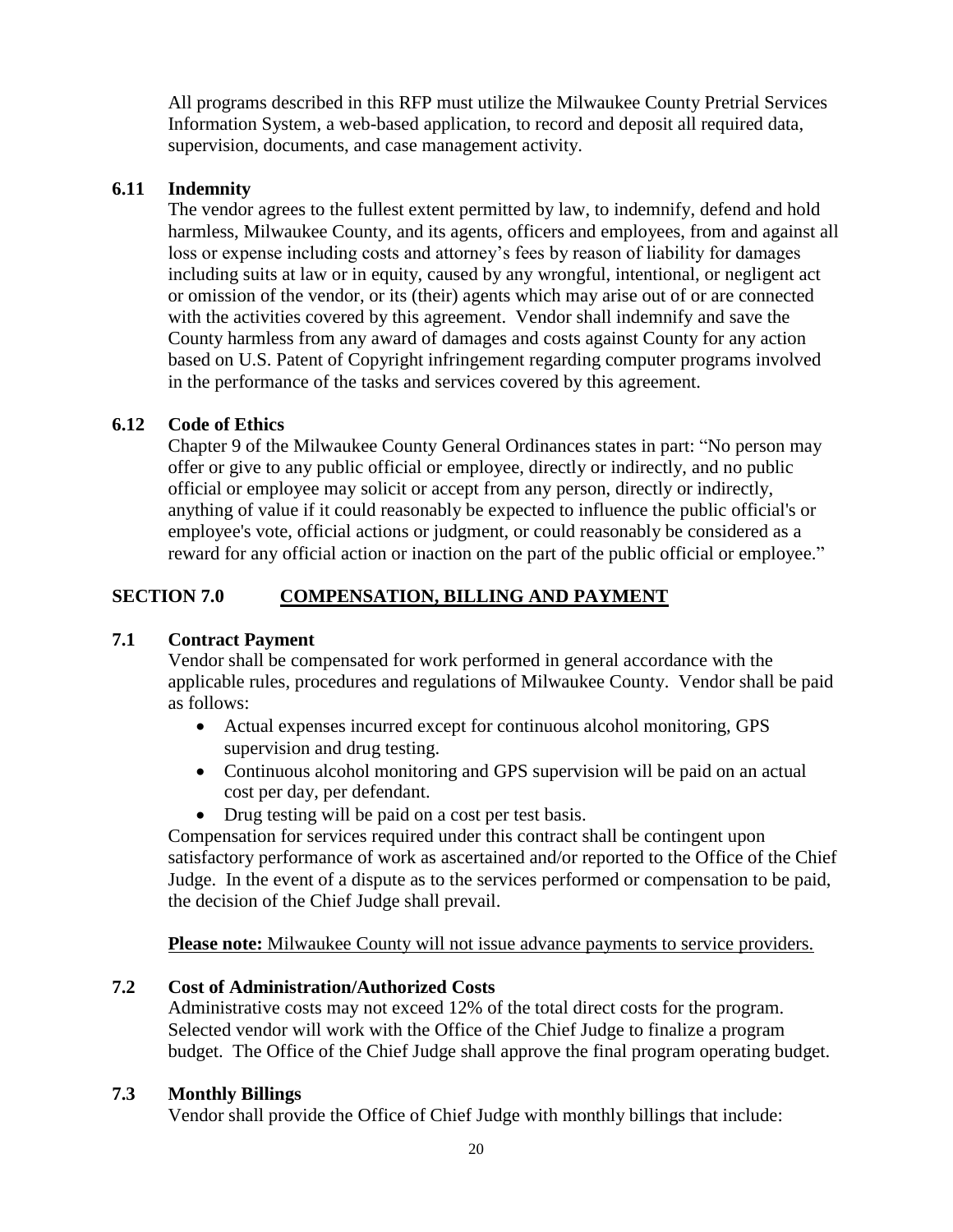- A. Names of employees assigned to each program area.
- B. Cost of personnel and fringe benefits by program area.
- C. Cost of all other expenditures by program area.
- D. Cost of administration.

Monthly billing and related information will be due in the Office of the Chief Judge by the  $15<sup>th</sup>$  day of the succeeding month.

### **7.4 Space/Other**

Milwaukee County shall provide office space for the vendor, as may be available, heat, light, maintenance, and janitorial services in the Milwaukee County Safety Building.

### **7.5 Modification/Termination/Extension of Contract**

Milwaukee County and/or the Office of the Chief Judge reserves the right to modify any contract for services provided the vendor is given at least 30-days notice.

In the event the vendor terminates the contract for any reason whatsoever, such termination will require written notice, delivered to the Office of the Chief Judge, to that effect not less than ninety (90) days prior to said termination. Vendor agrees that it will refund to Milwaukee County within fourteen (14) days of said termination, all payments made by Milwaukee County to the vendor for any work not completed.

Milwaukee County and/or the Office of the Chief Judge may terminate the contract at any time at its sole discretion by delivering ninety (90) days written notice to the vendor. Milwaukee County and/or the Office of the Chief Judge may request immediate removal of the vendor for performance problems such as lack of quantity or quality of work; inability to establish effective working relationships; non-compliance with County standards; inability to follow directions; abuse of facilities; and/or other performance problems. Upon termination, Milwaukee County's liability will be limited to the cost of services performed as of the date of termination.

# **SECTION 8.0 REPORTS**

Accountability will be ensured through regular reporting of program activities and outcomes to the Office of the Chief Judge. The JOM through the use of the Milwaukee County Pretrial Services Information System will generate reports.

### **8.1 Entry of Information and Data**

Vendor shall ensure that all required participant information, data and activity is entered into the database as it is collected or occurs. (See "Reports" section of Milwaukee County Pretrial Services Information System.) The Chief Judge and/or JOM may request additional data/reports from vendor as needed.

# **SECTION 9.0 FORMAT (Narrative)**

The proposal narrative for each proposed program is limited to 30 pages and must be typed, double-spaced, 12-point Times New Roman font, with 1" margins on 8-1/2" X 11" white paper. All proposal pages with the exception of attachments/appendices must be numbered. The entire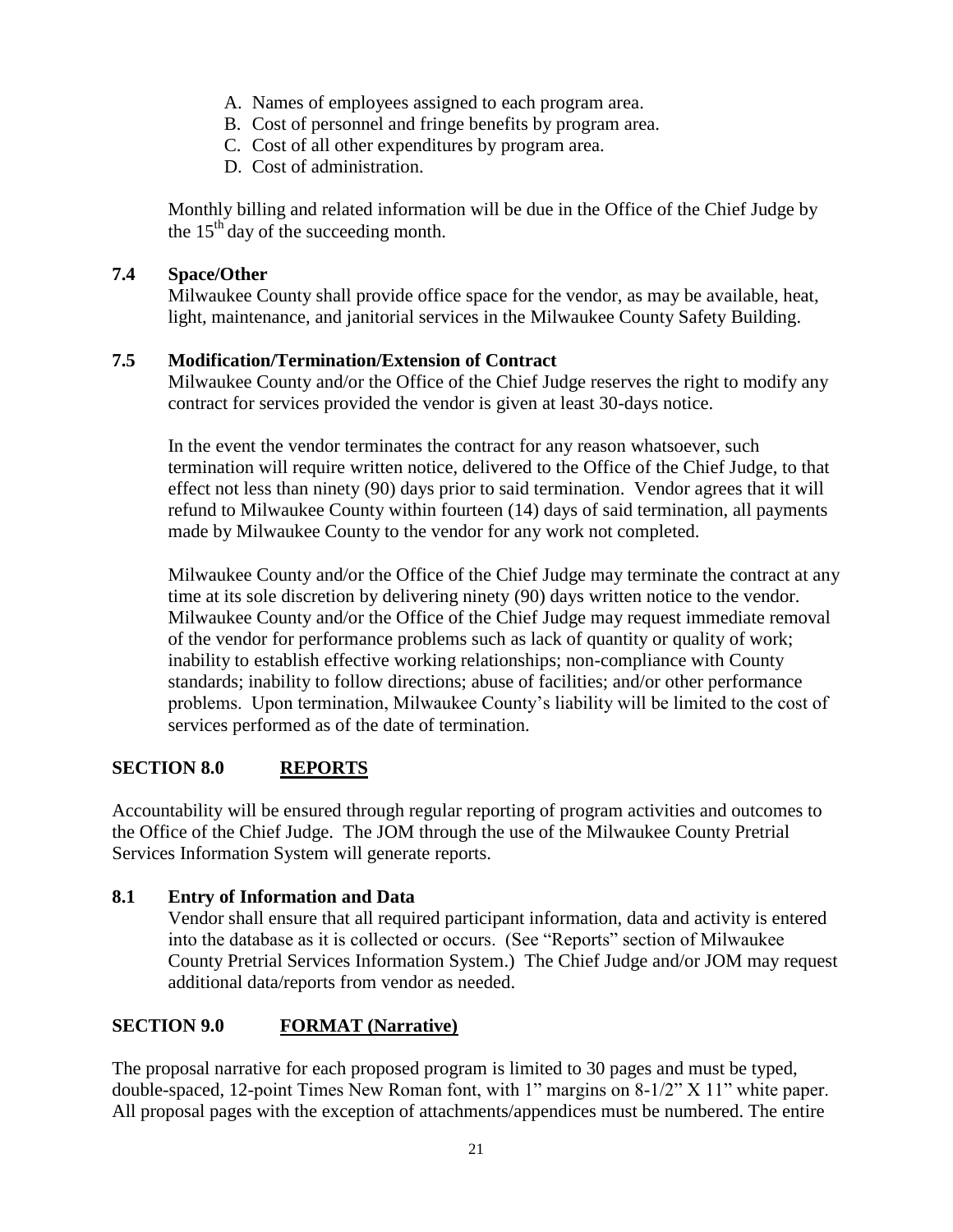proposal document must be bound in a 3-ring binder with the submitting agency name and proposed program name clearly indicated on the cover. The proposal must address each of the following sections. Proposal sections should follow the below outline and each proposal section must be separated by labeled tabs. Failure to adhere to these formatting guidelines will result in the proposal being considered non-responsive.

\*\***Please Note:** In addition to answering questions in 9.1-9.7, Drug Testing, GPS Monitoring, Trauma Informed Care and Cognitive Behavioral Therapy proposals require responses to questions indicated in respective sections 9.8-9.11.

### **9.1 Mission and Goals**

Briefly describe your agency's overall purpose, primary target population and the desired outcomes for program participants. Provide your agency's mission statement and the goals of your agency. Describe how your agency's mission statement and goals fit with the county's goal of enhancing public safety.

### **9.2 Service Delivery Plan**

- A. Describe the program and services your agency intends to provide along with an explanation of why you feel your approach/methodology will successfully serve the program client.
- B. Describe how the proposed services/methodologies are evidence-based and provide the research citations to support this assertion.
- C. Describe assessment tools, methodology, technology, curriculum, monitoring procedures, and follow-up.
- D. Provide the research citations that support the use of the proposed tools as evidence-based. (Attach samples of any assessment tools to be used in the provision of services.)
- E. Indicate the number of defendants to be served annually and indicate the anticipated average daily caseload.
- F. Clearly specify the objectives for the proposed program/service.
- G. Identify strategies that will be used to achieve the proposed outcomes.
- H. Describe methods for insuring fidelity to the chosen model, service delivery plan, etc. Please include a plan to insure the delivery of quality services.
- I. How will progress toward program goals and outcomes be tracked and measured? How will this information be used to make program changes if needed?
- J. Document your plan for monitoring the day-to-day operation of the program and program staff.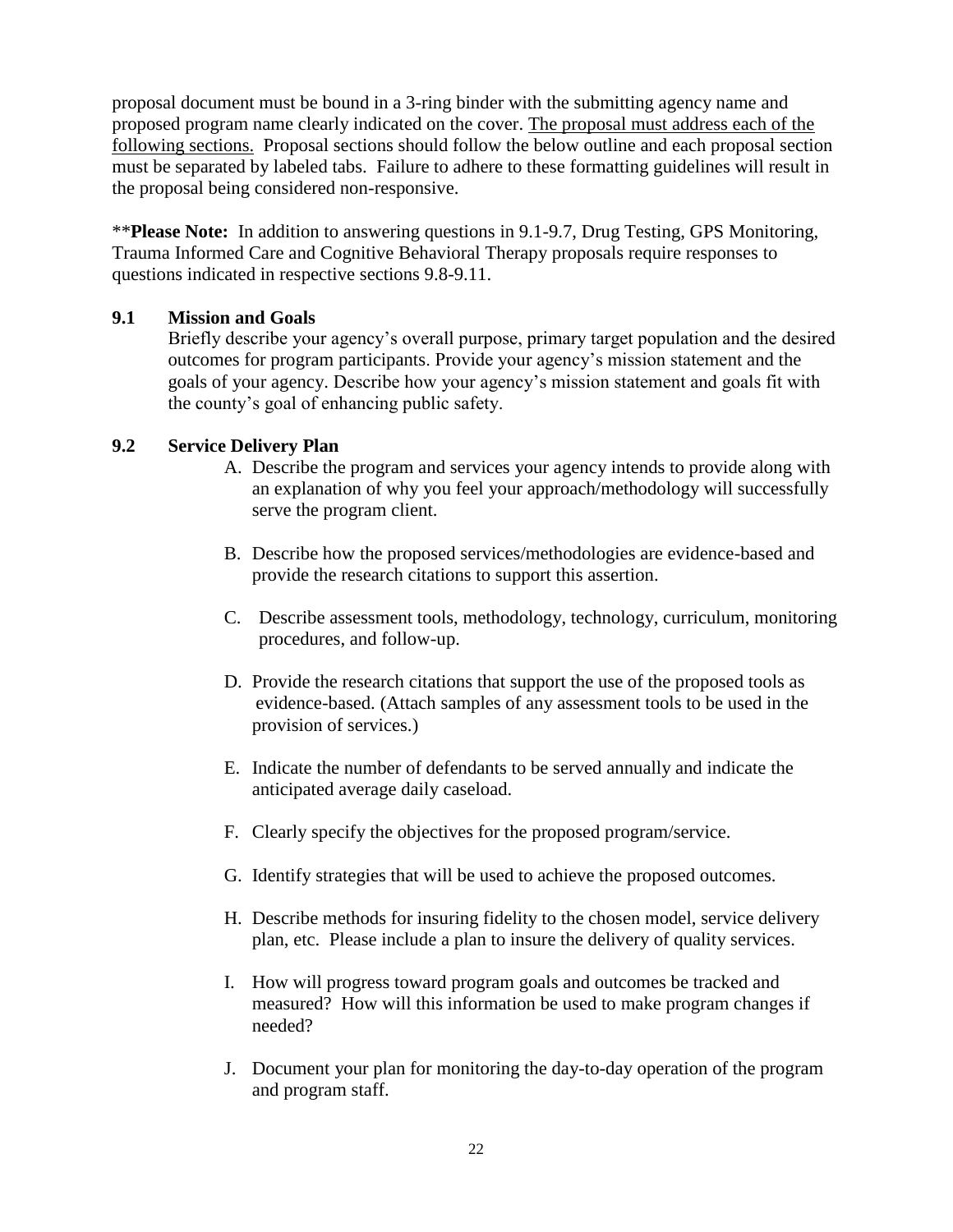K. Outline your agency's method of establishing the trust and confidence of Milwaukee County and the judiciary as it relates to the program you are proposing to provide.

# **9.3 Staffing Plan**

- A. Describe your agency's staffing plan for the proposed program. Include the title of each position, job description and percentage of time each position will be devoted to the proposed program. Include an organization chart showing staff lines of authority.
- B. Indicate qualifications that will be required of staff. If you currently have staff that will be assigned to the program, list by name and include their resume in your response.
- C. Include a staff orientation and training plan. Include plan for ongoing staff training, coaching and development.

# **9.4 Experience and Administrative Ability**

- A. Describe your agency's experience in serving the program population and criminal justice involved individuals.
- B. Describe your agency's experience working within the criminal justice system. Outline experience working with judges, administration, court commissioners, prosecutors, defense attorneys, court proceedings, law enforcement and correctional staff. Describe your agency's work coordinating services and collaborating with other community providers.
- C. Attach as Appendix A, your agency's Tax Identification Number.
- D. Attach as Appendix B, a list of current board members, including name, gender, ethnicity, address, office held, and the date their term of service expires.
- E. Describe your agency's experience in meeting federal, state and county administrative and contractual requirements.
- F. Describe your organization's process for affirmative action and equal opportunity in hiring. Attach as Appendix C, your agency's Equal Employment Opportunity Certificate.
- G. Attach as Appendix D, your agency's Certificate of Insurance.

# **9.5 Coordination Activities**

- A. Outline procedures for notifying appropriate officials of any conditions or circumstances that place program participants in non-compliance status.
- B. Describe how your agency will report a defendant's status and progress in the program to the appropriate official.
- C. Describe current or proposed linkages with other service providers that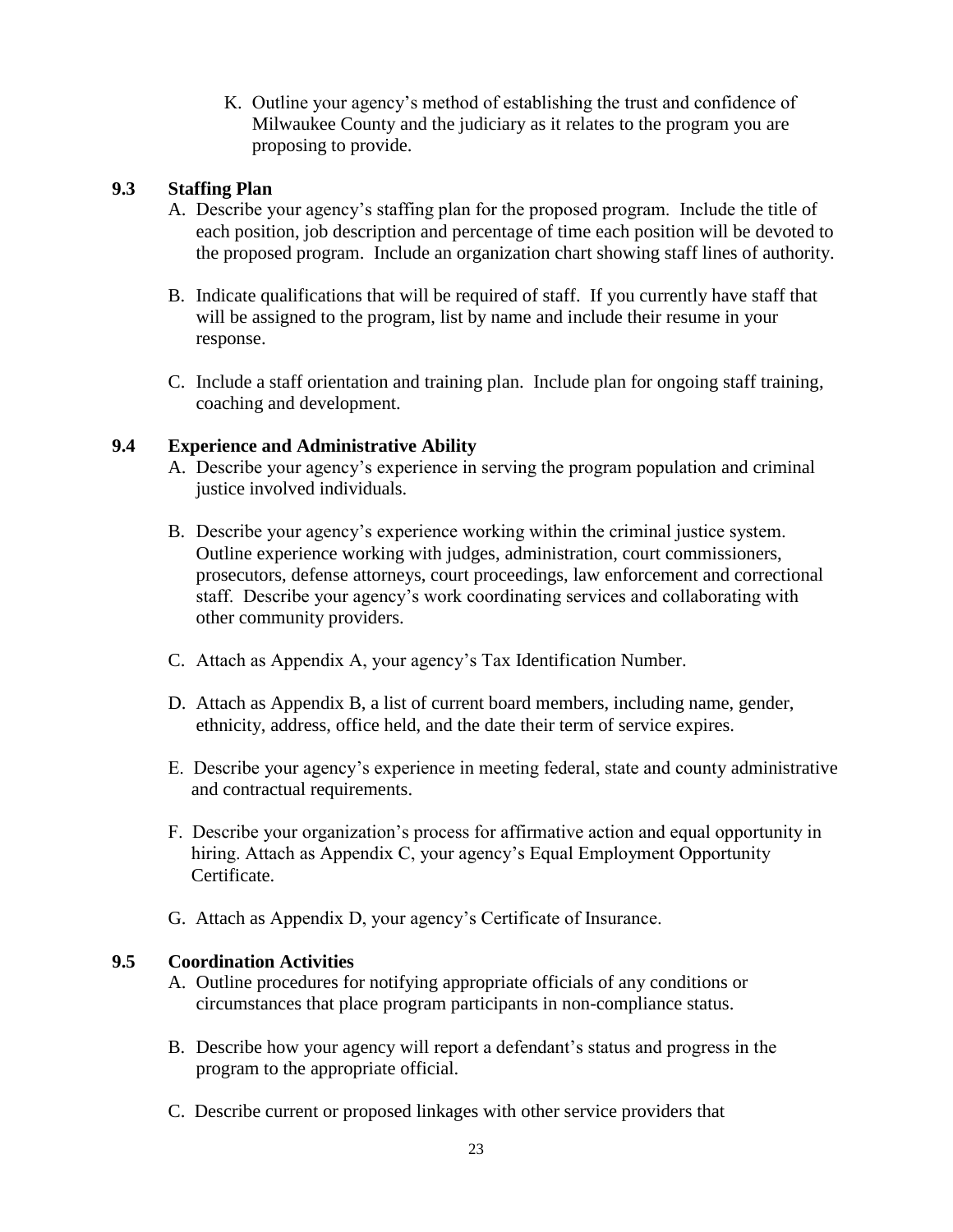may serve defendants in the program.

- D. Describe how your agency will coordinate activities with other agencies in the community, courts, Milwaukee County Jail and House of Correction.
- E. Describe how supervision and compliance reports will be submitted to the referring authority.

### **9.6 Budget Information**

For each proposed program please submit the following:

A. **An itemized budget detail worksheet** that includes the following:

Total Agency Anticipated Expenses-Provide the annual cost for provision of services and total cost for the three-year contract period. No claims for any costs or expenses beyond the stated costs will be honored without the express written authorization of the Chief Judge and County Board of Supervisors. Milwaukee County's sole financial obligation to the successful bidder is limited to the total cost for services expressed in the vendor's response to the RFP and rendered under the terms of the contract. Funds may not be used for consultants or contract employees unless approved by the Chief Judge.

Personnel-List each position with annual salary, dollar amount for each fringe benefit, and percentage of time to be devoted to the proposed program. Individuals listed in this category must be employed by the applicant agency. Fringe benefits are limited to retirement, social security, life insurance, health insurance and unemployment compensation.

Subcontracts-List each position, program or activity with proposed cost and justification for that expense. If proposing to subcontract positions/services, please provide detailed justification along with subcontractor's experience and expertise in providing the proposed services.

Supplies-List items by type (e.g., office supplies, equipment, postage, software, books, bus tickets, etc.) and show basis for computation. Generally, supplies include any materials that are expendable or consumed during the course of the project. Costs for entertainment are prohibited.

Equipment/Equipment Rental-List items including computers, telephones, cameras, scanners, etc. necessary for provision of proposed services.

Milwaukee County Pretrial Services Information System Support- Ongoing software and database development. IT support for database and system user. Server and equipment support. (See Section 9.6(D) below).

Telephone-Includes costs associated with land lines as well as cell phones, if necessary for proposed service delivery.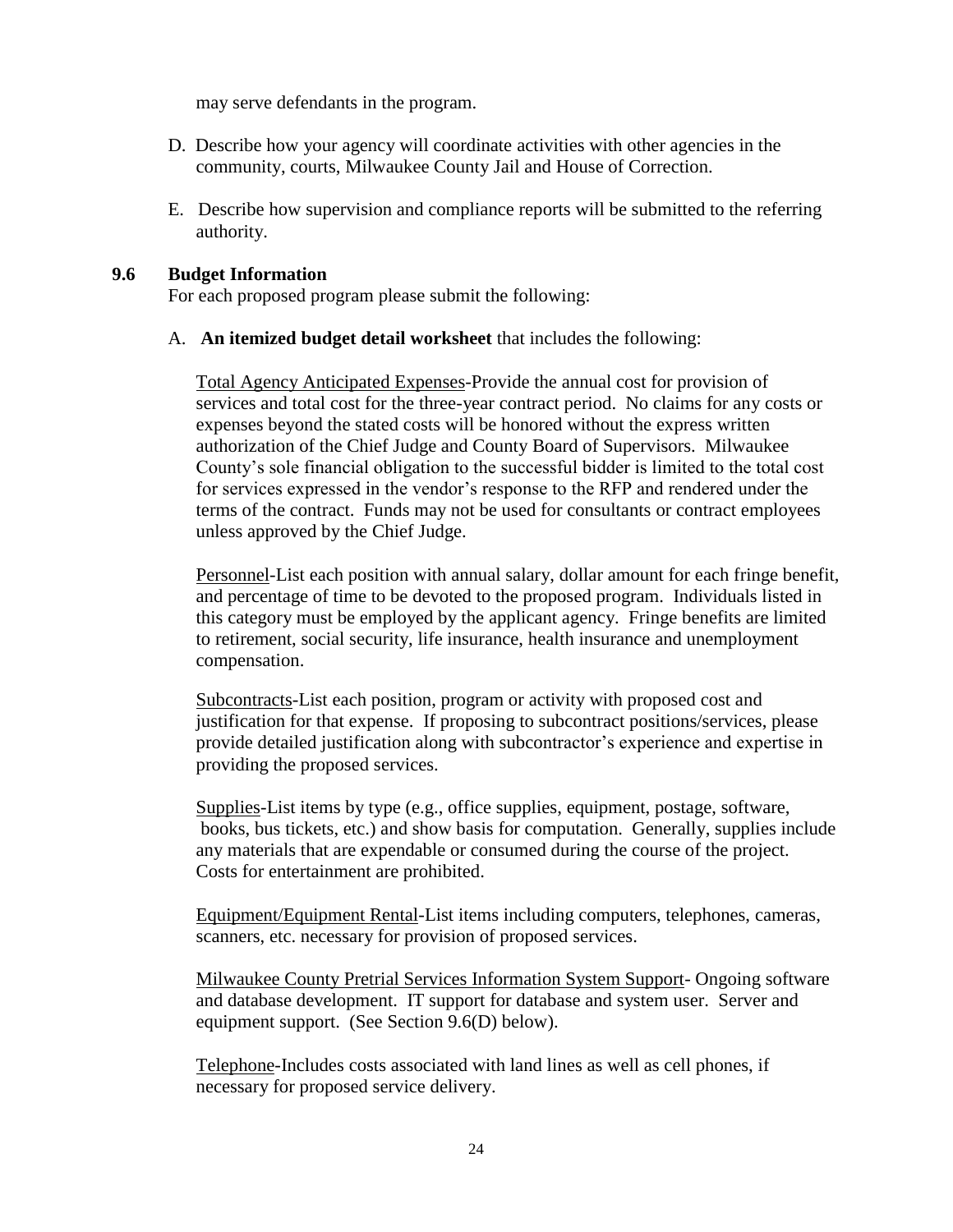Travel/Training-List all travel and/or training costs necessary for the proposed program. Itemize travel/training expenses of project personnel by purpose. Mileage is limited to the agency's approved rate. Reimbursement shall not exceed the rate at which Milwaukee County's employees are reimbursed.

Administrative Expenses-Includes all required agency/program insurance, accounting, human resources and administrative staff costs. **Please note:** Administrative costs may not exceed 12% of the total direct costs of the program.

- B. **Budget Narrative-**The budget narrative should thoroughly and clearly describe every category of expense listed in the itemized budget. Proposed budgets are expected to be complete; reasonable and allowable; cost effective; and necessary for project activities. The narrative must include calculations that are mathematically sound and correspond with the information and figures provided in the itemized budget. The narrative should explain how all costs were calculated and how they are relevant to the provision of the proposed services.
- C. **Description of your agency's current funding sources** and/or plans for obtaining other funding needed to carry out this program.
- D. Attach as Appendix E, a copy of your agency's most recent independent financial audit report or Board of Directors approved financial statement.

### **9.7 Transition and Implementation Plan**

The vendor must present a plan that details the implementation of the proposed program and the transition of defendants from existing program(s). The plan should cover the time period from contract award to full operational status. At a minimum, the plan should include the following functions:

- A. Transition of services provided by the current program vendor for existing program defendants.
- B. Staff recruitment, hiring, and training.
- C. Development of program policy and procedures manual and quality assurance plan.
- D. Collaboration/coordination of services with treatment and other service providers and agencies.

The description of the implementation plan must include:

- A. A narrative plan describing activities to be undertaken.
- B. A schedule that identifies each phase or component required to undertake the project. Beginning and completion dates by phase or component must be included.
- C. A work plan that defines identified tasks to be completed, staff members assigned to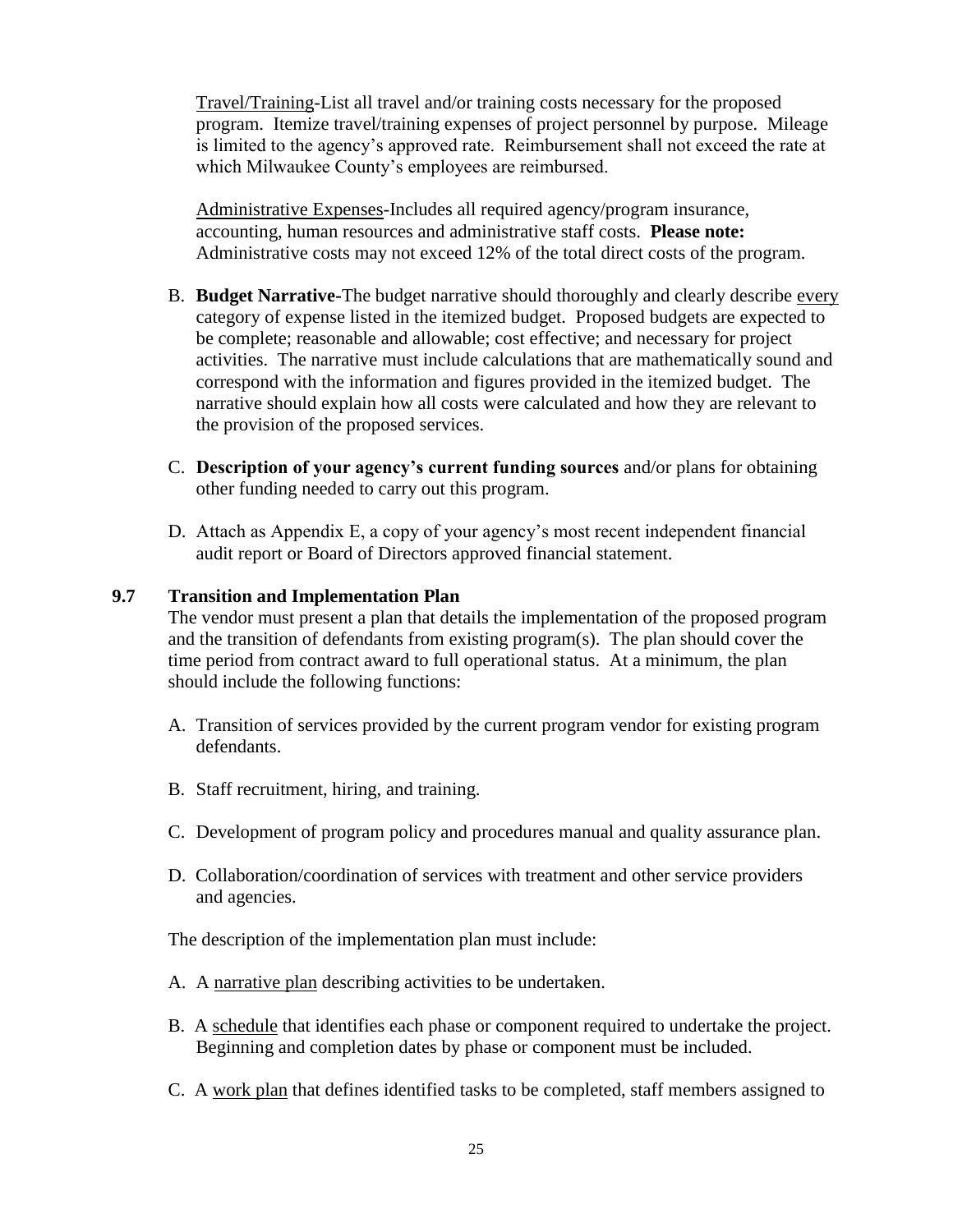each task, the deliverable products related to each task and beginning and completion dates.

D. A coordination statement describing how the vendor will coordinate with affected agencies, programs and the criminal justice system.

If awarded a contract, the vendor will be expected to deliver to the Office of the Chief Judge:

- A. Program policy and procedures manual (within 60 days of executing the contract).
- B. Quality assurance plan.
- C. Staffing roster and resumes.
- D. Staff training verification.

### *In addition to the above questions/requirements, vendors submitting proposals for the following services must respond to each of the following program specific questions/requirements:*

# **9.8 Drug Testing Questions**

In 2015, there were 21,153 drug tests conducted in the pretrial service programs. Approximately 22% (4,571) of the tests were positive. Of the 4,571 positive tests, 38% were for THC only, 5% were for THC plus one other substance and 62% were positive for substance(s) other than THC**.**

- A. Describe your agency's experience/expertise in providing this service.
- B. Describe procedures that will be used to collect specimens for testing. Include policies and procedures that will be employed to protect the chain of custody of of specimens and insure testing integrity. Explain how weekend testing for MCDTC participants will be conducted.
- C. What method will be employed in testing specimens? Will the same method be used for weekend testing? If not, describe the proposed method for weekend testing. Provide reliable and valid data to support the use of the described method(s). What makes the selected method(s) superior to others in the market? Provide substance detection times for each proposed testing method.
- D. How will you coordinate collection and testing with your agency and assigned supervision program staff?
- E. Provide a timeline indicating length of time between specimen collection, testing and entry of results into the Milwaukee County Pretrial Services Information System.
- F. Provide the cost per test for the following:
	- **6-Panel Test**-Cocaine, Opiates, THC, Amphetamines and Methamphetamines, Oxycodone.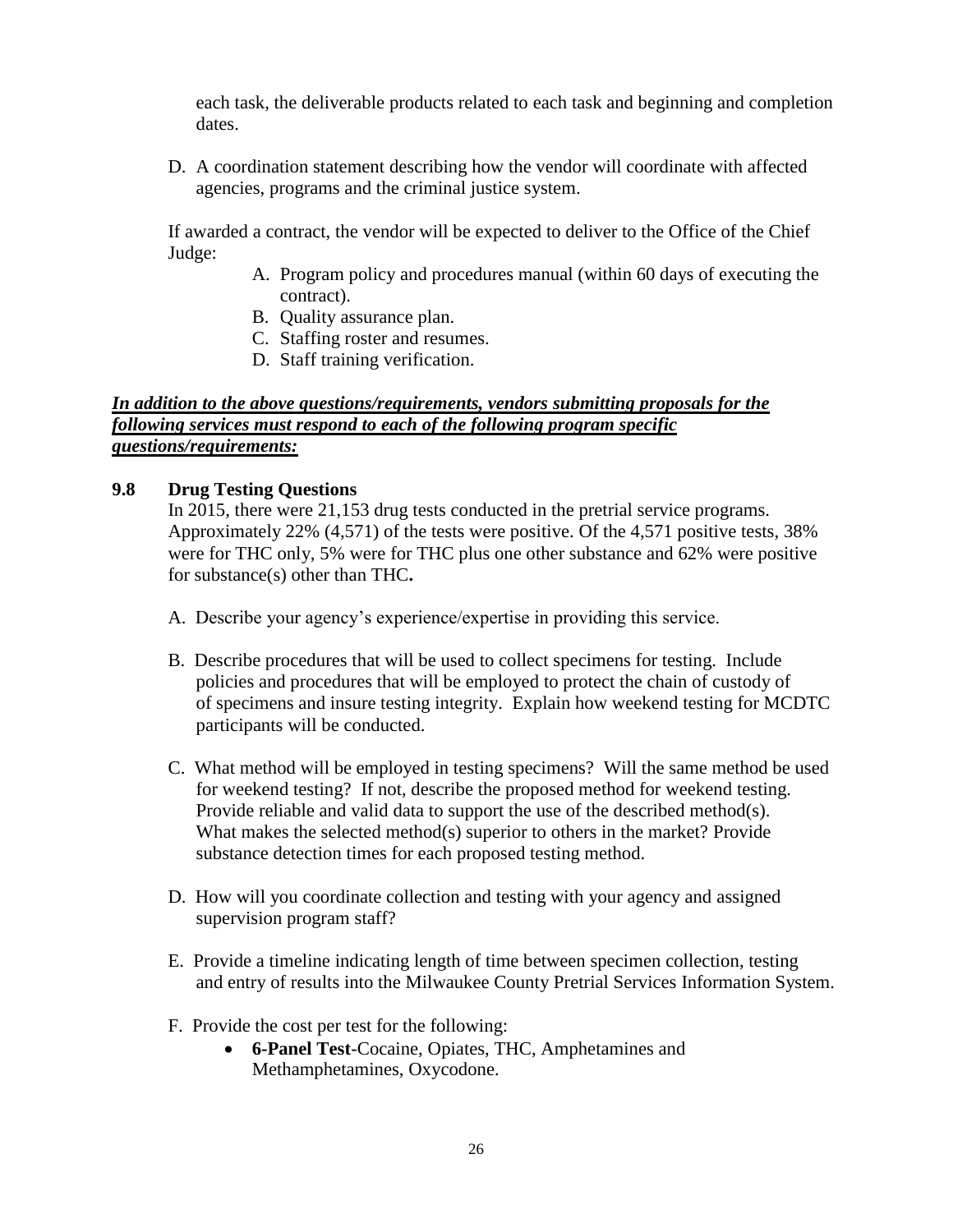- **11-Panel Test**-Cocaine, Opiates, THC, Amphetamines, Methamphetamines, Oxycodone, Methadone, Benzodiazepines, Barbiturates, MDMA and Buprenorphine.
- G. Provide a cost to conduct THC confirmation testing on 1,950 samples. Include the cost per test and method of confirmation.
- H. Please attach verification of any relevant professional certification and/or membership.
- I. Provide policies and procedures for confirmation testing of disputed test results.

# **9.9 GPS Monitoring**

- A. Please describe the technology that will be employed for GPS supervision and the basis for its selection.
- B. Please describe your agency's experience/expertise in providing this technology/service.
- C. Please provide the cost per day, per defendant to serve the following number of defendants. Please provide a detailed budget(s):

|              | Number of Defendants |        |         |
|--------------|----------------------|--------|---------|
|              | -50                  | 51-100 | 101-150 |
| Cost Per Day |                      |        |         |

- D. Please describe how defendant activities and outcomes will be documented and reported.
- E. Indicate how and when defendant compliance/non-compliance will be communicated to the court.

# **9.10 Repeat Intoxicated Driver Intervention Program**

The Department of Human Services currently provides annual funding for this project. There is a 75% local match required. The local match may be in-kind, or "soft" match, and cash or "hard" match contributions. Contributions may come from more than one source; they can be public or private, from state or local groups or individuals.

- A. Attach a budget that includes a brief description of each type of match, estimated or actual amounts for each, and indicate whether the source is a state or local entity.
- B. Attach a budget indicating total cost to serve 250 defendants and a budget indicating total cost to serve 300 defendants.

# **9.11 Continuous Alcohol Monitoring**

A. Describe the proposed monitoring technology.

B. Describe your agency's experience/expertise in using the selected monitoring method.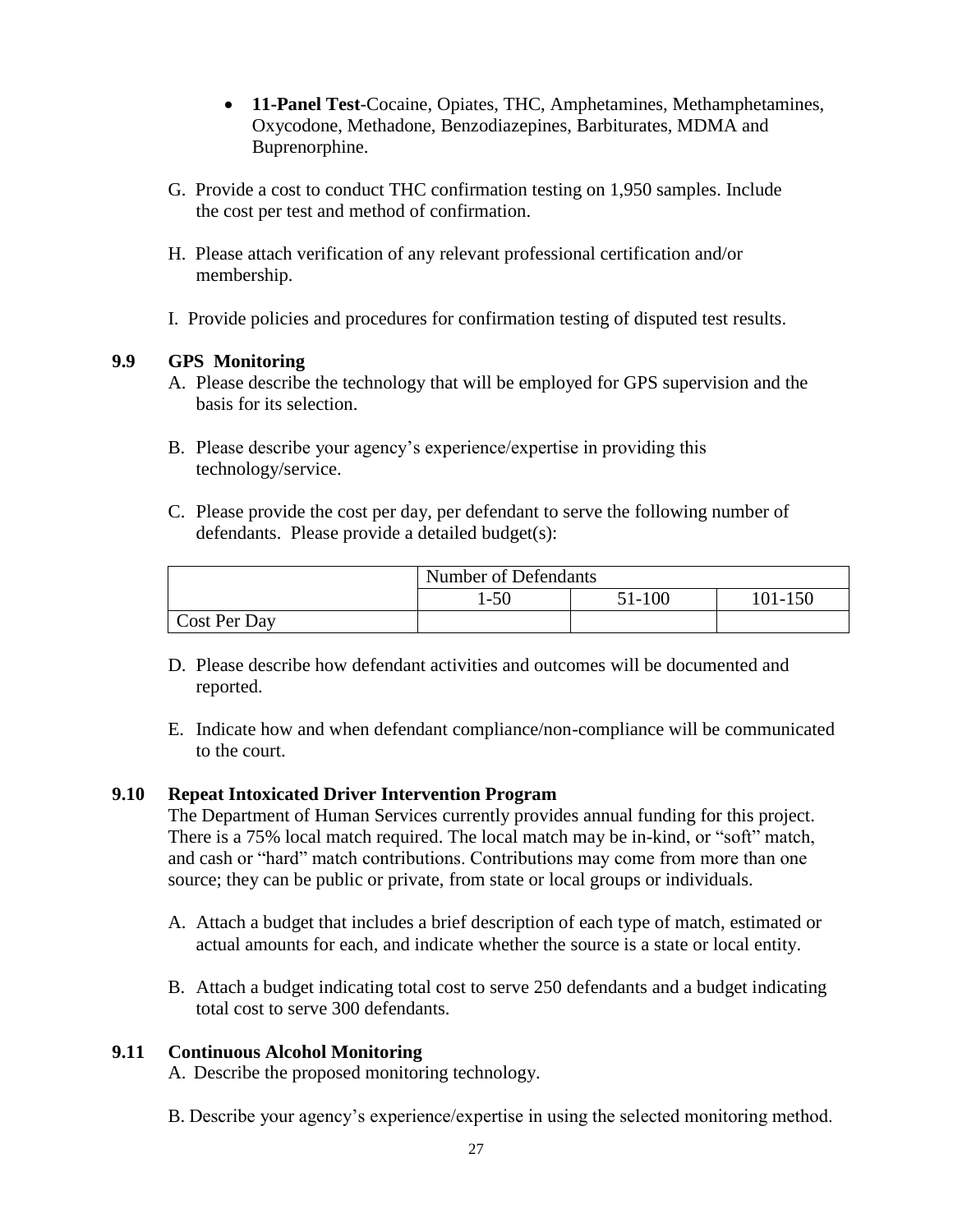C. Describe why the selected technology is better than other available technology.

D. Provide research/data to support use of the selected technology.

E. Explain why the selected monitoring technology is cost-effective.

F. Provide a detailed budget to serve the following program capacities:

|              | Number of Defendants |        |
|--------------|----------------------|--------|
|              | 0-50                 | 51-100 |
| Cost Per Day |                      |        |

# **9.12 Trauma Informed Care for MCDTC Participants**

A. Please describe the proposed trauma specific intervention(s) that will be provided.

- B. Please cite the research/evidence that supports the selected intervention.
- C. Please describe the agency's experience/expertise in providing this service.
- D. Please describe how your agency will ensure that programming is gender responsive.
- E. Please indicate the number of people to be served annually.

# **9.13 Cognitive Behavioral Programming for CLU, TAD and MCDTC Participants**

- A. Please describe the proposed CBP program and curriculum.
- B. Please cite the research/evidence that supports the selected curriculum.
- C. Please describe the agency's experience/expertise in providing this service.
- D. Please describe how the services will be delivered. (Participants identified, number of group sessions, open vs. closed enrollment, etc.)
- E. Please indicate the number of people to be served annually.

# **9.14 Sample Contract**

Attachment D is a sample contract for services between Milwaukee County and the successful vendor(s). Vendor shall review the sample contract and indicate in the proposal whether vendor has any objections to the contract language.

# **SECTION 10.0 PROPOSAL SUBMISSION AND EVALUATION**

**10.1** All proposals shall be submitted in accordance with the requirements and specifications included in the RFP. To be accepted, proposers must submit one original (with signatures) and 6 copies of all materials required for acceptance of the proposal(s) in sealed envelopes. In addition, the entire proposal shall be submitted in MS-Word format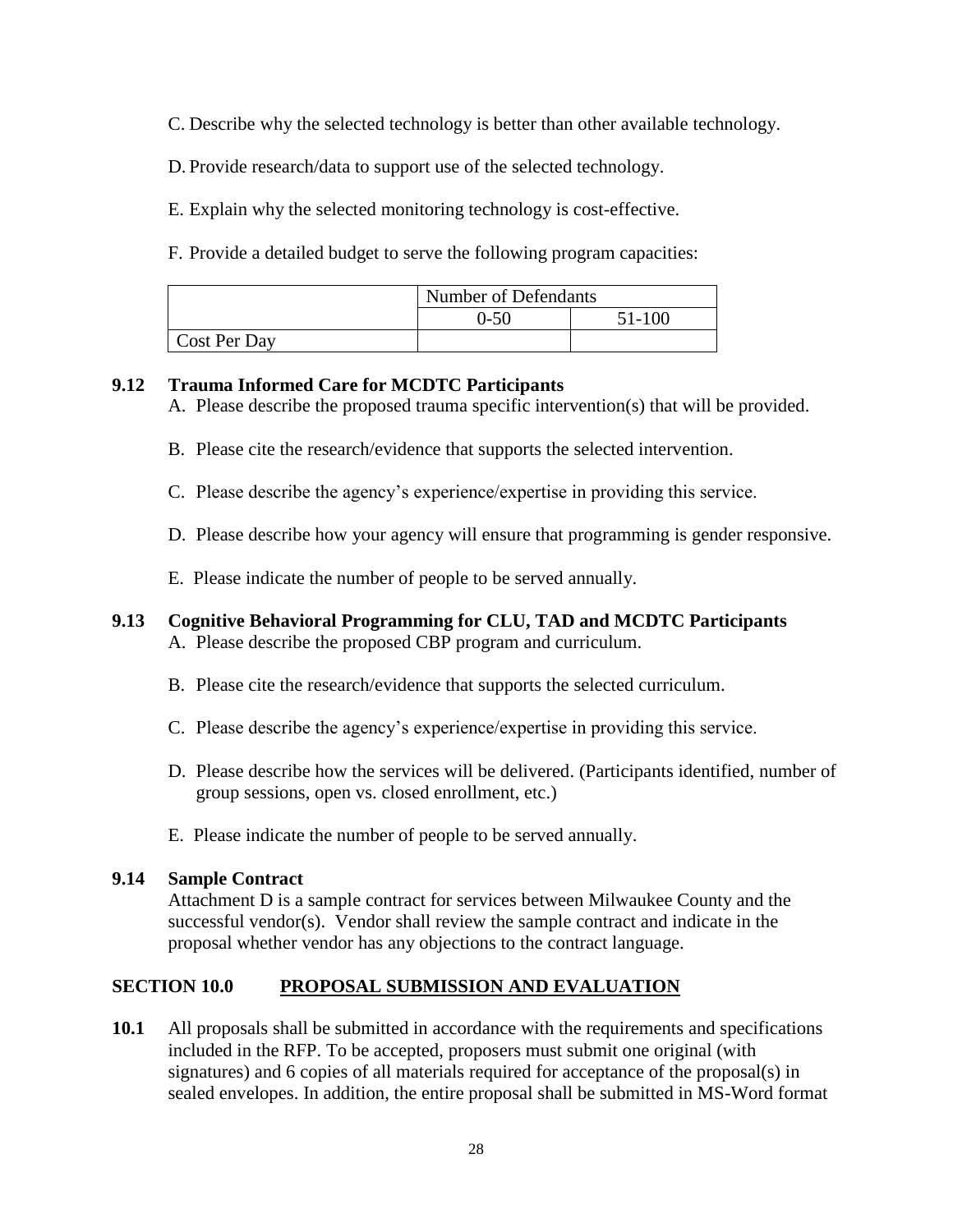on a CD or flash drive. All proposals must be time-stamped accepted by Milwaukee County by the stated time.

Proposals shall be organized and presented in the order and by the number assigned in the RFP. Proposals shall be organized with each heading and be clearly marked and separated by labeled tabs. Failure to provide any requested information will result in the proposal considered to be unresponsive.

All proposals shall consist of two submissions - Technical Proposal and Cost Proposal. Each proposal must be submitted separately. The Technical and Cost Proposals shall be identified in the lower left corner as follows:

### Technical Proposal:

Request for Proposal Title: Request for Proposal Number: RFP Proposal Receipt Deadline:

### Cost Proposal:

Request for Proposal Title: Request for Proposal Number: RFP Proposal Receipt Deadline:

The Technical Proposal shall include the following:

- 1. Cover letter with original signature
- 2. Completed RFP Application
- 3. Narrative proposal addressing all questions in section 9 for each program. **DO NOT** include Section 9.6 Budget Information
	- i. Section 9
		- 1. Mission and Goals
		- 2. Service Delivery Plan
		- 3. Staffing Plan
		- 4. Experience and Administrative Ability
		- 5. Coordination Activities
		- 6. Transition and Implementation Plan
- 4. Tax ID Number
- 5. Current Board of Directors
- 6. Equal Employment Opportunity Certificate
- 7. Declaration of Commitment to Compliance with Milwaukee County's Minimum Wage Provision
- 8. Certificate of Insurance

#### The Cost Proposal shall include the following:

- 1. Cover Sheet for Pricing Proposal
- 2. Section 9.6 Budget Information
- 3. Independent Financial Audit Report or Board of Directors Approved Financial **Statement**
- 4. DBE Certificate of Good Faith Efforts DBE-01
- 5. DBE Commitment to Contract with DBE DBE-14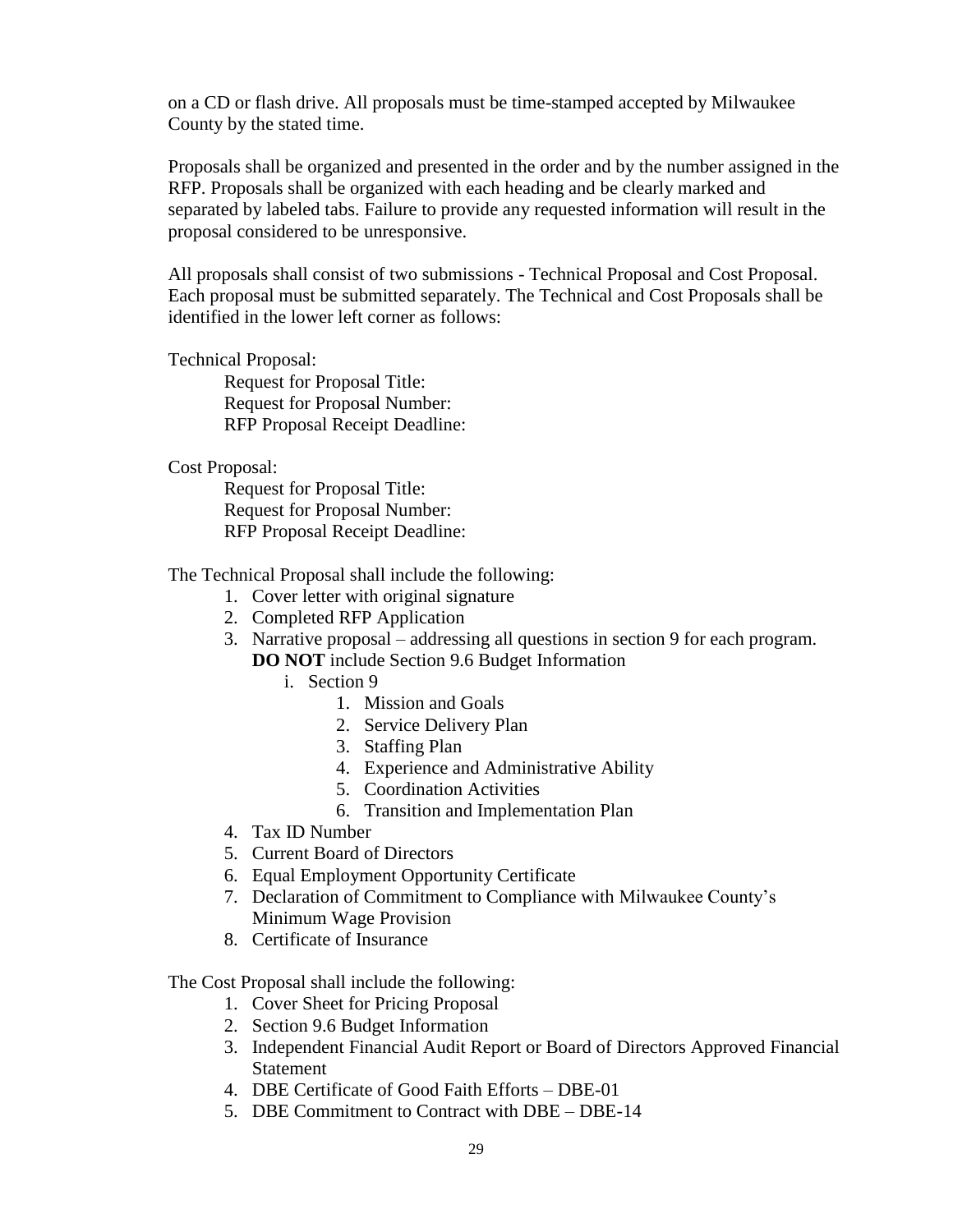- 6. Subcontractor/Sub-Consultant/Supplier Information Sheet DBE-02
- **10.2** All proposals submitted for the services requested by Milwaukee County shall be complete and clearly worded and must convey all of the information requested in this RFP. If significant errors or omissions are found in the proposal or if the proposal fails to conform to RFP requirements, the proposal shall be considered non-responsive. Milwaukee County reserves the right to ask any or all vendors for additional information and/or for clarification of proposals.
- **10.3** Proposals must be valid until December 31, 2016.
- **10.4 Proposals must be received no later than 3:00 p.m. (CST) on Friday April 8, 2016 in the office of the:**

**Milwaukee County Clerk Milwaukee County Courthouse-Room 105 901 N. 9th Street Milwaukee, WI 53233**

**It is strongly recommended that the proposal be delivered in person or sent certified mail, return receipt requested. On the outside of the mailing package, Pretrial Services RFP # 98160003 must clearly appear.**

### **10.5 Questions**

Proposers may submit questions and requests for clarification regarding this RFP. All questions regarding this RFP shall be made in writing, citing the RFP title, RFP number, page, section, and paragraph, and shall be submitted via e-mail to RFP Administrator.

Questions sent to anyone other than Mary Jo Swider, 414-278-5368, [MaryJo.Swider@wicourts.gov,](mailto:MaryJo.Swider@wicourts.gov) the RFP Contact/Administrator, will not be considered. All questions must be submitted:

### **NO LATER THAN 3:00 P.M. on Wednesday March 9, 2016.**

Milwaukee County will not respond to any questions received after this date and time. Responses to all questions and inquiries received by Milwaukee County will be posted on [http://county.milwaukee.gov/Courts/ChiefJudge.htm.](http://county.milwaukee.gov/Courts/ChiefJudge.htm) It is the responsibility of Proposers to check this website for any and all information such as answers.

**10.6** All proposals submitted will receive fair and impartial consideration. Vendors selected as finalists may be required to participate in a formal oral interview. A Professional Services Contract will be awarded to the vendor(s), determined by the Office of the Chief Judge, upon recommendation of the RFP Evaluation Team and Pretrial Services Advisory Board, to offer the most beneficial and cost effective services and otherwise found to be in the best interest in Milwaukee County. Such determination shall consider:

| • Proposed Program                         | 25 points |
|--------------------------------------------|-----------|
| • Agency Experience/Administrative Ability | 20 points |
| • Cost of Program                          | 17 points |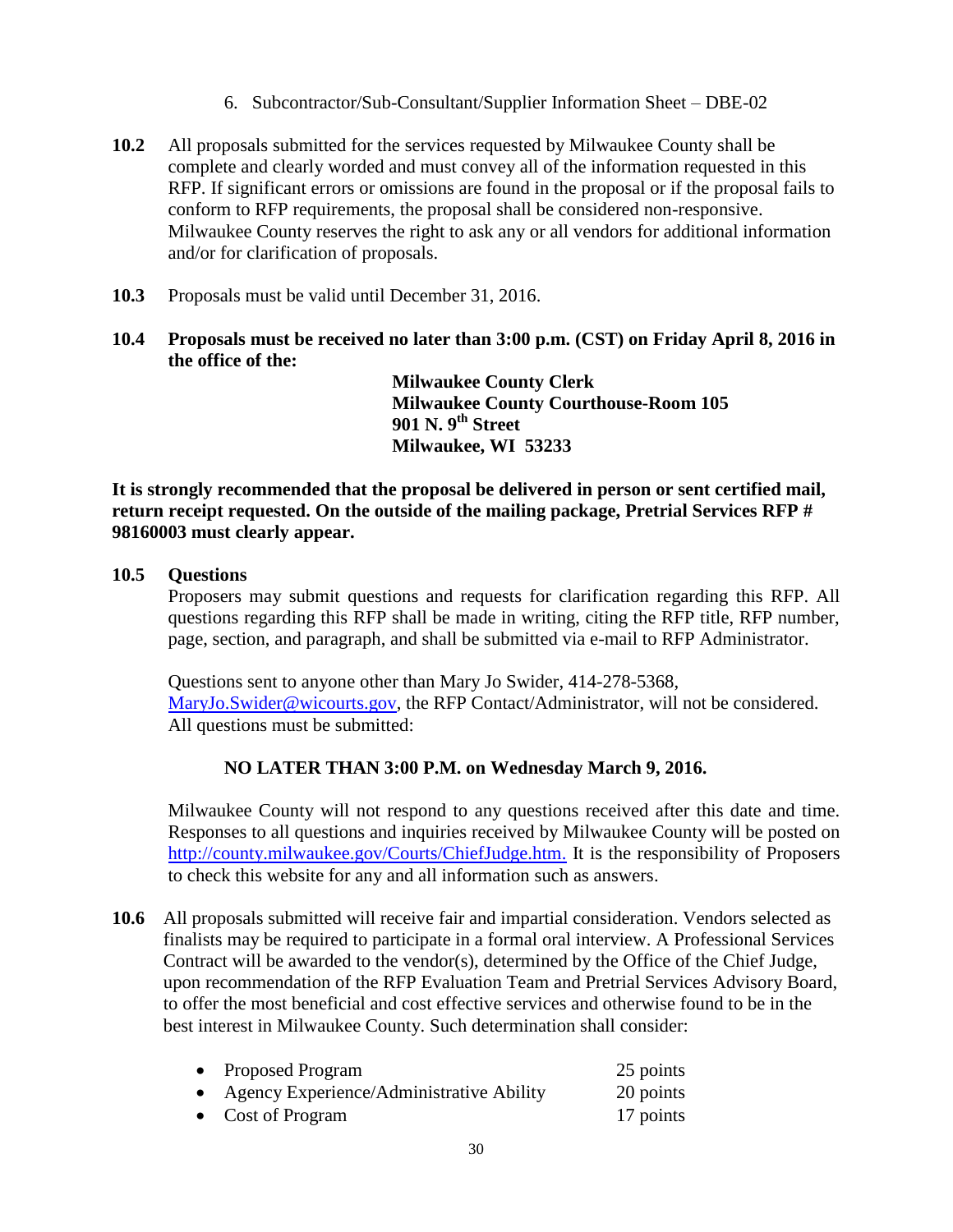| • Staff Skills/Qualifications           | 15 points |
|-----------------------------------------|-----------|
| • Capacity to Meet Program Requirements | 10 points |
| • Reporting/Evaluation Plan             | 7 points  |
| • Transition/Implementation Plan        | 4 points  |
| • DBE/EEOC Utilization and Compliance   | 2 points  |

- **10.7** Milwaukee County reserves the right to negotiate with selected vendor to arrive at a best and final offer.
- **10.8** All conditions and requirements of the RFP and the successful bidder's proposal shall become part of the professional services contract.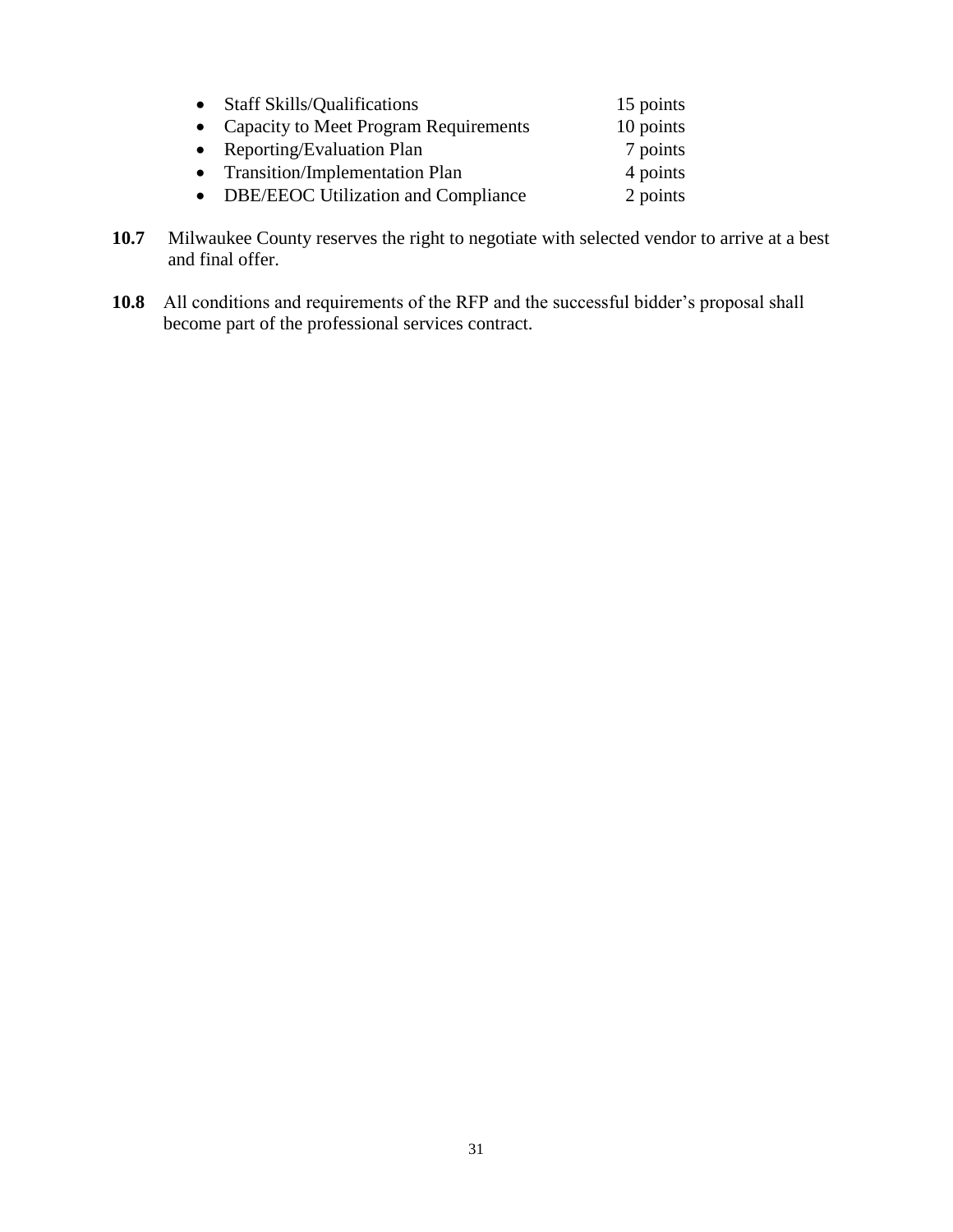# **ATTACHMENT A**

Milwaukee County, Wisconsin Decision Making Framework

|                  | NCA <sub>1</sub>             | NCA <sub>2</sub>    | NCA <sub>3</sub> | NCA <sub>4</sub>                              | NCA <sub>5</sub>                                                                                                                                                                                                                                                           | NCA <sub>6</sub>    |                            |
|------------------|------------------------------|---------------------|------------------|-----------------------------------------------|----------------------------------------------------------------------------------------------------------------------------------------------------------------------------------------------------------------------------------------------------------------------------|---------------------|----------------------------|
| FTA <sub>1</sub> | Level 1 & ROR                | Level 1 & ROR       |                  |                                               |                                                                                                                                                                                                                                                                            |                     |                            |
| FTA <sub>2</sub> | Level 1 & ROR                | Level 1 & ROR       | Level 2 & ROR    | Level 3 & ROR                                 | Level 4 & ROR                                                                                                                                                                                                                                                              |                     |                            |
| FTA <sub>3</sub> |                              | Level 2 & ROR       | Level 2 & ROR    | Level 3 & ROR                                 | Level 4 & ROR                                                                                                                                                                                                                                                              | Level 5 & Financial |                            |
| FTA4             |                              | Level 2 & ROR       | Level 3 & ROR    | Level 4 & ROR                                 | Misd. - Level 5 & ROR<br>Fel. - Level 5 &<br><b>Financial</b>                                                                                                                                                                                                              | Level 5 & Financial |                            |
| FTA <sub>5</sub> |                              | Level 3 & ROR       | Level 3 & ROR    | Misd. - Level 4 & ROR<br>Fel. - Level 5 & ROR | Level 5 & Financial                                                                                                                                                                                                                                                        | Level 5 & Financial |                            |
| FTA <sub>6</sub> |                              |                     |                  | Level 5 & Financial                           | Level 5 & Financial                                                                                                                                                                                                                                                        | Level 5 & Financial |                            |
|                  |                              |                     |                  |                                               |                                                                                                                                                                                                                                                                            |                     |                            |
|                  |                              |                     |                  |                                               |                                                                                                                                                                                                                                                                            |                     |                            |
|                  |                              | Level 1             | Level 2          | <b>Level 3 (Standard)</b>                     | <b>Level 4 (Enhanced)</b>                                                                                                                                                                                                                                                  | Level 5 (Intensive) | <b>Level 5 (Intensive)</b> |
|                  | Bail                         | <b>ROR</b>          | <b>ROR</b>       | <b>ROR</b>                                    | <b>ROR</b>                                                                                                                                                                                                                                                                 | <b>ROR</b>          | Cash                       |
|                  | тот                          | No                  | No               | Yes                                           | Yes                                                                                                                                                                                                                                                                        | Yes                 | Yes                        |
|                  | <b>Face to Face Contact</b>  | No                  | No               | $1x/m$ onth                                   | Every other week                                                                                                                                                                                                                                                           | Weekly              | Weekly                     |
|                  | <b>Alternative Contact</b>   | No                  | 1x/month         | 1x/month                                      | Every other week                                                                                                                                                                                                                                                           | No                  | No                         |
|                  | <b>Supervised Conditions</b> | No                  | No               | As Authorized                                 | As Authorized                                                                                                                                                                                                                                                              | As Authorized       | As Authorized              |
|                  | <b>Court Date Reminder</b>   | If system generated | Yes              | Yes                                           | Yes                                                                                                                                                                                                                                                                        | Yes                 | Yes                        |
|                  | <b>Criminal History/CJIS</b> | No                  | Yes              | Yes                                           | Yes                                                                                                                                                                                                                                                                        | Yes                 | Yes                        |
|                  |                              |                     |                  |                                               |                                                                                                                                                                                                                                                                            |                     |                            |
|                  | Condition                    | <b>Authorized</b>   |                  |                                               |                                                                                                                                                                                                                                                                            |                     |                            |
|                  | <b>Drug Testing</b>          |                     |                  |                                               | Defendant Level 3 or greater supervision on the DMF AND Scores 3 or greater on UNCOPE AND has a history of illegal drug use/abuse<br>Defendant Level 3 or greater supervision according to DMF AND Scores 3 or greater on UNCOPE AND (has a history of problematic alcohol |                     |                            |
|                  |                              |                     |                  |                                               |                                                                                                                                                                                                                                                                            |                     |                            |
|                  | Portable Breathalyzer        |                     |                  |                                               | use/abuse OR current alcohol abuse) OR charged with an OWI case AND qualifies for supervision<br>Defendant has UNCOPE of 3 or greater and a history of alcohol abuse or current alcohol abuse OR Police report and/or criminal complaint                                   |                     |                            |
|                  | <b>Absolute Sobriety</b>     |                     |                  |                                               | indicate the defendant was intoxicated at time of arrest OR charged with an OWI case and qualifies for supervision                                                                                                                                                         |                     |                            |
|                  | <b>GPS Monitoring</b>        |                     |                  |                                               | Defendant charged with a non-OWI offense is subject to DMF Step 2 OR Level 5 Supervision OR Concern for victim safety                                                                                                                                                      |                     |                            |
|                  |                              |                     |                  |                                               | Defendant charged with an OWI offense and qualifies for Level 3 Supervision according to the DMF AND if any 1 of the following is true:                                                                                                                                    |                     |                            |
|                  |                              |                     |                  |                                               | Scores 3 or higher on UNCOPE OR Currently on pretrial release for an OWI at time of alleged new OWI OR Charged with 3rd or greater OWI. If                                                                                                                                 |                     |                            |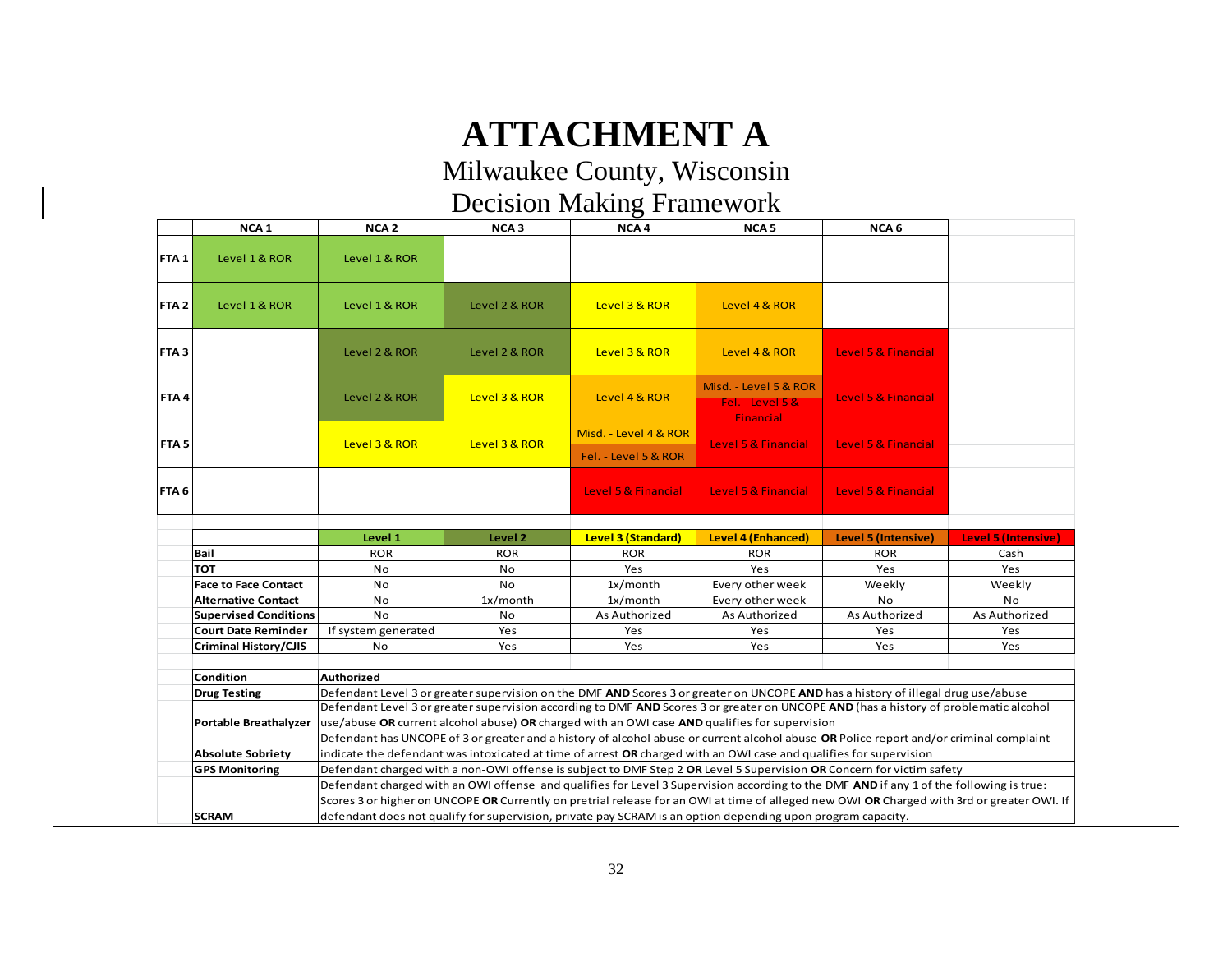# **ATTACHMENT B**

# **LSI-R:SV Level of Service Inventory-Revised: Screening Version**

The **LSI-R:SV** is a screening instrument ideal for use when a complete LSI-R™ assessment may not be feasible, due to time constraints or insufficient staff resources. The LSI-R:SV consists of eight items selected from the full LSI-R. It provides a brief summary of dynamic risk areas that may require further assessment and possible intervention.

# **SCALES**

- Criminal History
- Education/Employment
- Family/Marital
- Companions
- $\bullet$  AODA
- Attitudes/Orientation
- Personal/Emotional

Research with the LSI–R:SV shows it is predictive of a variety of outcomes important to offender management. Among probation samples, the LSI–R:SV scores predicted violent recidivism and noncompliance while under community supervision. Among incarcerated offenders, scores have predicted success in correctional halfway houses and institutional misconduct.

Notes: by Don Andrews, Ph.D. & James Bonta, Ph.D/ software developed by Allvest Information Services, Inc.

\* Requires additional license agreement with MHS (Multi-Health Systems, Inc.) [www.mhs.com](http://www.mhs.com/)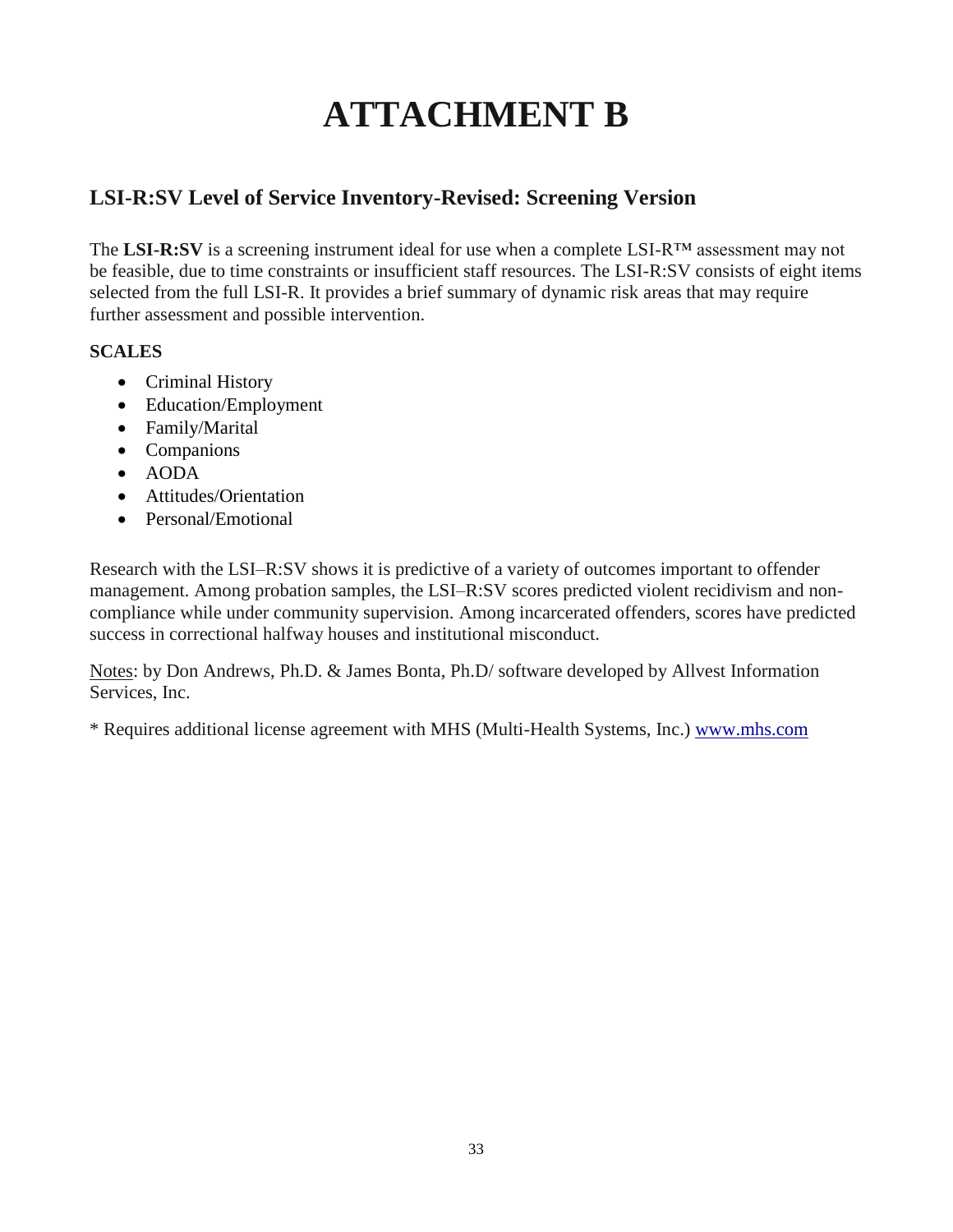# **ATTACHMENT C**

# **UNCOPE**

Hoffmann, N. G. Retrieved from: http://www.evinceassessment.com/ UNCOPE\_for\_web.pdf Norman G. Hoffmann, Ph.D., Evince Clinical Assessments, 29 Peregrine Place, Waynesville, NC 28786 www.evinceassessment.com Tel: 828-454-9960 [evinceassessment@aol.com](mailto:evinceassessment@aol.com)

The UNCOPE consists of six questions found in existing instruments and assorted research reports. This excellent screen was first reported by Hoffmann and colleagues in 1999. Variations in wording are noted for several of the items. The first wording is the original for the "U" and "P" items. The more concrete wording of the revised versions were found to be slightly better as a generic screen. Either version of the six questions may be used free of charge for oral administration in any medical, psychosocial, or clinical interview. They provide a simple and quick means of identifying risk for abuse and dependence for alcohol and other drugs. Please maintain attribution.

**U** "In the past year, have you ever drank or **used** drugs more than you meant to?" Or as **revised** "Have you spent more time drinking or using than you intended to?"

**N** "Have you ever **neglected** some of your usual responsibilities because of using alcohol or drugs?"

**C** "Have you felt you wanted or needed to **cut down** on your drinking or drug use in the last year?"

**O** "Has anyone **objected** to your drinking or drug use?"

Or, "Has your family, a friend, or anyone else ever told you they **objected** to your alcohol or drug use?"

**P** "Have you ever found yourself **preoccupied** with wanting to use alcohol or drugs?" Or as **revised**, "Have you found yourself thinking a lot about drinking or using?"

**E** "Have you ever used alcohol or drugs to relieve **emotional discomfort**, such as sadness, anger, or boredom?"

**PLEASE SEE: [http://www.evinceassessment.com/UNCOPE\\_for\\_web.pdf](http://www.evinceassessment.com/UNCOPE_for_web.pdf) for additional detail as to scoring, interpretation, etc.**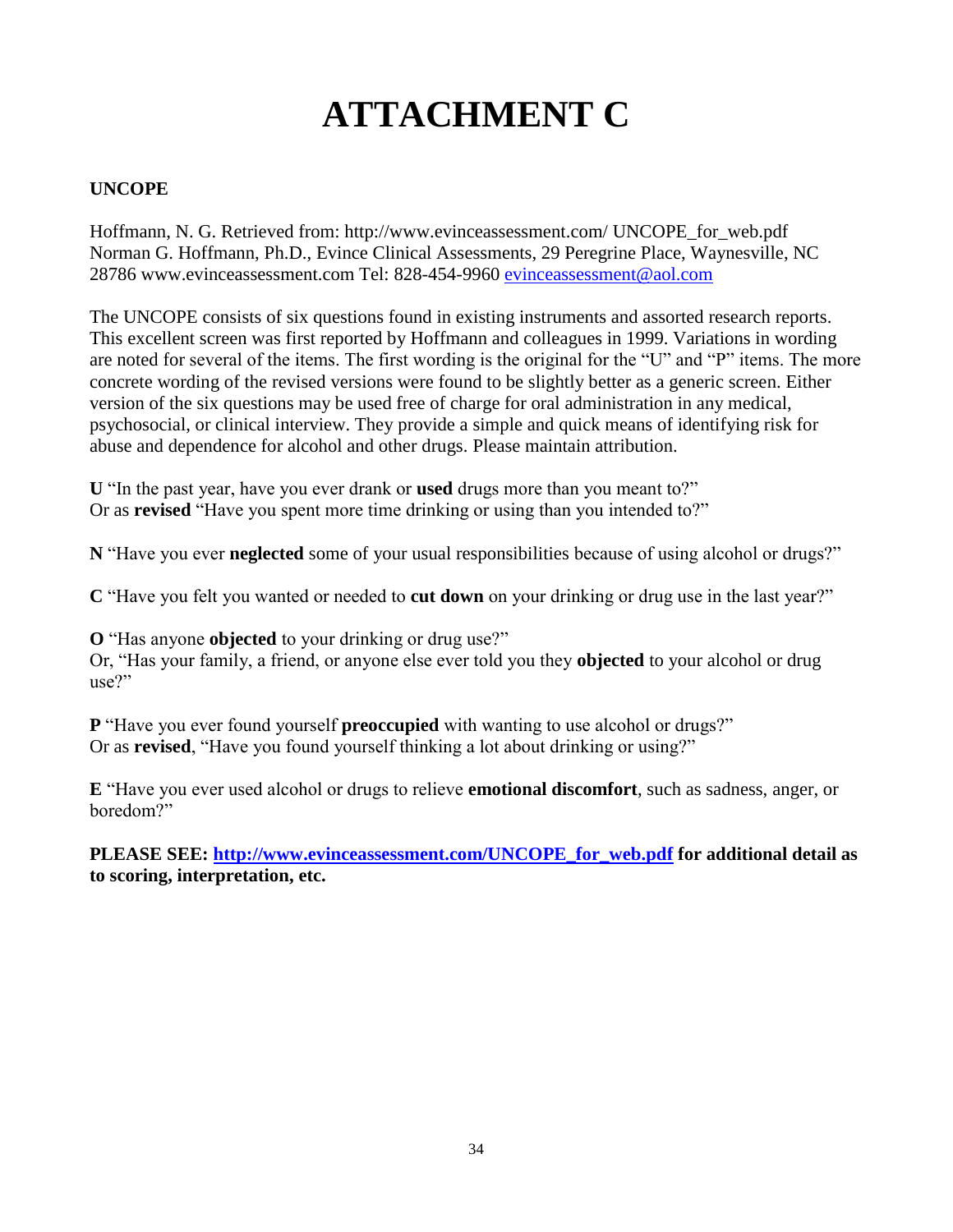# **ATTACHMENT D**

*SAMPLE CONTRACT*

# CONTRACT FOR SERVICES

# **Between**

# **MILWAUKEE COUNTY**

# **AND**

# **VENDOR**

THIS CONTRACT, entered into by and between \_\_\_\_\_\_\_\_\_\_\_\_\_\_\_\_\_ (hereinafter called "Contractor") incorporated under Wisconsin Statutes and Milwaukee County (hereinafter called the "County) is for the purpose of operating a Milwaukee County Pretrial Services Program, as identified in the Scope of Services below:

# **RECITALS**

WHEREAS, The Milwaukee County Board of Supervisors adopted the 2016 budget on File No. \_\_\_\_\_\_\_\_\_, and approved by the County Executive, which included funding for alternatives to incarceration with contract responsibilities to include oversight and administration by the Chief Judge of Milwaukee County; and

WHEREAS, The County desires to fund a program of pretrial services in Milwaukee County, and

WHEREAS, THE CONTRACTOR represents self as being capable, experienced and fully qualified to undertake, perform and fulfill the services, obligations, and conditions of this Contract:

NOW, THEREFORE, the parties do mutually agree as follows:

# **I. RETENTION OF SERVICES**

Milwaukee County hereby agrees to engage Contractor, and Contractor hereby agrees to perform all services under this Contract in accordance with its terms and conditions. Contractor agrees that time is of the essence for certain elements of this contract as established in the Scope of Services below, and will meet all deadlines and schedules as set forth**.**

# **II. GENERAL REQUIREMENTS**

Contractor is required to: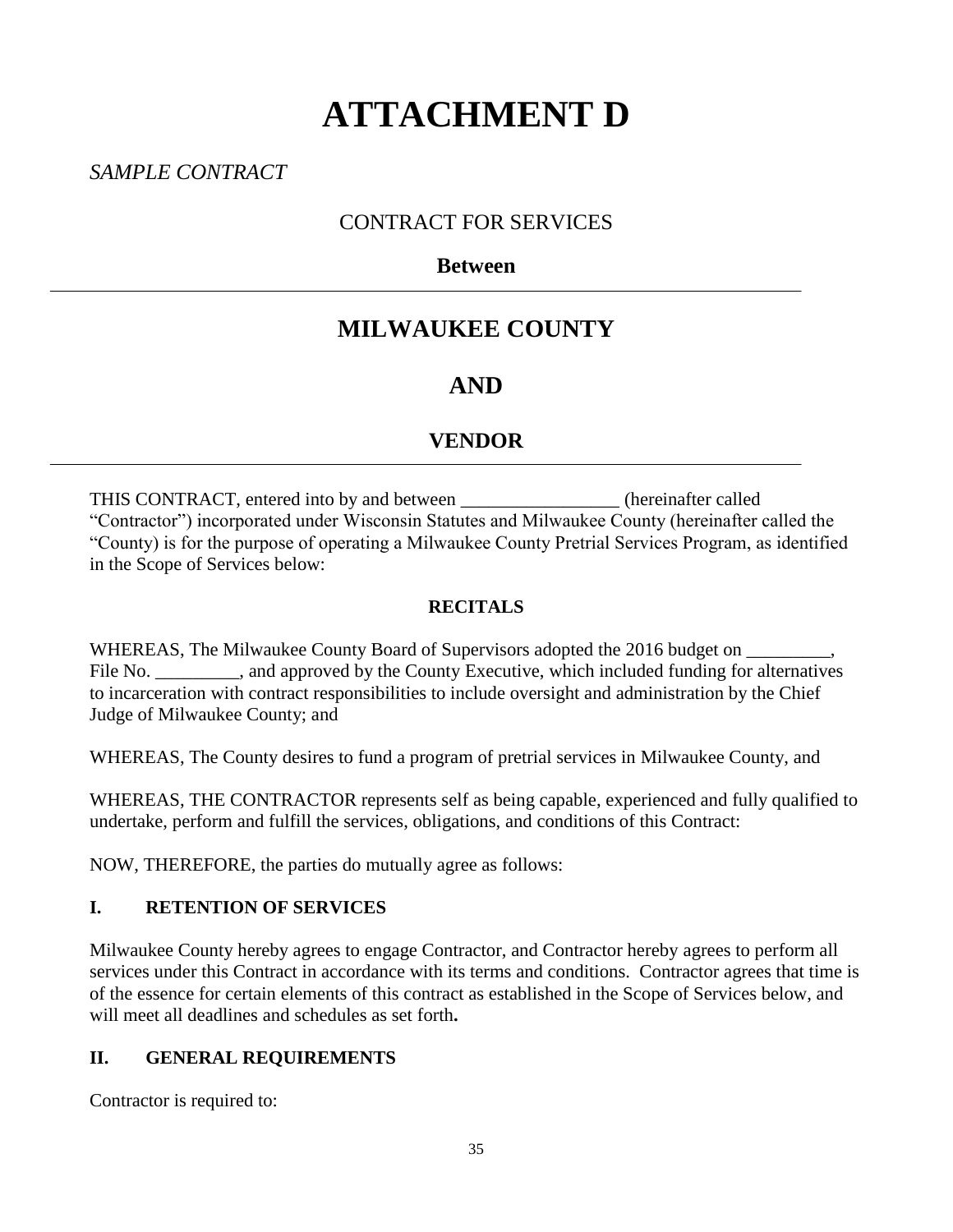- A. Do, perform, and carry out in a professional, timely, and proper manner, all of the services specified by this Contract.
- B. Coordinate with the Chief Judge, or designee, and comply with the agreed time of schedules, work hours, and payment terms.

# **III. SCOPE OF SERVICES**

The contractor shall provide and operate a program of  $\blacksquare$ 

The Contractor shall not supervise or provide services to more than an average of adult defendants per day without the approval of the Chief Judge.

(Insert Program description/requirements)

The Contractor shall provide all personnel and equipment required to perform services under this contract.

Except as provided herein, the Contractor shall determine the methods, procedures and personnel policies to be used in initiating and furnishing services. Such methods, procedures and personnel policies shall be written and will be provided to the Chief Judge or designee within 60 days of acceptance of this contract.

Contractor shall report defendant non-compliance in accordance with the policies and procedures developed in conjunction with the Misdemeanor and Felony divisions.

# **IV. PROGRAM OUTCOMES**

(Insert expected program outcomes, measurement and evaluation plan)

# **V. DURATION OF CONTRACT**

The contract period shall be from January 1, 2013-December 31, 2013. The Chief Judge may issue a one-year contract extension in agreement/negotiation with the contractor and contingent upon continued funding by Milwaukee County.

# **VI. COMPENSATION, BILLING AND PAYMENT**

Contractor shall be compensated for work performed in general accordance with the applicable rules, procedures and regulation of Milwaukee County. Total direct compensation to the Contractor shall not exceed \$\_\_\_\_\_\_\_. Administrative costs may not exceed 12% of the total direct costs for the program.

Contractor shall be paid for (actual expenses incurred) (1/12 of the total contract amount) on a monthly basis. Compensation for services required under this contract shall be contingent upon satisfactory performance of work as ascertained and/or reported to the Office of the Chief Judge. In the event of a dispute as to the services performed or compensation to be paid, the decision of the Chief Judge shall prevail.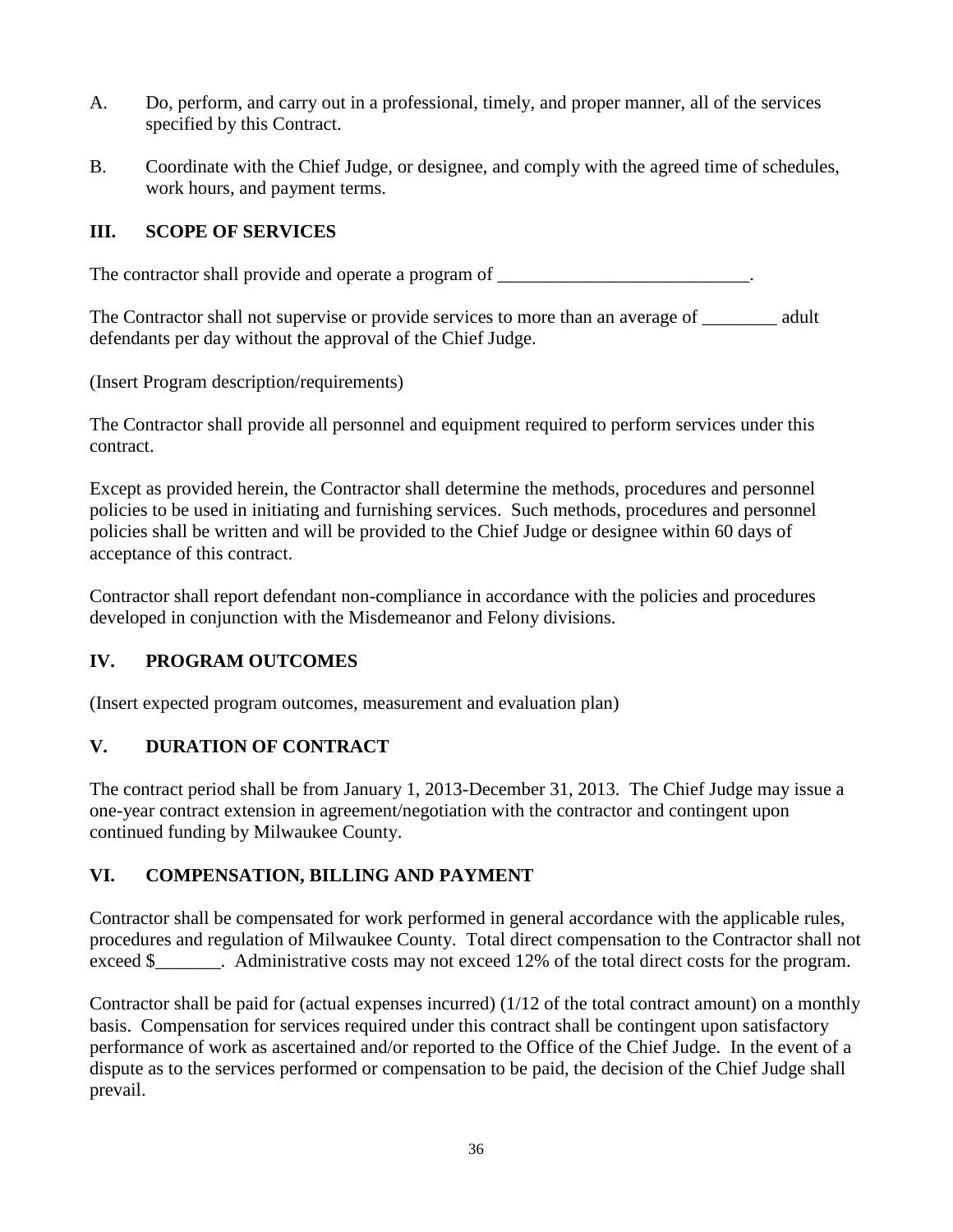Contractor shall provide the Chief Judge and/or designee with monthly billings that will include:

- A. Number of defendants served by the program.
- B. Names of employees assigned to each program area and the percentage of time each position is devoted to the program.
- C. Cost of personnel and fringe benefits by program area.
- D. Costs of other expenditures by program area with invoices attached.
- E. Cost of administration and indirect costs, by item detail, outside of program area.
- F. DBE Professional Services Monthly Report.

Monthly billing and related information will be due in the Office of the Chief Judge by the  $15<sup>th</sup>$  day of the succeeding month.

# **VII. REPORTS**

Accountability will be ensured through regular reporting of program activities and outcomes to the Office of the Chief Judge. The Judicial Operations Manager, through the use of the Milwaukee County Pretrial Services Information System, will generate reports.

Contractor will insure that all required participant information, data and supervision activity is entered into the database as it is collected and occurs.

The Chief Judge, Judicial Operations Manager and program funding agencies may require additional data/reports from Contractor as needed.

Contractor shall produce an annual report that describes services provided, indicates number of defendants served, demographics of population served and progress toward program goals and outcomes. Report will compare activity and outcomes from year-to-year. This report will be due by March  $1<sup>st</sup>$  of the succeeding year.

# **VII. RIGHT OF REFUSAL**

The Contractor retains the right to refuse any defendant referred to the Contractor who is unsuitable for the program or poses a substantial risk to the Contractor.

# **IX. COUNTY RESPONSIBILITIES**

# **Space**

Milwaukee County shall provide office space for the Contractor as may be available, heat, light, maintenance, and janitorial services in the Milwaukee County Safety Building.

# **Network Connections**

Milwaukee County will provide access to the Criminal Justice Information System (CJIS).

# **X. MODIFICATION/EXTENSION/TERMINATION OF CONTRACT**

Milwaukee County and/or the Office of the Chief Judge reserves the right to modify any contract for services provided the vendor is given notice at least 30-days in advance of said modification.

In the event the vendor terminates the contract for any reason whatsoever, such termination will require written notice, delivered to the Office of the Chief Judge, to that effect not less than ninety (90)-days prior to said termination. Vendor agrees that it will refund to Milwaukee County within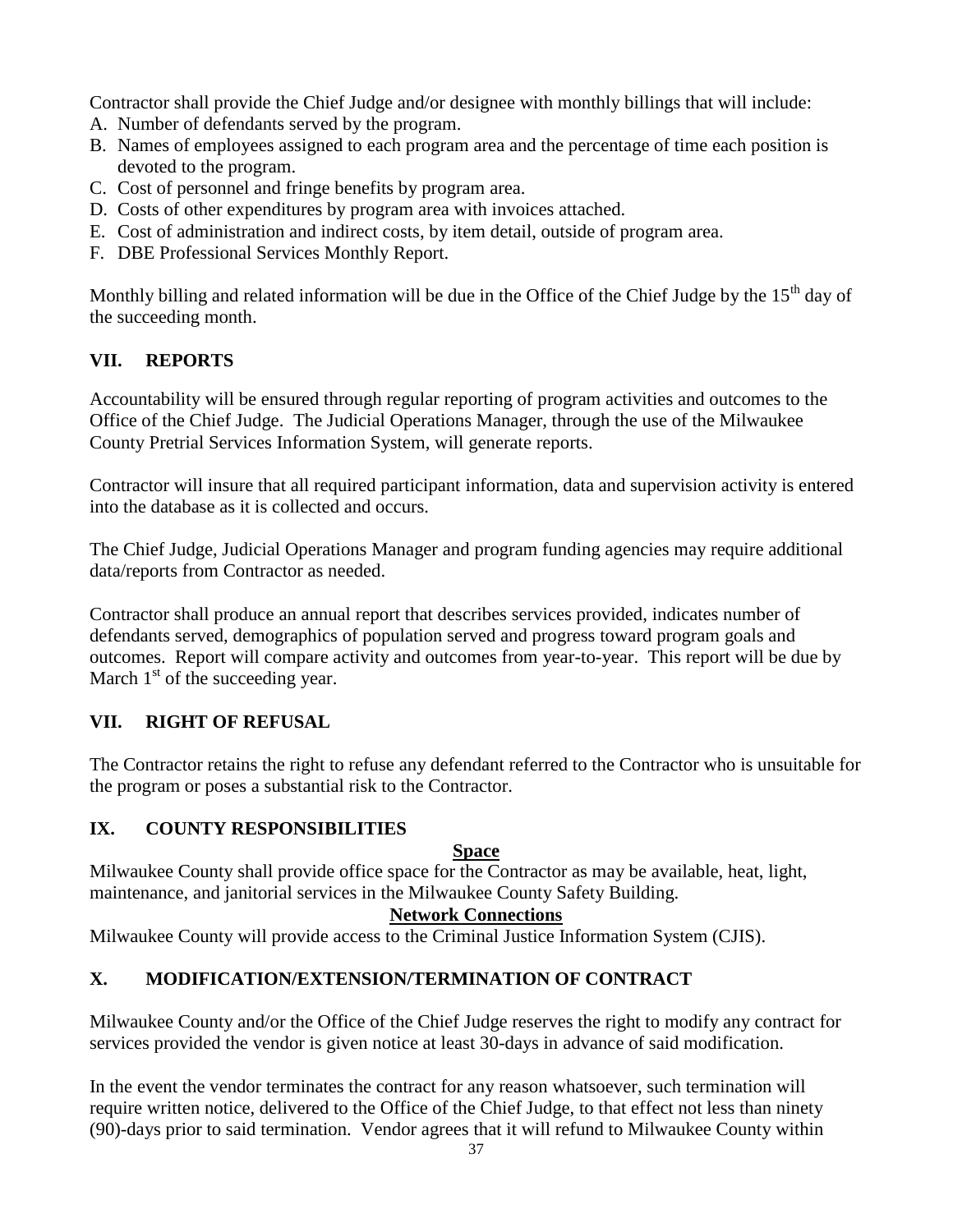fourteen (14) days of said termination, all payments made by Milwaukee County to the vendor for any work not completed.

Milwaukee County and/or the Office of the Chief Judge may terminate the contract at any time at its sole discretion by delivering ninety (90)-days written notice to the vendor. Milwaukee County and/or the Office of the Chief Judge may request immediate removal of the vendor for performance problems such as lack of quantity or quality of work; inability to establish effective working relationships; noncompliance with County standards; inability to follow directions; abuse of facilities; and/or other performance problems. Upon termination, Milwaukee County's liability will be limited to the cost of services performed as of the date of termination.

# **XI. GENERAL CONDITIONS**

# A.Access to Records/Audit & Open Records Law

Pursuant to the applicable Milwaukee County rules and regulations, vendor understands that if requested by the County and/or the Office of the Chief Judge, it shall make available its' business and/or program records relating to provision of services under the contract to the county auditors or Chief Judge's staff for purposes of an audit, quality assurance review, or for compliance with Wisconsin State Open Records Law. Vendor also agrees to comply with the Wisconsin State Open Records Law to the extent it is applicable to the vendor. The Office of the Chief Judge shall have offsite electronic access to program database records. All materials and products resulting from this project are the exclusive property of Milwaukee County.

# B. Indemnity

The Contractor agrees to the fullest extent permitted by law, to indemnify, defend and hold harmless, the County, and its agents, officers and employees, from and against all loss or expense including costs and attorney's fees by reason of liability for damages including suits at law or in equity, caused by any wrongful, intentional, or negligent act or omission of the Contractor, or its' (their) agents which may arise out of or are connected with the activities covered by this agreement. Contractor shall indemnify and save the County harmless from any award of damages and costs against County for any action based on U.S. Patent of Copyright infringement regarding computer programs involved in the performance of the tasks and services covered by this agreement.

# C. Insurance

Vendor agrees to evidence and maintain proof of financial responsibility to cover costs as may arise from claims of tort, statutes and benefits under Worker's Compensation laws and/or include insurance coverage for Worker's Compensation claims as required by the State of Wisconsin, including employer's liability and business insurance covering general liability, professional liability and automobile coverage in the following minimum amounts:

| Wisconsin Worker's Compensation<br>Employer's Liability & Disease | <b>Statutory (Waiver of Subrogation)</b><br>\$100,000/\$500,000/\$100,000 |
|-------------------------------------------------------------------|---------------------------------------------------------------------------|
|                                                                   |                                                                           |

Type of Coverage Type of Coverage Minimum Amounts

Commercial or Comprehensive General Liability Bodily Injury & Property Damage \$1,000,000 Per Occurrence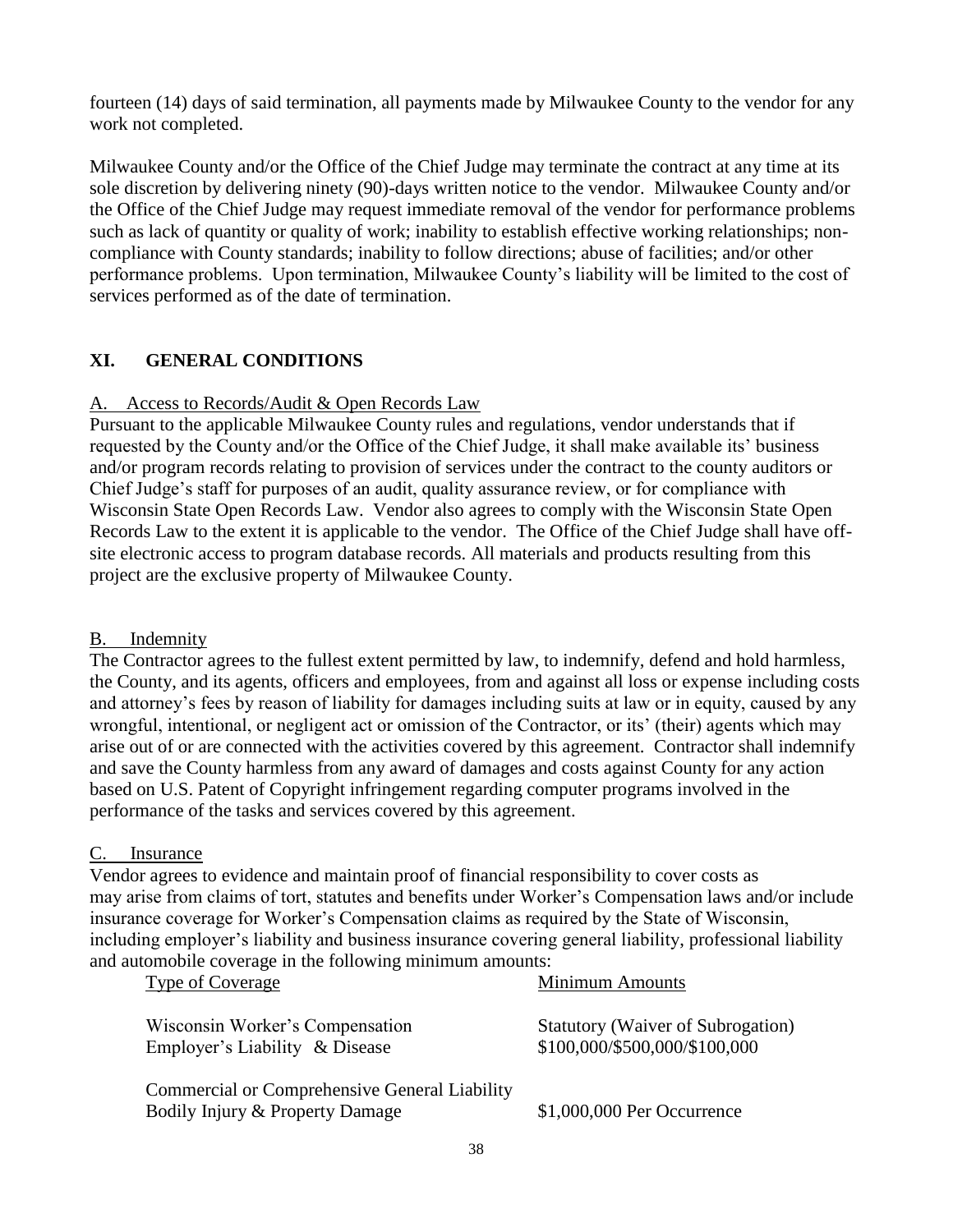| Including Personal Injury, Fire,        |                               |
|-----------------------------------------|-------------------------------|
| Legal & Contractual                     | \$1,000,000 General Aggregate |
|                                         |                               |
| <b>Automobile Liability</b>             |                               |
| Bodily Injury & Property Damage         | \$1,000,000 Per Accident      |
| All Autos Owned, non-owned and/or hired |                               |
| <b>Uninsured Motorists</b>              | Per Wisconsin Requirements    |
|                                         |                               |
| <b>Professional Liability</b>           | $$1,000,000$ per occurrence   |

Coverage shall be placed with an insurance company approved by the State of Wisconsin and rated "A" per Best's Key Rating Guide. Such coverage must be maintained during the life of the contract including renewals.

Milwaukee County shall be named as additional insured, as interests may appear, and be afforded thirty (30)-day written notice of cancellation of renewal. A certificate indicating above coverage shall be submitted for review and approval by Milwaukee County for the duration of this agreement. Additional information as to policy form, retroactive date, discovery provisions and applicable retentions, shall be submitted to Milwaukee County, if requested, to obtain approval of insurance requirements. Any deviations, including use of purchasing groups, risk retention groups, etc., or requests for waiver from the above requirements shall be submitted in writing to Milwaukee County for approval prior to the commencement of activities under this contract.

### D. Security

l

All employees and agents of the Contractor providing any pretrial program or service shall be subject to screening by the Chief Judge or her designee. This screening may include but not be limited to a reference check; criminal conviction check and active warrant check. The arrest and/or charging with a criminal act, including misdemeanors may result in such staff being barred from working in the pretrial service program.

### E. Non-Discrimination

The Contractor agrees not to discriminate against any employee or applicant for employment because of race, religion, color, national origin, age, sex or handicap, which shall include but not be limited to: recruitment or recruitment advertising; employment upgrading; demotion or transfer; lay-off or termination; rates of pay or other forms of compensation; selection for training, including apprenticeship. A violation of this provision shall be sufficient cause for the County to terminate the contract pursuant to County Ordinance 56.17-Non-Discriminatory Contracts.

### F. Disadvantage Business Enterprise

1. Consultant/service provider shall comply with CFR 49 Part 26 and Chapter 42 of the Milwaukee County Ordinances, which requires Good Faith Efforts (GFE) to achieve participation of certified Disadvantaged Business Enterprise (DBE**\*** ) forms on all USDOT and Milwaukee County funded professional service contracts. In accordance with this Milwaukee County policy and US DOT

**<sup>\*</sup>** The term "DBE" means small business concerns known as Disadvantaged Business Enterprise (DBE) firms owned at least 51% by socially and economically disadvantaged individuals, and certified by Milwaukee County under CFR 49 Part 26.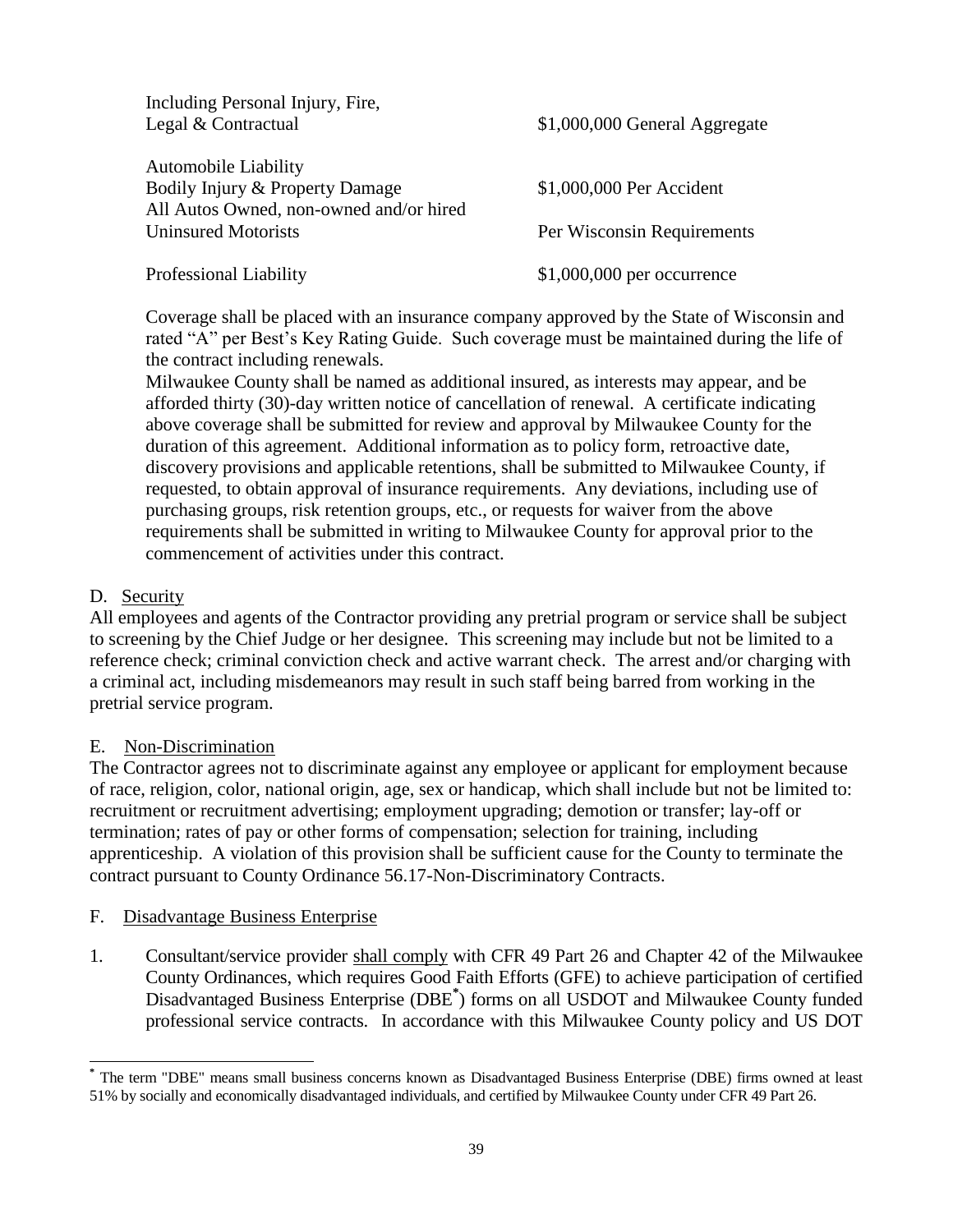requirements, the consultant/service provider shall ensure that DBEs have an opportunity to participate in this project/contract. The efforts employed by the consultant/service provider should be those that one could reasonably expect a consultant/service provider to take if the consultant/service provider were actively and aggressively trying to obtain DBE participation sufficient to meet the DBE contract goal. Mere pro forma efforts are not good faith efforts to meet the DBE contract requirements. (49 CFR §26.53 and Appendix A to 49 CFR Part 26 which provides guidance regarding GFE). For a list of Milwaukee County certified DBEs, go to [www.milwaukeecounty.org](http://www.milwaukeecounty.org/) and do a search for "certified vendor" and then click on "certified Vendor List". If you need additional assistance, contact the Community Business Development Partners (CBDP) Office at (414) 278-5248.

- 2. The Community Business Development Partners (CBDP) Office of Milwaukee County is authorized to make the determination that consultant/service provider has made a good faith effort (GFE) to achieve the required DBE participation by doing either of the following:
	- a. Shows evidence that it has met the DBE participation by submitting a complete Commitment to Subcontract to DBE Firms (DBD-014PS) form; or
	- b. Documents that it made good faith efforts to meet the DBE participation goal, even though it did not succeed in achieving it. . In this case, the consultant/service provider must submit the Certificate of Good Faith Efforts (**DBD-001PS form**) and all relevant documentation to the CBDP office for its GFE determination within three (3) working days of notification of being the successful proposer.
- 3. DBE Participation Goal: Consultant/service provider shall utilize DBE firms to a minimum of 3**%**  of the total contract. DBE participation requirement relative to contract award shall be based upon the approved Milwaukee County Commitment to Subcontract to DBE Firms (**DBD-014PS form**). Consultants/service providers receiving additional work on the contract in the form of change orders, etc. shall be expected to increase DBE participation proportionally.
- 4. When evaluating the performance of this contract, Milwaukee County reserves the right to conduct compliance reviews and request, both from the prime consultant/service provider and DBE sub-consultant(s), documentation that would indicate level of compliance. If the consultant/service provider is not in compliance with the specifications, the County will notify the consultant/service provider in writing of the corrective action that will bring the consultant/service provider into compliance. If the consultant/service provider fails or refuses to take corrective action as directed, Milwaukee County may take one or more of the actions listed below:
	- a. Terminate or cancel the contract, in whole or in part.
	- b. Remove the consultant/service provider from the list of qualified consultant/service providers and refuse to accept future proposals for a period not to exceed three (3) years.
	- c. Impose other appropriate sanctions, including withholding any retainage or other contract payments due which are sufficient to cover the unmet portion of the DBE goal, where the failure to meet the goal is the result of a finding by the DBD of consultant/service provider's bad faith.
	- d. If the consultant/service provider has completed its contract, and the goal was not met due to an absence of good faith on the part of the consultant/service provider as determined under Section 4, above, the parties agree that the proper measure of damages for such non-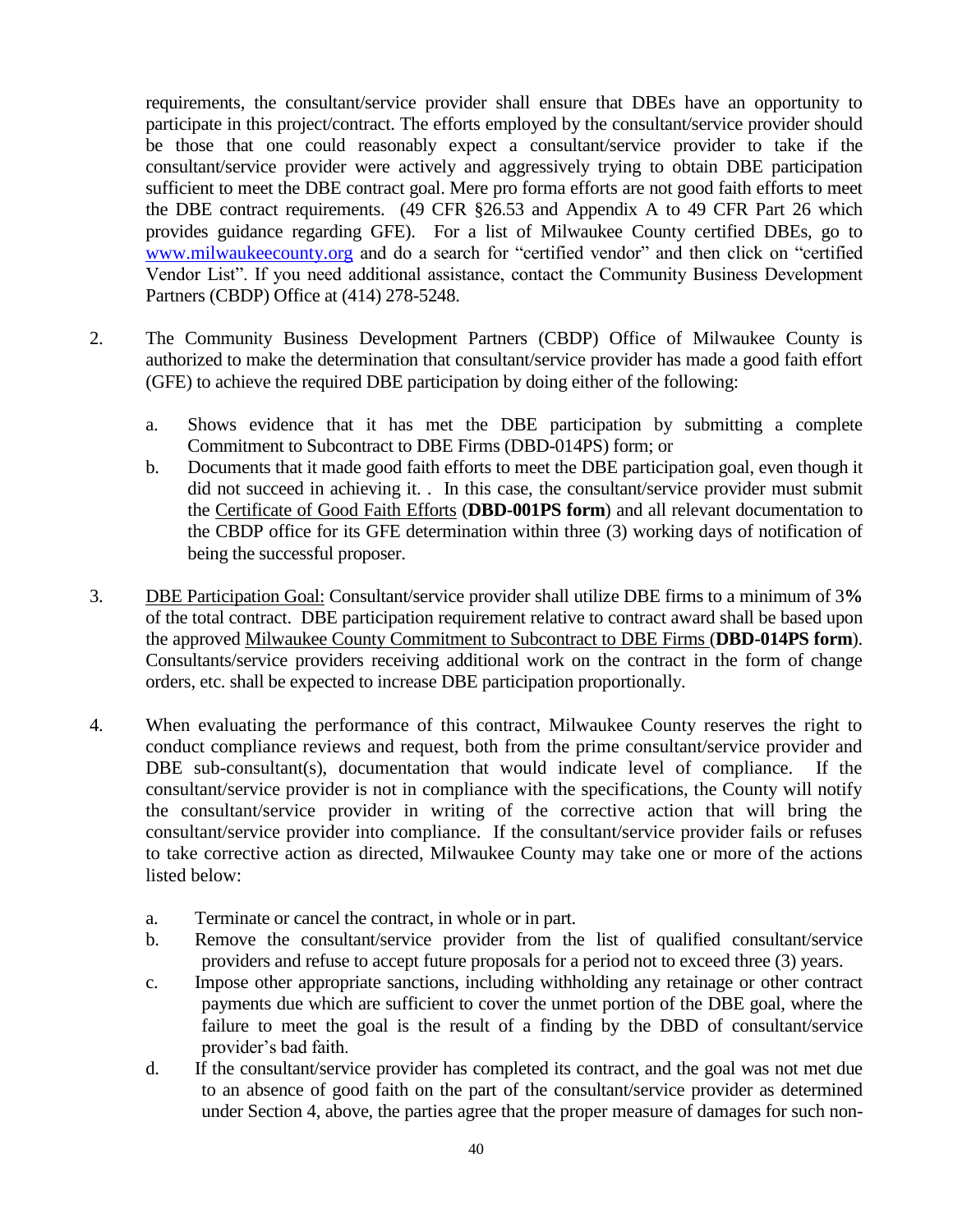compliance shall be the dollar amount of the unmet portion of the DBE goal. The county may in such case retain any unpaid contract amounts and retainage otherwise due the consultant/service provider, up to the amount of the unmet goal. If insufficient funds remain in the contract account to compensate the county up to that amount, Milwaukee County may bring suit to recover damages up to the amount of unmet goal, including interest at the rate of 12% annually, plus the County's costs, expenses and actual attorney's fees incurred in the collection action.

- 5. DBE Utilization Reports/Payment Applications. DBE Utilization Reports **(DBD-016PS form)** must be submitted with the Payment Applications. These reports must cover the period from the start of the project to the end of the period covered by the payment application being submitted or the period since the last payment application. The reports must be submitted even if no DBE activity took place during the period being reported. The County Project Manager will reject payment applications that are not in compliance with this section.
- 6. Final Payment Verification. The prime consultant/service provider must submit the "DBE Subcontractor Payment Certification" form (**DBD-018PS form**) and the final DBE Utilization Report along with their Final Payment Application. The County Project Manager will not process the Final Payment Application if these reports are not submitted.

### G. Independent Contractor

Nothing contained in this Contract shall constitute or be construed to create a partnership or joint venture between Milwaukee County or its successors or assigns and Contractor or their successors or assigns. Neither Contractor nor Contractor's employees shall be deemed to be employees of Milwaukee County. Contractor is at all times acting and performing as an independent contractor duly authorized to perform the acts required hereunder.

### H. Code of Ethics

The Contractor attests that it is familiar with Milwaukee County's Code of Ethics which states in part: "No person may offer to give to any county officer or employee or his immediate family, or no county officer or employee or his immediate family may solicit or receive anything of value pursuant to an understanding that such officer's or employee's vote, official action, or judgment would be influenced thereby.

# I. Furniture/Equipment/Supply Purchases

All computer equipment, printers, copiers, fax machines, hardware, software, office furniture, office supplies or program participant bus tickets purchased using funds under this contract are and shall remain the property of Milwaukee County.

### D. Security

All employees and agents of the Contractor providing any pretrial program or service shall be subject to screening by the Chief Judge or designee. This screening may include but not be limited to a reference check; criminal conviction check and active warrant check. The arrest and/or charging with a criminal act, including misdemeanors may result in such staff being barred from working in the pretrial service program.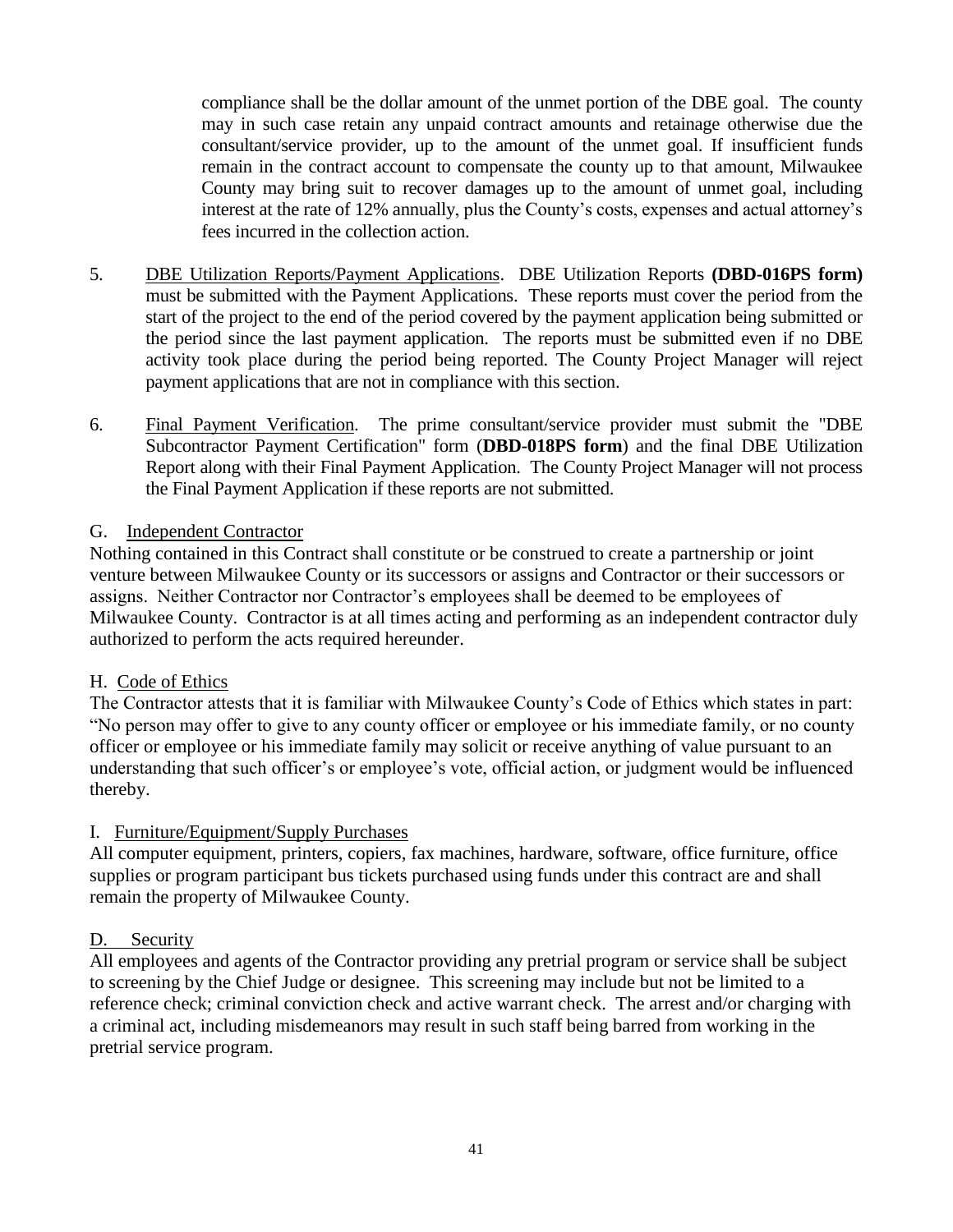# E. Non-Discrimination

The Contractor agrees not to discriminate against any employee or applicant for employment because of race, religion, color, national origin, age, sex or handicap, which shall include but not be limited to: recruitment or recruitment advertising; employment upgrading; demotion or transfer; lay-off or termination; rates of pay or other forms of compensation; selection for training, including apprenticeship. A violation of this provision shall be sufficient cause for the County to terminate the contract pursuant to County Ordinance 56.17-Non-Discriminatory Contracts.

# F. DISADVANTAGED BUSINESS ENTERPRISE (DBE) UTILIZATION

All bidders/proposers shall comply with Milwaukee County Ordinance Chapter 42 and 49 CFR Parts 23 and 26 which have assigned an overall goal of seventeen percent (17%) participation of certified disadvantaged business enterprise (DBE) and/or airport concession disadvantaged business enterprise (ACDBE) firms on professional and non-professional service contracts. Proposers must state in their response how they will meet the goal including identifying the DBE firm(s) by name, the scope of work/services to be provided, the dollar amount(s) of such work, and the percentage of the DBE goal to be met, or document good faith efforts made to meet the goal assigned to this contract. Failure to carry out the requirements of this provision will result in a determination of non-responsiveness and the submission may be rejected. The successful proposer shall maintain records and document its performance using the DBE forms provided. The *Disadvantaged Business Enterprise (DBE) Utilization Specifications* and all other specific DBE forms to be used are included in this RFP in the addendums section.

### **The directory of DBEs can be obtained by contacting Community Business Development Partners (CBDP) at 414.278.4747 or by visiting the following internet site:**

# **<https://app.mylcm.com/wisdot/Reports/WisDotUCPDirectory.aspx>**

# **If you need additional assistance in identifying DBEs, or understanding Milwaukee County procedures regarding the DBE Program Ordinance, contact CBDP at 414-278-5248.**

# G. Independent Contractor

Nothing contained in this Contract shall constitute or be construed to create a partnership or joint venture between Milwaukee County or its successors or assigns and Contractor or their successors or assigns. Neither Contractor nor Contractor's employees shall be deemed to be employees of Milwaukee County. Contractor is at all times acting and performing as an independent contractor duly authorized to perform the acts required hereunder.

# H. Code of Ethics

The Contractor attests that it is familiar with Milwaukee County's Code of Ethics which states in part: "No person may offer to give to any county officer or employee or his immediate family, or no county officer or employee or his immediate family may solicit or receive anything of value pursuant to an understanding that such officer's or employee's vote, official action, or judgment would be influenced thereby.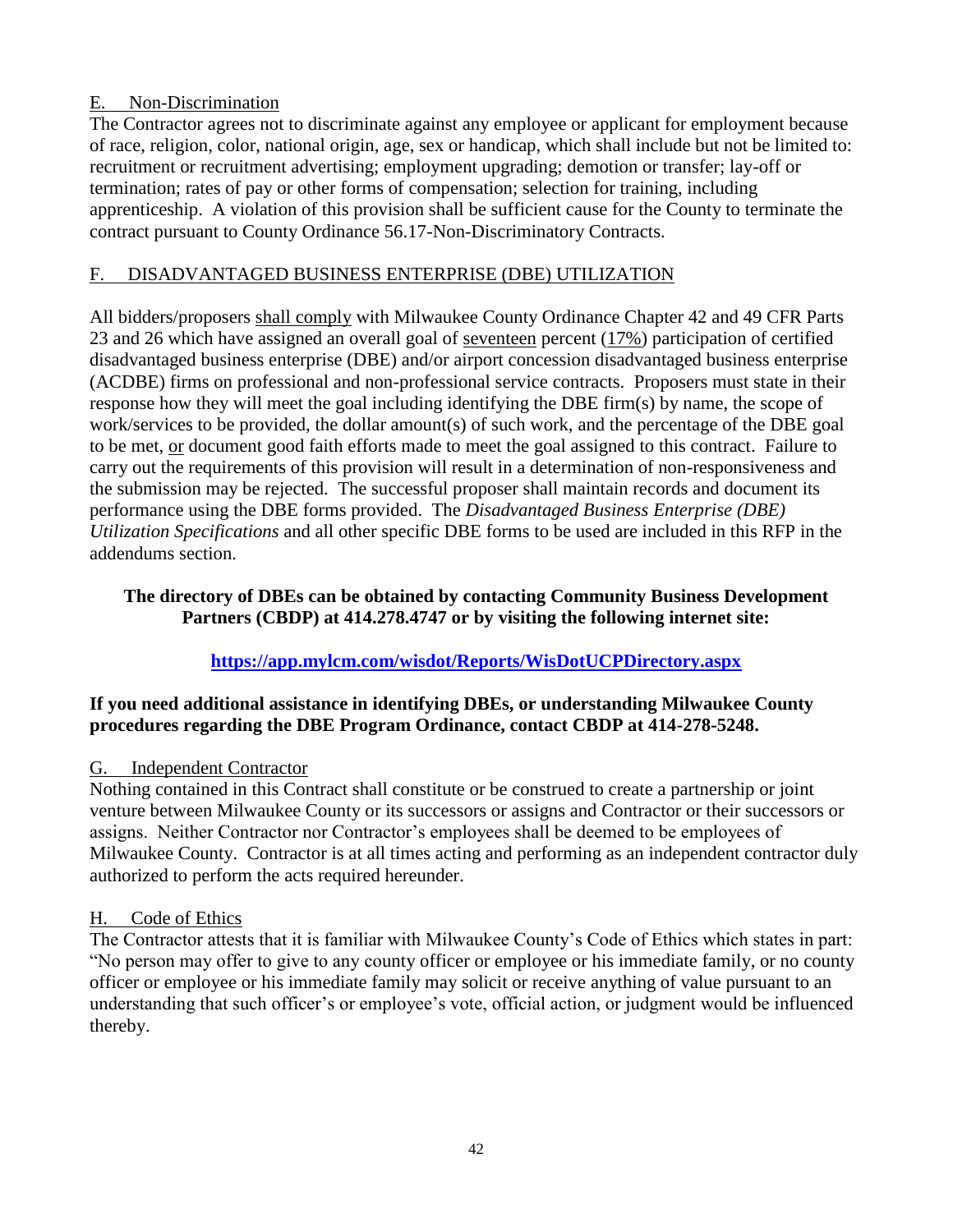# IN WITNESS WHEREOF, (CONTRACTOR) and MILWAUKEE COUNTY HAVE EXECUTED THIS CONTRACT EFFECTIVE JANUARY 1, 2017.

| Approved by Corporation Counsel<br>(Approved as to form & independent<br>Contractor status by Corporation Counsel) | Reviewed by Risk Management |
|--------------------------------------------------------------------------------------------------------------------|-----------------------------|
| Date                                                                                                               | Date                        |
| Chief Judge on behalf of Milwaukee<br>County                                                                       | (Contractor)                |
| Maxine Aldridge White                                                                                              |                             |
| Date                                                                                                               | Date                        |
| Reviewed by CBDP                                                                                                   | Comptroller                 |
|                                                                                                                    |                             |
| Date                                                                                                               | Date                        |
| County Executive                                                                                                   | <b>Risk Management</b>      |
| Chris Abele                                                                                                        |                             |
| Date                                                                                                               | Date                        |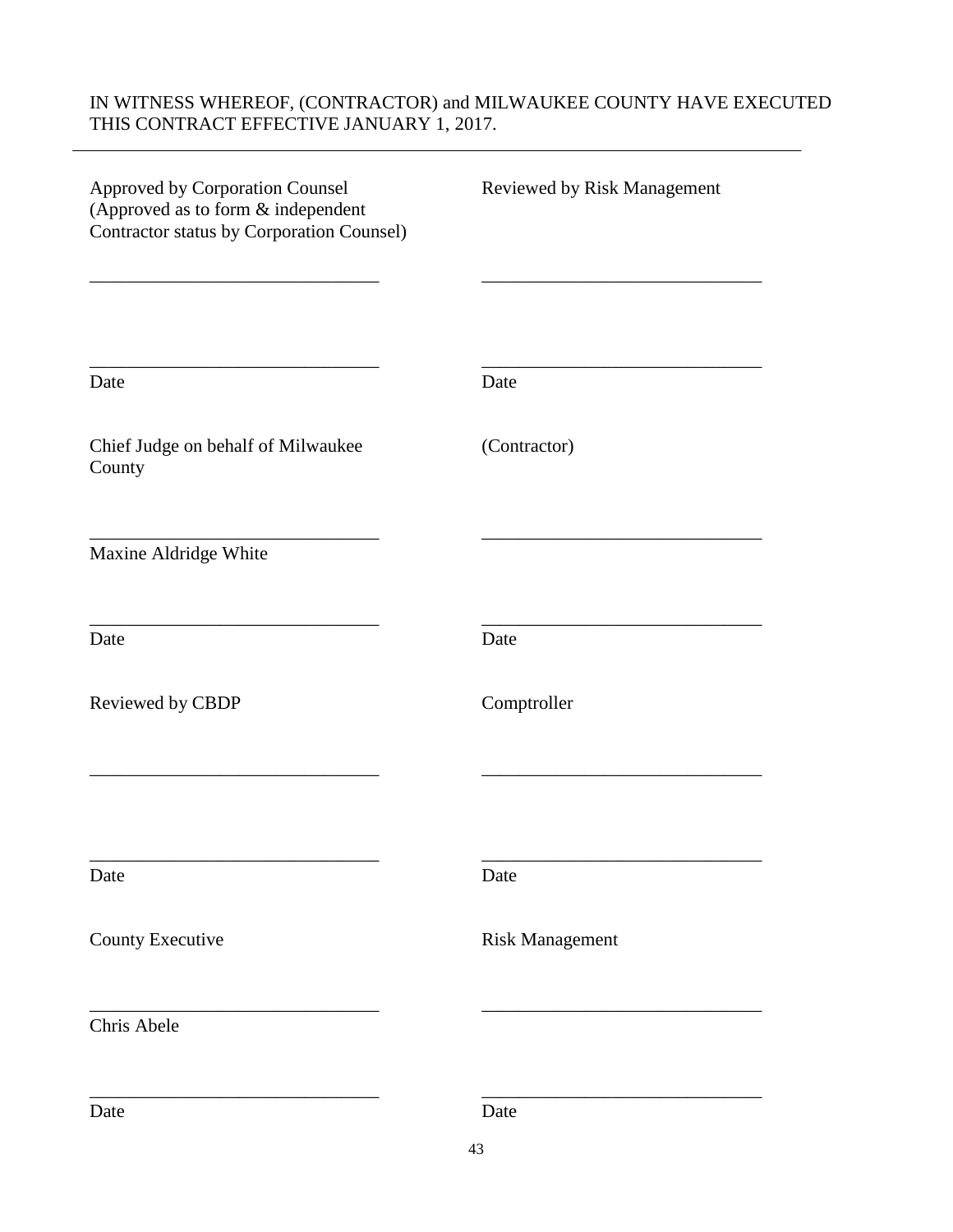# **ATTACHMENT E**

# **Milwaukee County Early Intervention Programs**

*Milwaukee County* offers the opportunity for some defendants, under appropriate circumstances, to participate in one of several early intervention programs.<sup>1</sup> The purpose of these early intervention programs is to maximize the opportunity to support and encourage prosocial attitudes and behaviors among those who become involved in the justice system, while minimizing the potential negative consequences that may accrue to an individual involved in the system, such as social stigma, exposure to higher risk offenders, and loss of prosocial supports (family, employment, educational activities, etc.).

This document is intended to guide determinations concerning eligibility for the Early Intervention (EI) programs. Nothing in this document limits the District Attorney Office's discretion in making charging decisions. However, this document does set forth parameters for the parties to consider in balancing the need to protect the community and hold offenders accountable with the importance of providing these same offenders with the opportunity to become pro-social and productive members of our community. Since these goals are often accomplished effectively with reduced charges, parties are encouraged to negotiate an appropriate charge at the outset of the action. This goal should be particularly taken into account when public protection can be accomplished while reducing long-term consequences to the offender.

Research demonstrates that the delivery of swift services and interventions<sup>2</sup>, commensurate with the possibility that an individual will continue criminal behavior ("level of re-offense risk")<sup>3</sup> and the presence of risk factors that are indicators of criminal behavior ("criminogenic needs")<sup>4</sup>—offers the greatest opportunity for public safety. These strategies also provide for the best use of criminal justice dollars and resources, by reducing the costs of processing cases for those at lower risk to reoffend and instead investing those resources in those who pose the greatest risk to the community<sup>5</sup>.

Milwaukee County's early intervention programs are based upon these important research findings. The goal of all of these programs is to reduce the long-term recidivism risk of individuals involved in the justice system while at the same time ensuring public safety and the efficient allocation of limited criminal justice resources.

<sup>&</sup>lt;sup>1</sup> While the purpose of this document is to primarily describe the Diversion and Deferred Prosecution Programs, eligibility for the Day Reporting Center, Drug Treatment Court and the Veterans Treatment Initiative Programs are also summarized in order to provide a complete picture of the intervention options available in the County.

<sup>&</sup>lt;sup>2</sup> Burden et al., 2001; Dayan & Abbot, 2001; Griffith et al., 2000; Higgins & Silverman, 1999; Marlowe & Kirby, 1999; Murphy, Vuchinich, & Simpson, 2001; Rhine, 1997.

<sup>3</sup> Andrews, 2007; Andrews & Bonta, 2007; Andrews, Bonta, & Wormith, 2006; Andrews & Dowden, 2007; Andrews, Dowden, & Gendreau, 1999; Bonta, 2007; Dowden, 1998; Gendreau, Goggin, & Little, 1996; Lipsey & Cullen, 2007

<sup>4</sup> Andrews, 2007; Andrews et al., 1990.

<sup>5</sup> Aos & Drake, 2010; Aos, Miller, & Drake, 2006; Johnson, Austin, & Davies, 2002; Pew Center on the States, 2009.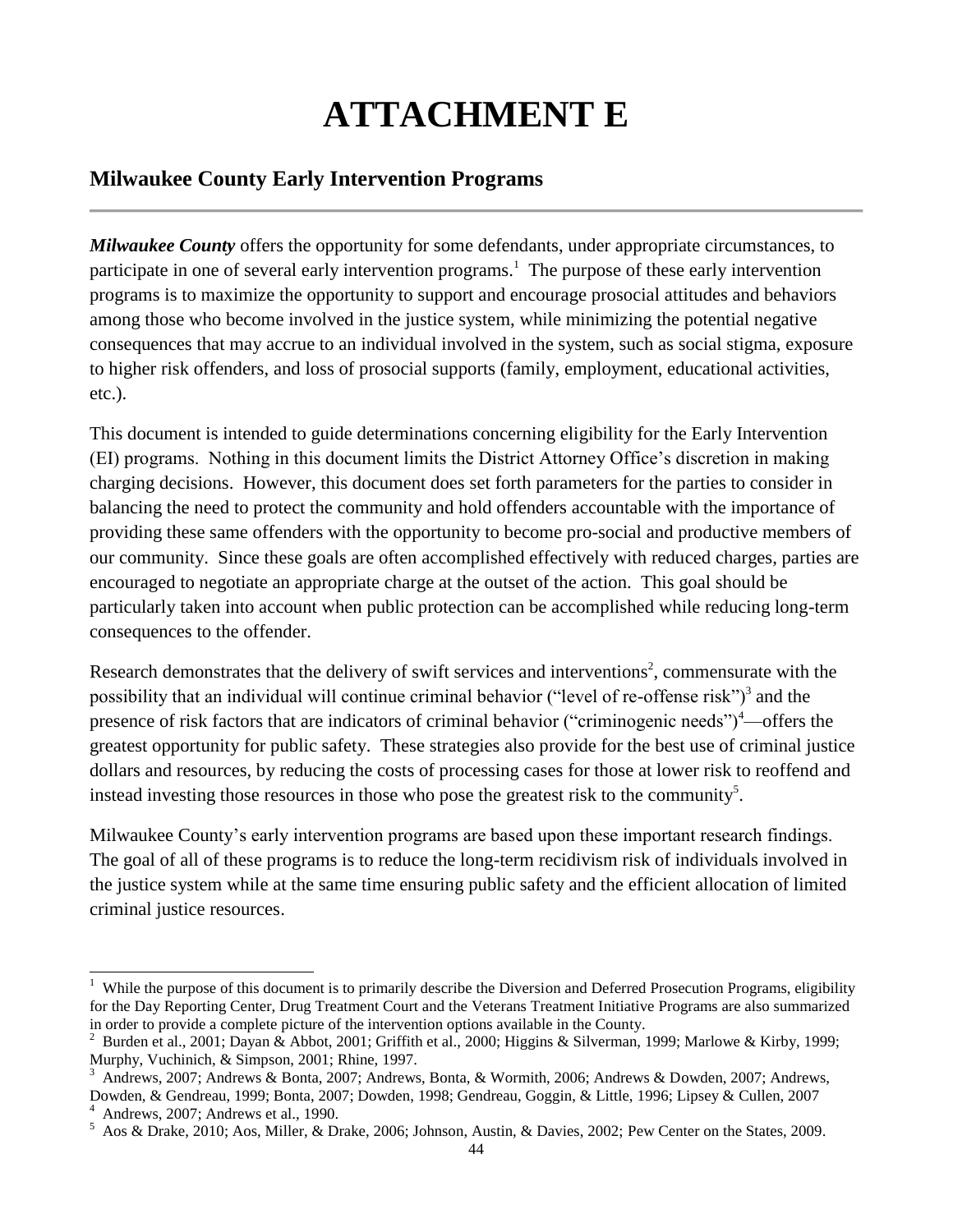*The Milwaukee County Diversion Program* offers those who are determined to be at low risk for reoffense—based upon the results of one or more scientifically validated criminal re-offense risk assessment scales—and who are not excluded by criteria listed below<sup>6</sup> the opportunity to be diverted from the justice system. **Diversion** requires that these individuals, after being arrested for a crime that the Milwaukee County District Attorney's Office ("MCDA") determines can be proven beyond a reasonable doubt (hereinafter referred to as the "provable charge") and is not subject to legitimate  $4<sup>th</sup>$ ,  $5<sup>th</sup>$  or  $6<sup>th</sup>$  amendment claims<sup>7</sup>, meet specific program expectations<sup>8</sup> and remain crime free for the term of the Diversion. All participants in the Diversion Program will be required to have the assistance of legal counsel and will complete and sign a written Diversion Agreement. Those who successfully meet these conditions will not be subject to a criminal charge on their record. Those who fail to meet these conditions will be prosecuted for their provable charge.

*The Milwaukee County Deferred Prosecution Program* offers those who are determined to be moderate to high risk for re-offense—based upon the results of one or more scientifically validated criminal re-offense risk assessment scales—and who are not excluded by criteria listed below<sup>9</sup>, the opportunity to have their judgment of conviction deferred for their provable charge, which is not subject to legitimate  $4^{\text{th}}$ ,  $5^{\text{th}}$  or  $6^{\text{th}}$  amendment claims<sup>10</sup>, until such time as the individual has successfully demonstrated their ability to lead a pro-social, law abiding life.<sup>11</sup> All participants in the **Deferred Prosecution Agreement ("DPA") Program** will be required to have the assistance of legal counsel and will complete and sign a written agreement. No defendant will be denied a DPA if they, in good faith, decline to waive a preliminary hearin*g* or litigate a legitimate suppression motion. Those who are not successful in the DPA will be prosecuted for their provable charge. By virtue of the assessed risk level and/or nature of the offenses committed by individuals who might participate in this program, a permanent record of these individuals' arrest will be maintained, regardless of successful completion of the DPA.

l

<sup>6</sup> See Pretrial Diversion, Charges Resulting in Exclusion, pages 3-4 of this document.

<sup>7</sup> Consistent with current practice, the Early Intervention Program is not be used for cases that are not provable or subject to legitimate  $4<sup>th</sup>$ ,  $5<sup>th</sup>$  or  $6<sup>th</sup>$  amendment claims.

<sup>&</sup>lt;sup>8</sup> See pages 10-11 later in this document.

<sup>&</sup>lt;sup>9</sup> See DPA: Charges Resulting in Exclusion, pages 5-6 of this document.

<sup>&</sup>lt;sup>10</sup> Consistent with current practice, the Early Intervention Program is not be used for cases that are not provable or subject to legitimate  $4^{\text{th}}$ ,  $5^{\text{th}}$  or  $6^{\text{th}}$  amendment claims.<br><sup>11</sup> Individuals who participate in the Deferred Prosecution Program must agree to participate in behavior changing

programs and services that have been demonstrated through research to be effective in reducing this likelihood of reoffense, as determined by their individual risk assessment results.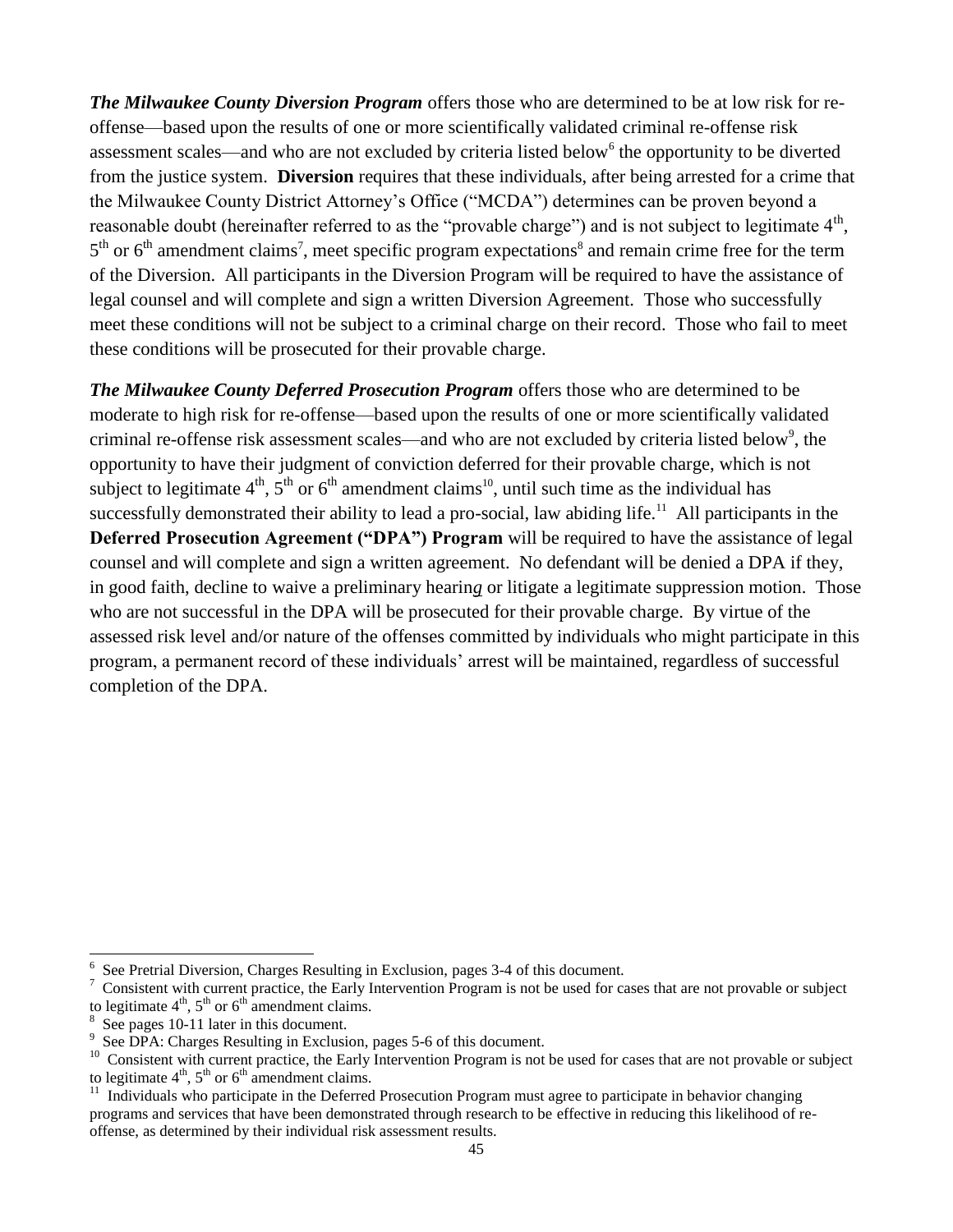#### **Milwaukee County Criminal Justice System Vision Statement**

By applying what the evidence tells us about what actually works in protecting the community and holding offenders accountable, Milwaukee County's criminal justice system will make the smartest possible use of its limited resources, continuously improving its performance against quantifiable goals and reinvesting the savings in programs that reduce crime in the first place.

The Milwaukee County District Attorney's Office—and its justice system partners—have developed specific goals, a transparent selection process and criteria, and methods for enhancing the likelihood of the success of these programs by basing these practices on contemporary research findings. These approaches will be evaluated and, if supported by the data, modified over time to ensure that they result in their intended public safety outcomes, and promote the vision and goals of the Milwaukee County criminal justice system.

# *Early Intervention Eligibility Criteria*

**PRETRIAL DIVERSION:** Defendants who score low on the LSI-R:SV (or LSI-R) (scores ranging from 0 to 2 on the LSI-R:SV, or 1 to 13 to on the LSI-R) who have a provable charge with crimes other than those identified below are eligible for Pretrial Diversion.

# **Pretrial Diversion: Charges Resulting in Exclusion**

- Operating While Intoxicated: Individuals charged with any Operating While Intoxicated Offense are ineligible.
- Residential burglary: Individuals charged with residential burglary are ineligible (unless the victim, who is a family member or neighbor, **specifically requests diversion**).
- Firearms charges: Firearm offenses are ineligible.
- History of Firearms: Individuals with a history of felony firearm charges will be ineligible. However, a person with a history of a misdemeanor firearms case in their past, when such case is 5 years or older from a current non-firearms charge, will be considered on a case by case basis.
- Felony sex offenses: Individuals charged with a felony sex offense are ineligible unless otherwise approved by the Sensitive Crimes Deputy District Attorney.
- Crimes of violence: any charge or history of homicide or other crime that involves great bodily harm as defined in Wis. Stats. Section 939.20 (14) unless approved by the District Attorney.
- Public welfare and entitlement charges: Individuals with any charge (e.g., theft, attempt theft, forgery, fraudulent applications) wherein the defendant's actions defraud or attempt to defraud a State of Wisconsin Agency (e.g., Workers Compensation, Unemployment Compensation, W2, etc.) are ineligible unless approved by a Deputy District Attorney.
- Domestic violence: Individuals charged with domestic violence will be reviewed on a case by case basis for Diversion consideration by the Domestic Violence Team Captain or a Deputy District Attorney.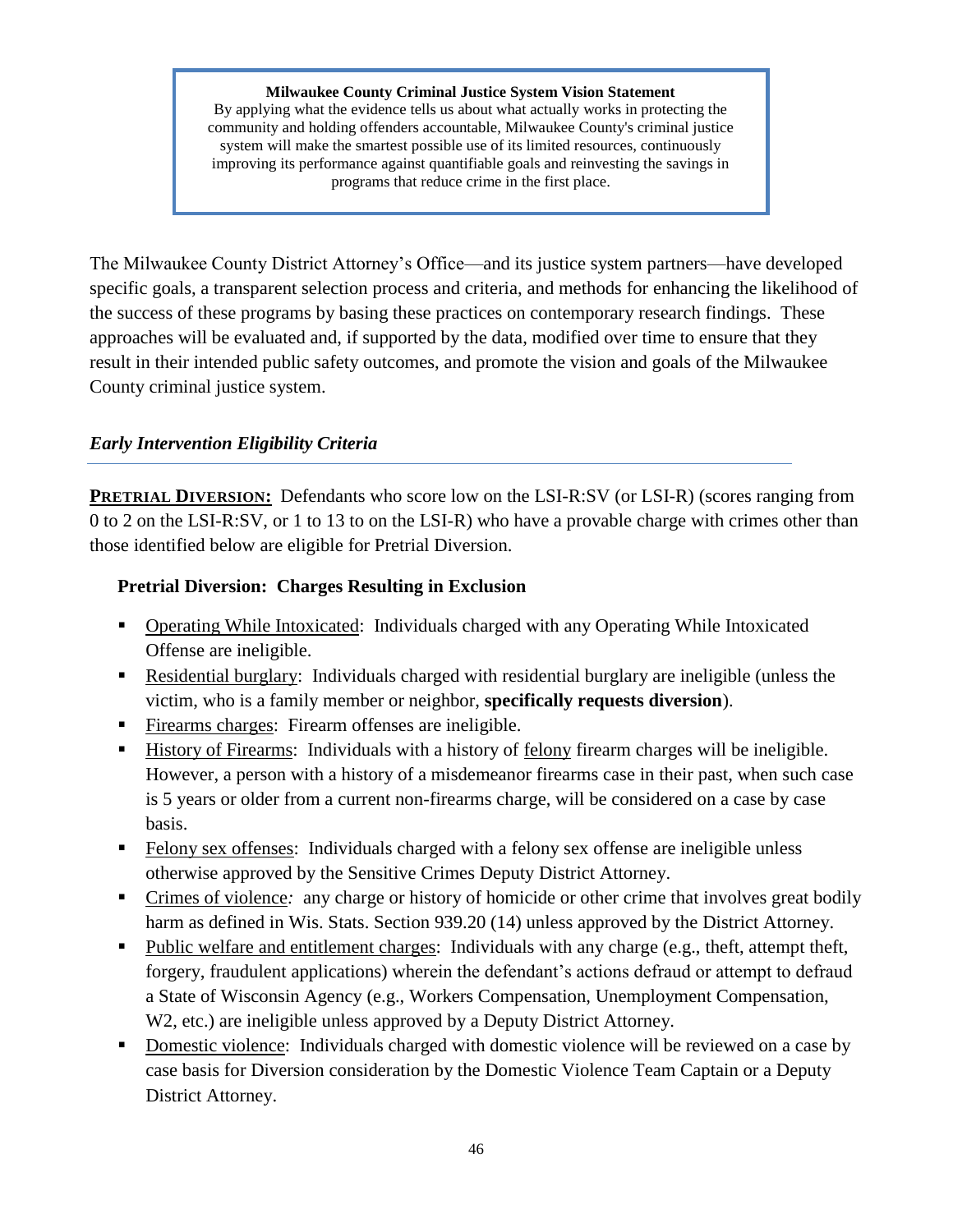- Gang involved: Individuals with a history of arrests, criminal convictions or other information that is documented consistent with the provisions of Wisconsin Stats. Section 939.22(9) and (21) for gang related activity will be ineligible unless approved by a Deputy District Attorney.
- Drug offenses: Individuals charged with drug offenses are ineligible for diversion if any of the following conditions exist<sup>12</sup>:
	- o Individuals are in possession of drugs in the following amounts/weights or greater:
		- 500 or more grams of marijuana or,
		- 5 or more grams of cocaine or,
		- 3 or more grams of heroin, or
		- 5400 or more milligrams of Oxycodone (180 pills of 30 mg Oxy or 68 pills of 80 mg pills) or
		- 180 or more pills of Schedule II Narcotics (morphine, etc) or
		- <sup>200</sup> or more pills of Schedule III through V controlled substances or
		- Evidence suggests individuals have an ongoing pattern of distributing drugs over a period of six months or more for the sole or primary purpose of supporting themselves and/or others through the financial gains derived from drug distribution

**DEFERRED PROSECUTION:** Defendants who score low/moderate (scores ranging from 14 to 33 on the LSI-R), who are charged with crimes other than those identified below, are eligible for Deferred Prosecution.<sup>13</sup> Defendant's who are on Department of Corrections supervision who would otherwise meet the DPA eligibility criteria shall be considered on a case by case basis for a DPA in conjunction with a formal Alternative to Revocation.

# **DPA: Charges Resulting in Exclusion**

- Operating While Intoxicated: Individuals charged with any Operating While Intoxicated Offense are ineligible. $14$
- Residential Burglary: Individuals charged with residential burglary will be ineligible **unless the victim supports a DPA**.

 $12\,$ <sup>12</sup> Individuals in possession of prescription drugs must have their case "reviewed" by the "Pill Prosecutor" in the Violent Crimes Unit who specializes in such cases to determine eligibility for Early Intervention. Defendants employed by a Pharmacy, medical office, hospital or whose job duties permit access to prescription medications, and who then utilize their employment to fraudulently obtain medications will only receive a Diversion or DPA if approved by the "Pill Prosecutor". Any Early Intervention programming offered to persons holding a professional license/registration in the medical field must contain language requiring the defendant to notify the Department of Safety and Professional Services within 14 days of entry into the DPA/Diversion, and provide the Department with a copy of the criminal complaint, police reports, and DPA/Diversion agreement. Any DPA/Diversions offered to persons who utilized their employment in the healthcare field to obtain prescription medications must include a provision prohibiting the defendant from working in any capacity where they will have access to prescription medications during the pendency of the agreement.

<sup>&</sup>lt;sup>13</sup> Individuals who have an LSI-R score between 33-40 who are determined not to be appropriate for Milwaukee County Drug Treatment Court may be considered for a DPA through the Milwaukee County Day Reporting Center assuming they meet the DRC's remaining eligibility requirements.

<sup>&</sup>lt;sup>14</sup> Veterans with an any Operating While Intoxicated misdemeanor  $2<sup>nd</sup>$ ,  $3<sup>rd</sup>$  or  $4<sup>th</sup>$  offense may be determined to be eligible for a Deferred Sentencing or Enhanced Sentencing Agreements as outlined on page 9.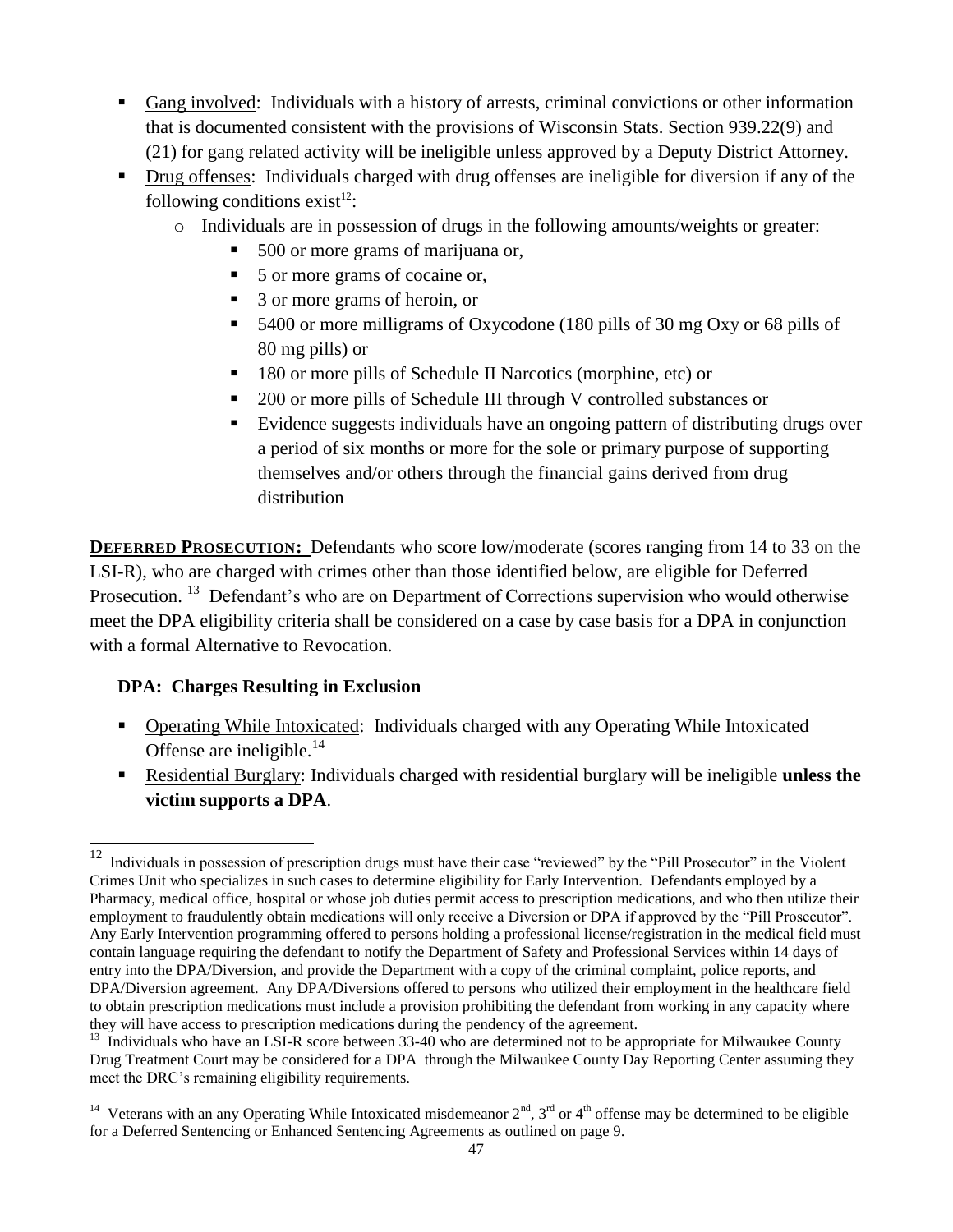- Firearms charges: Firearm Charges are ineligible.
- History of Firearms: Individuals with a history of felony firearm charges will be ineligible. However, a person with a history of a misdemeanor firearms case in their past, when such case is 5 years or older from a current non-firearms charge, will be considered on a case by case basis.
- Felony sex offenses: Individuals charged with a felony sex offense are ineligible unless otherwise approved by the Sensitive Crimes Deputy District Attorney.
- Crimes of violence*:* any charge or history of homicide or other crime that involves great bodily harm as defined in Wis. Stats Section 939.20 (14) unless approved by the District Attorney.
- Public welfare and entitlement charges: Individuals with any charge (e.g., theft, attempt theft, forgery, fraudulent applications) wherein the defendant's actions defraud or attempt to defraud a State of Wisconsin Agency (e.g., Workers Compensation, Unemployment Compensation, W2, etc.) are ineligible unless approved by a Deputy District Attorney.
- Domestic violence: Individuals charged with domestic violence will be reviewed on a case by case basis for deferred prosecution consideration by the Domestic Violence Team Captain or a Deputy District Attorney.
- Gang involved: Individuals with a history of arrests, criminal convictions or other information that is documented consistent with the provisions of Wisconsin Stats. Section 939.22(9) and (21) for gang related activity will not be eligible unless approved by a Deputy District Attorney.
- Drug offenses: Individuals charged with drug offenses are ineligible for a DPA if any of the following conditions exist:
	- $\circ$  Individuals are in possession of drugs in the following amounts/weights or greater<sup>15</sup>:
		- 500 or more grams of marijuana or,
		- 5 or more grams of cocaine or,
		- 3 or more grams of heroin, or

l

- 5400 or more milligrams of Oxycodone (180 pills of 30 mg Oxy or 68 pills of 80 mg pills) unless approved by the "Pill Prosecutor" or
- **180 or more pills of Schedule II Narcotics (morphine, etc) unless approved by** the "Pill Prosecutor" or
- 200 or more pills of Schedule III through V controlled substances unless approved by the "Pill Prosecutor" or
- Evidence suggests individuals have an ongoing pattern of distributing drugs over a period of six months or more for the sole or primary purpose of supporting

<sup>&</sup>lt;sup>15</sup> Individuals in possession of prescription drugs must have their case "reviewed" by the "Pill Prosecutor" in the Violent Crimes Unit who specializes in such cases to determine eligibility for Early Intervention. Defendants employed by a Pharmacy, medical office, hospital or whose job duties permit access to prescription medications, and who then utilize their employment to fraudulently to obtain medications will only receive a Diversion or DPA if approved by the "Pill Prosecutor". Any Early Intervention programming offered to persons holding a professional license/registration in the medical field must contain language requiring the defendant to notify the Department of Safety and Professional Services within 14 days of entry into the DPA/Diversion, and provide the Department with a copy of the criminal complaint, police reports, and DPA/Diversion agreement. Any DPA/Diversions offered to persons who utilized their employment in the healthcare field to obtain prescription medications must include a provision prohibiting the defendant from working in any capacity where they will have access to prescription medications during the pendency of the agreement.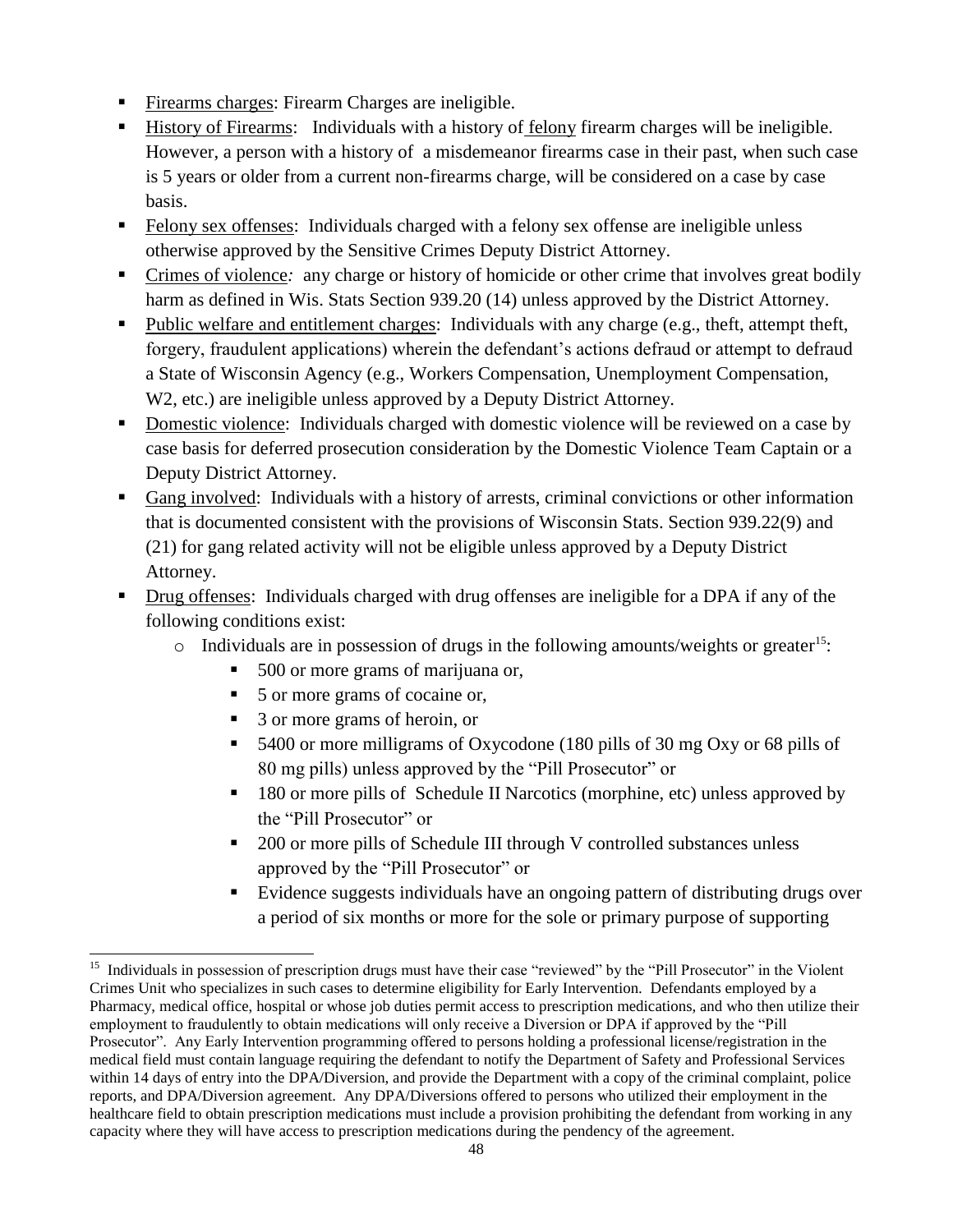themselves and/or others through the financial gains derived from drug distribution.

### *Other Intervention Options*

**DAY REPORTING CENTER (DRC):** The purpose of the Day Reporting Center is to provide an alternative to incarceration for moderate risk sentenced offenders or those entering into a DPA who are identified as being in need of structured substance abuse, cognitive intervention, employment readiness, education and/or parenting programming. Defendants who are assessed as moderate risk/moderate need are eligible for the DRC provided the following criteria are met.

# **Day Reporting Center: Eligibility**<sup>16</sup>

- Score between 24 and  $40^{17}$ on the LSI-R
- Milwaukee County resident
- Milwaukee County case

# **Day Reporting Center: Charges Resulting in Exclusion**

*Defendants will not generally be considered if:*

- The current offense was committed with a weapon or where the victim was threatened with or sustained bodily harm.
- The current offense is domestic violence in nature.
- The defendant has prior conviction(s) for any type of sexual assault.

**DRUG TREATMENT COURT (MCDTC):** The mission of the Milwaukee County Drug Treatment Court ("MCDTC") is to enhance public safety through the reduction of recidivism by coordinating effective and accountable substance abuse treatment and supportive services for offenders with substance abuse problems.

# **Drug Treatment Court: Eligibility**

Defendants who are assessed as moderate to high risk/moderate high need are eligible for MCDTC provided the following inclusionary criteria are met:

- **Milwaukee County resident at time of arrest**
- Age 18 or older
- Be charged with a felony offense or determined to be a chronic, habitual misdemeanant.
- Determined to be AODA dependent, as determined by a series of assessments, including the ASI/ASAM.<sup>18</sup>

l <sup>16</sup> The eligibility requirements for defendants to be sentenced to the DRC are identical to those for DPA's except the defendant must have a minimum of 4 months to serve after credit for good time and time-served and eligibility for electronic monitoring on sentenced cases is subject to criteria imposed by the MCSD.

<sup>17</sup> An individual with a score of 24-33 on the LSI-R is considered moderate risk with a 48.1% chance of recidivating; an individual with a score of 34-40 is considered medium/high risk with a 57.3% chance of recidivating. *Source:* D.A. Andrews and James L. Bonta. 2001. LSI-R User's Manual. New York: MHS.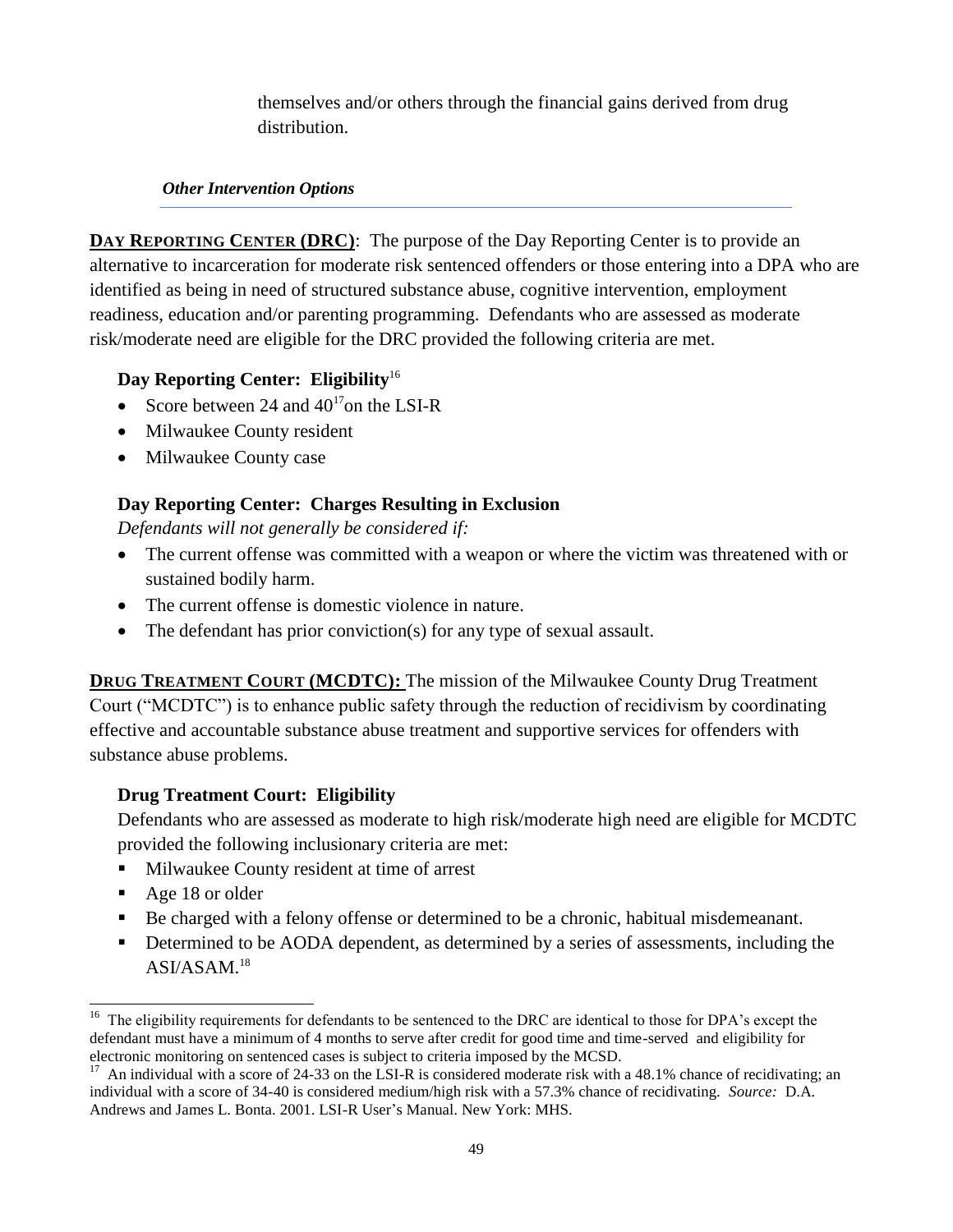- Assessed on the LSI-R as moderate/high risk to reoffend (score of 24 to 40)
- Faces a minimum joint recommendation of nine months of incarceration straight time.
- Agree to fully participate in MCDTC

### *Drug Treatment Court: Charges/Criminal History Resulting in Exclusion:*

- Sex, firearms or other offenses deemed violent by the MCDA.
- **Manufacture, delivery, possession with intent or conspiracy to commit offenses involving 40 or** more grams of cocaine, 2,500 grams or more of marijuana or 15 grams or more of heroin.
- "Violent Offenders," which is defined pursuant to our federal grant, as an individual who:

**(1)** is charged with or convicted of an offense (presenting offense) that is punishable by a term of imprisonment exceeding one year, during the course of which offense or conduct:

**(A)** the person carried, possessed, or used a firearm; and

**(B)** there occurred the death of or serious bodily injury to any person; or

**(C)** there occurred the use of force against the person of another, without regard to whether any of the circumstances described in subparagraph  $(A)$  or  $(B)$  is an element of the offense or conduct of which or for which the person is charged or convicted; or

**(2)** has 1 or more prior convictions for a felony crime of violence involving the use or attempted use of force against a person with the intent to cause death or serious bodily harm.

The term "crime of violence" means—

**(a)** an offense that has as an element of use, attempted use, or threatened use of physical force against the person or property of another, or

**(b)** any other offense that is a felony and that, by its nature, involves a substantial risk that physical force against the person or property of another may be used in the course of committing the offense.

*Veterans Treatment Initiative ("MCVTI"):* Milwaukee County's Veterans are among the groups of offenders who may be afforded access to the above-referenced Early Intervention Programs. This is in recognition of the connection between their service related trauma, substance abuse, mental illness and other conditions that frequently lead to criminal justice involvement. Veterans also enjoy the advantage of ready access to treatment programs through the Veterans Administration ("VA") and other Veterans Service Organizations ("VSO") which MCVTI will seek to leverage. Through increased and effective use of existing resources and early intervention programming, MCVTI will assist justice involved veterans while not detracting from other similarly challenged populations. The Mission of the MCVTI is to successfully rehabilitate Veterans in recognition of their service to our country and the challenges this service may present to them and their families by diverting them from

 $18\,$ <sup>18</sup> Additional assessments may be used for defendants who are part of the Veterans Treatment Initiative; see pages 8-9.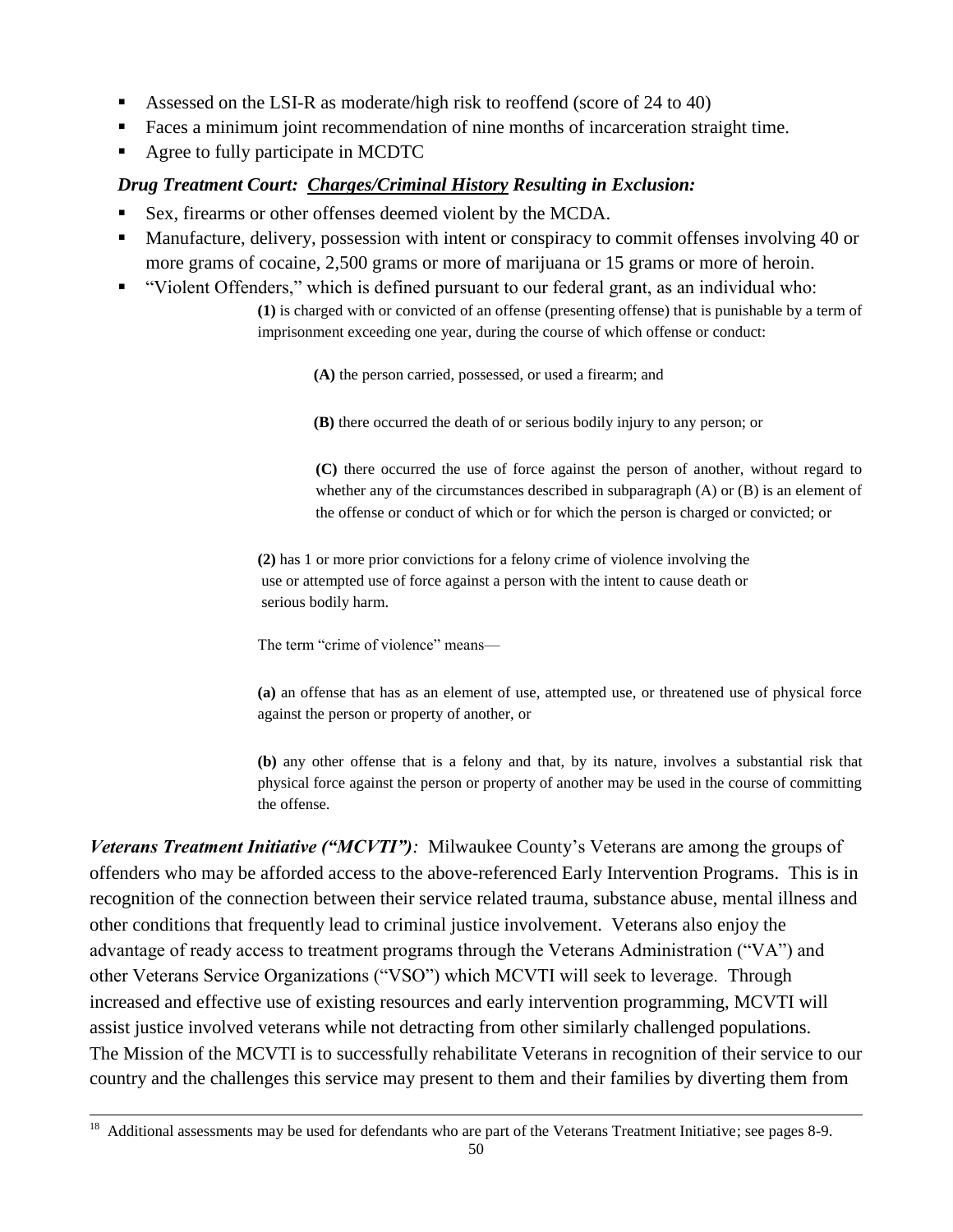the traditional criminal justice system and providing them with the tools they will need to lead a productive and law-abiding life.

The framework for MCVTI generally parallels other Milwaukee County Early Intervention Programs. Veterans will be identified early on by self-reporting to various agencies and VA will determine eligibility for treatment and services. Veterans will be screened for risk levels and needs using the standard early intervention framework. Given the prevalence of post traumatic stress disorder, veterans will also be assessed for this using VA developed tools. Appropriate Early Intervention Program services (Diversion, DPA or MCDTC) will be identified using existing risk ranges and offense prohibitions. Veterans will be linked with treatment and monitoring through VA or other VSOs. Duration of agreements, staffing requirements, sanctions and incentives are identical to the other Early Intervention programming outlined in this document.

Additionally, Veterans will be required to work with a mentor provided by a VSO. Mentors will provide advice and counseling to and advocacy on behalf of Veterans and may provide limited feedback to the court and parties on the Veteran's efforts. However, the mentor does not function as a monitor and will not provide more extensive information absent concerns about the immediate safety of the Veteran or others or the potential for commission of a crime of violence or sexual assault.

The substance which veterans most frequently choose to abuse is alcohol. The VA, National Institute of Drug Abuse and Department of Defense all recognize a significant increase in the number of Veterans reporting heavy alcohol abuse.<sup>19</sup> Consequently, this places Veterans at greater risk for related harmful behaviors such as drunk driving. Indeed, VA has even instituted a safe driving initiative designed to educate Veterans on the dangers of drunk driving. In Milwaukee County, Veterans represent approximately 5% of the total population. On the other hand, they represent over 11% of defendants charged with alcohol related traffic offenses.

In order to address this specific need, Veterans charged with Operating While Intoxicated as a second, third or fourth (misdemeanor only) offense will be allowed to participate in the following early intervention programming:

*Deferred Sentencing Agreements (DSA)*. Veterans charged with OWI as a second offense may be allowed to enter into an agreement wherein the veteran pleads guilty is convicted but sentencing is deferred for a period of 6 months. Similar to a DPA, the Veteran must agree to follow certain conditions designed to enhance their ability to lead a pro-social, law abiding life. Most notable among these is alcohol treatment. Unlike a DPA however, upon successful completion of the agreement, the conviction remains in effect and the State will recommend that the veteran is to be sentenced to the lesser of a two tiered recommendation specified in the agreement. If the Veteran is not successful, the State will make a greater recommendation. The eligibility framework, treatment and monitoring, staffing requirements, sanctions and incentives are identical to the Early Intervention programming outlined in this document.

l

<sup>&</sup>lt;sup>19</sup> The National Council on Alcohol and Drug Dependence reports that between 2006 and 2008, 1 in 8 veterans returning from Iraq or Afghanistan were referred for alcohol counseling. Among the 30 million veterans nation-wide, 30% reported binge or heavy drinking.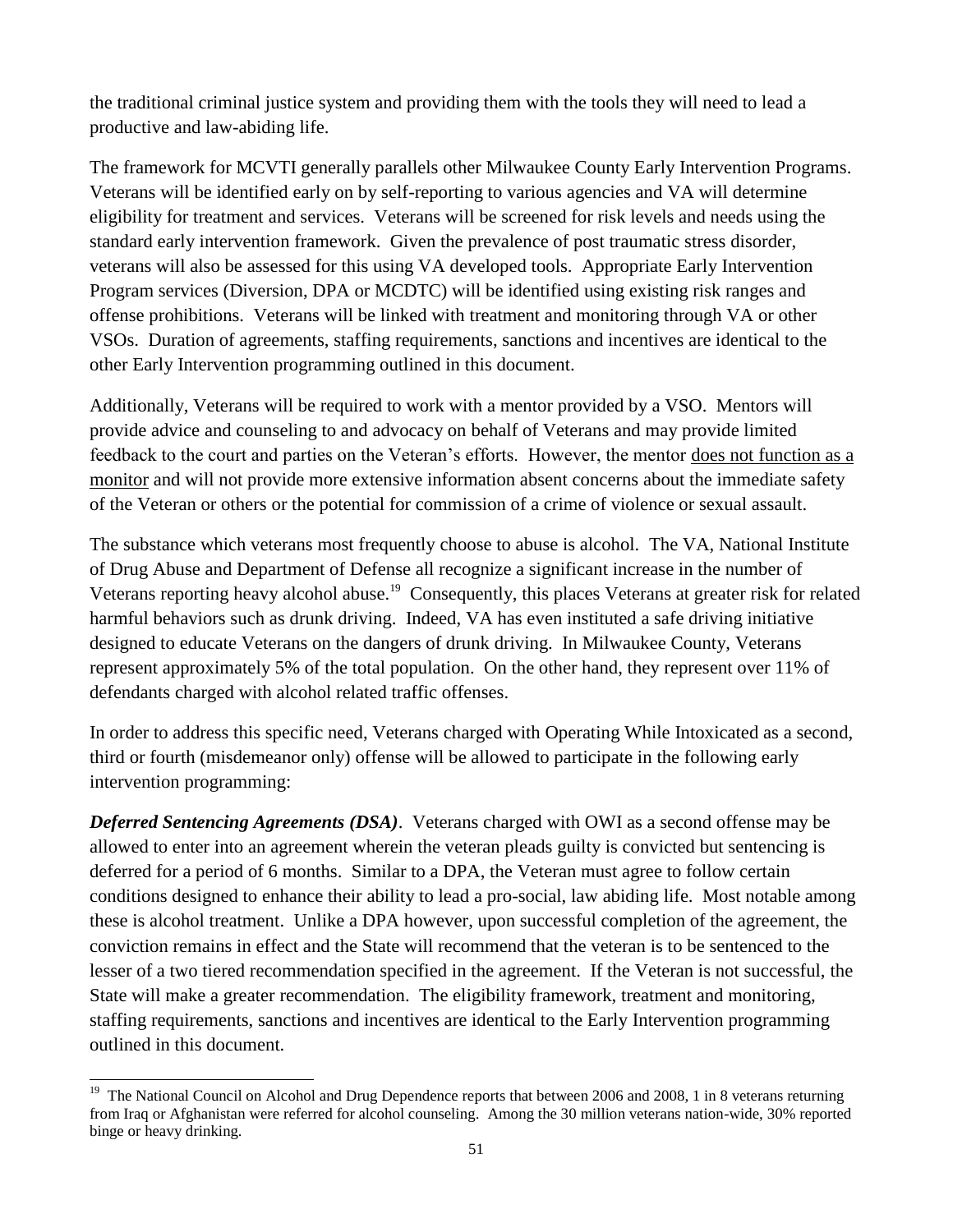*Enhanced Probation.* Veterans charged with OWI as a third or fourth (misdemeanor only) offense, who are determined to have been deployed or suffered military related trauma, may be allowed to enter an agreement whereby they will plead guilty, have judgment of conviction entered and placed on probation. Length of probation varies dependent on the offense level. Veterans must serve the mandatory minimum sentence as a condition of probation with a greater amount stayed for later use as a sanction. After serving the initial period, the veteran must report to the probation agent, comply with the rules of supervision and also appear regularly in court as part of the Veterans Treatment Initiative. Department of Corrections (DOC) will monitor, provide treatment resources for and advise the court on compliance of program Veterans. Upon successful completion of probation, the balance of the conditional time will be permanently stayed and the Veteran will be successfully discharged from probation and the program. Violations not warranting revocation will result in imposition of sanctions by the agent or court. Other mandatory provisions, (license suspension, IID, AODA and divers safety plan) must be completed during probation. More serious violations will result in discharge from the program and probation revocation being sought by the Department of Corrections.

# *Pretrial Diversion Case Process and Program Expectations*

# **DIVERSION PROGRAM PROCESS**

- A defendant who meets the eligibility criteria for Pretrial Diversion will be considered for Pretrial Diversion at the charging conference.
- Cases involving victims must involve victim consultation, including concerning restitution.
- If the offer is accepted by the defendant with the assistance of counsel, a Diversion Agreement will be put into place, which will include restitution in a stipulated amount, if applicable.
- No criminal complaint will be filed.

# **DIVERSION PROGRAM EXPECTATIONS**

- Diversion Agreements generally will be six months in length.
- A set of reasonable requirements are developed and conveyed to the participant at the time of the offer by legal counsel.
- Given that the diversionary population is assessed as low-risk, Diversion is focused on accountability, not problem solving or risk reduction.
- Requirements (conditions) should be related to accountability and encourage defendants to continue/pursue pro-social activities.
- Over-conditioning should be avoided.
- To this end, problem solving issues, if discovered, should be addressed through recommendation and referrals but not result in mandated services.
- Standard program expectations include:
	- Remain crime free during the diversion process.
	- Pay restitution, if applicable.
- The diversion program offers two "tracks".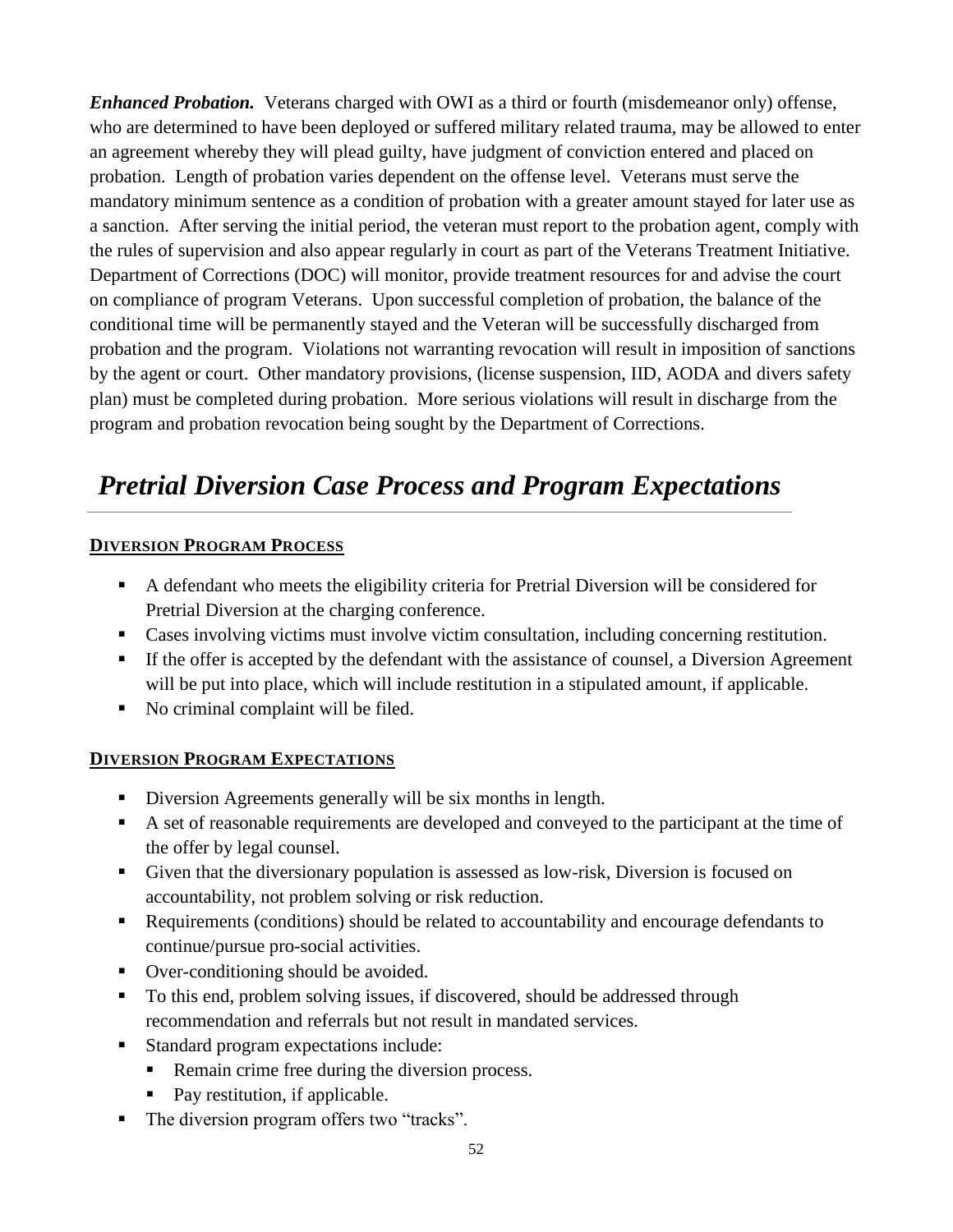- **Track 1 is a Restorative Justice track**<sup>20</sup>. It may include:
	- o Victim-offender mediation (or alternative of community service)
	- o Letter(s) of apology.
- Track 2 is an Accountability track. It may include restitution and/or community service hours (emphasizing previous point: this should be minimal, and perhaps selective). Short term targeted educational programs or class, such as a "shoplifters' group", CCAP education class or active referral for school/job training. There should be minimal contact with the individual during Diversion. Counsel will still be representing the individual while on Diversion, so the participant has someone to contact if a problem arises.

# **DIVERSION COMPLETION**

 Diversion participants will be considered to have successfully completed their Diversion if program requirements are met and they have remained crime free during the six month diversionary period and paid all restitution (agreements will be extended liberally as long as participants are making a good faith effort to pay).

# **OTHER DIVERSION CONSIDERATIONS**

- If an individual has remained crime free, but has not completed the terms of the Pretrial Diversion by the end of the agreement and the defendant has made a good faith effort to complete the agreement, the diversion may be extended.
- If a Diversion participant is arrested while on a Pretrial Diversion agreement, the District Attorney's Office will consider the nature of the new charge and may offer a Deferred Prosecution Agreement which combines the original Diversion Agreement with a new Deferred Prosecution Agreement offer.
- If an individual has completed a Diversion Agreement successfully in the past and is arrested again, the case will be reviewed by the District Attorney's office to determine appropriateness for Pretrial Diversion (assuming the individual meets the eligibility criteria). An offer of DPA may also be considered. Factors to be considered are the current LSIR-R score or the results of another long-term recidivism risk and needs assessment, length of time from the completion of the previous Diversion and the particular type of new charge.

# *Deferred Prosecution Case Process and Program Expectations*

# **Deferred Prosecution Agreement Process:**

 Conditions of a DPA must address risk reduction and can include accountability strategies. The definition of this population is that they present with both risks and needs.

l  $20$  The Office encourages the use of the Community Conferencing Program ("CCP") for appropriate victim cases. This program provides a service to victims and impacted communities, while holding offenders accountable for their actions in a more meaningful way.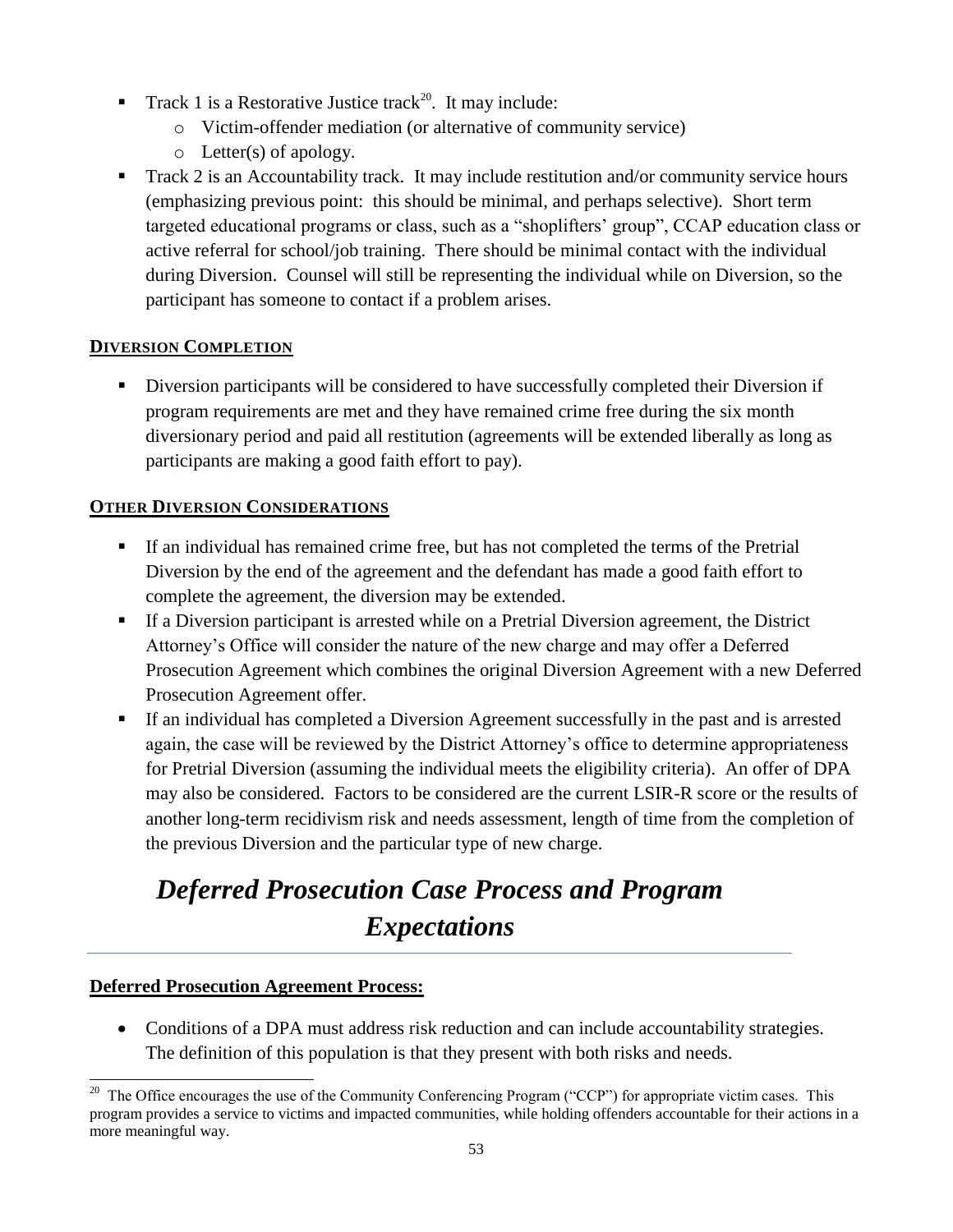- The requirements must be: tailored to the individual based on a thorough and individualized assessment of risks and the needs in order to reduce long term risk of re-offense and crafted in such a way that the individual is able to reasonably meet expectations. While the following is a list of potential requirements, over-conditioning should be avoided and emphasis should be placed on addressing the most significant criminogenic needs as opposed to trying to address every need of the defendant.
- The Milwaukee County District Attorney's Restorative Justice Programming (the "RJP") should be considered in cases deemed appropriate for DPA's.
	- o **Risk Reduction Strategies**
		- Cognitive Behavioral Therapy (CBT)
		- Substance Abuse/Mental Health Treatment, if indicated
		- Anger Management with CBT component
		- Parenting with CBT component
	- o **Accountability Requirements**
		- Remain crime free for the duration of the DPA
		- Drug Testing, if indicated and performed by the substance abuse provider
		- Pay restitution, if applicable
		- Complete community service hours, if appropriate
		- Complete restorative justice requirements, if appropriate
		- **Electronic Monitoring/GPS**
		- Complete short term targeted educational programs or class, such as a "shoplifters' group", etc.
- Professional Case Management is the ideal means to fully assess and monitor DPA participants as the risks and needs are greater for this population as defined by the committee. Counsel will still represent the individual while on a DPA, but the role for counsel should be one of engagement with the participant and the case manager.
- Progress/compliance reports will be required at three and six months intervals.
- DPA duration will be based on risk and need, but generally 6 months but less than a year.
- DPA participants will be considered successful if they complete the requirements as agreed and remain crime free during the period of monitoring under the DPA.

# Additional DPA Considerations

- Staffings with the defendant, defense attorney, assistant district attorney and case manager should be held to discuss program compliance. When addressing negative behavior a written plan should be put in place to address the non-compliance.
- If a defendant has not completed all the requirements of the agreement at the end of its term, but a good faith effort has been made, an extension may be granted by stipulation of all the parties.
- If the DPA participant fails to complete the requirements of the agreement, he or she will be sentenced on the charge(s) as pled.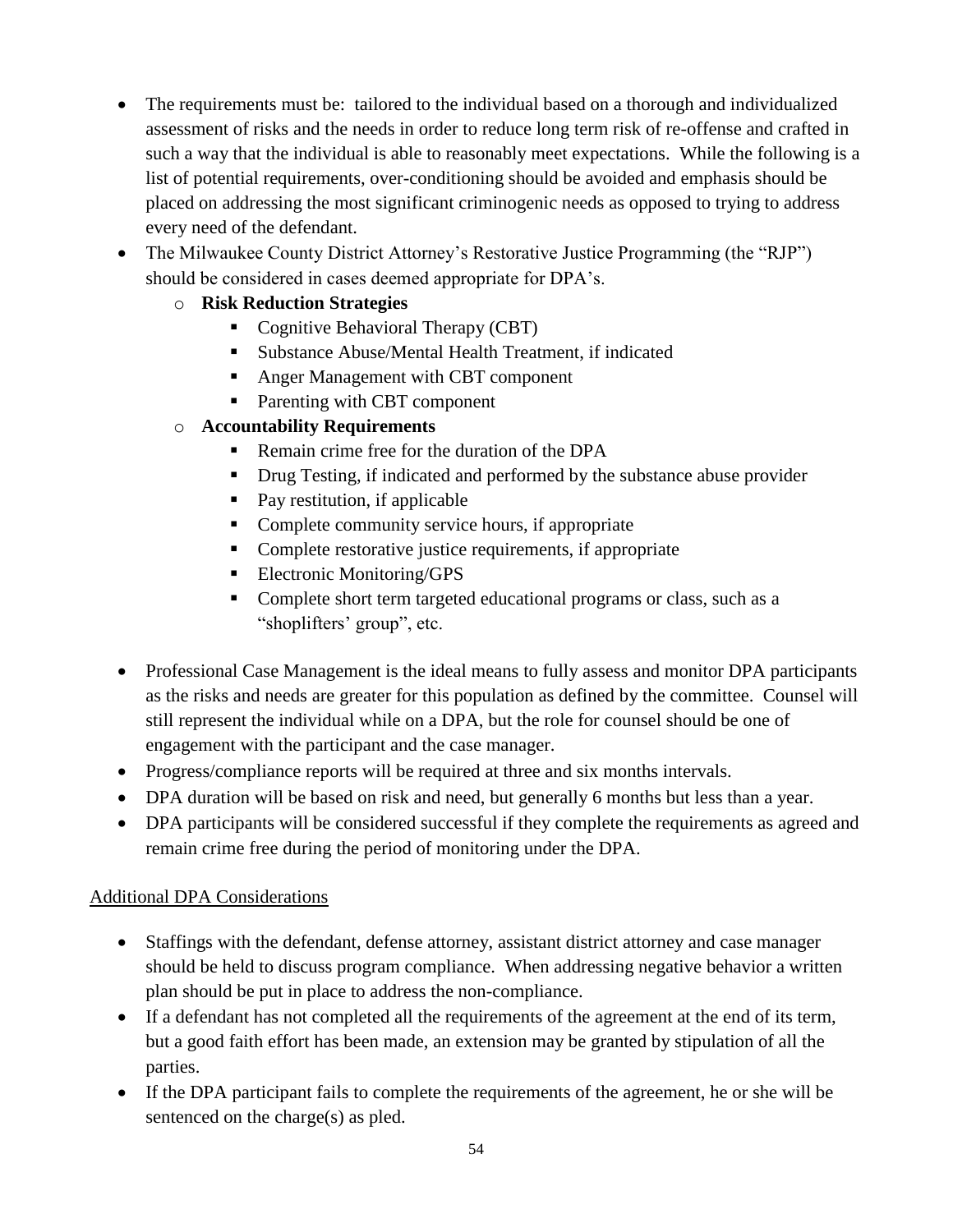- If a participant is arrested while on a DPA, the District Attorney's Office will consider the nature of the new charge and may consider referring the individual to Drug Court or the Day Reporting Center for further intervention. The case under which the individual was offered a DPA may be bundled with the new charge. In rare situations, a new DPA with more intensive conditions could be offered with an extension of the original DPA.
- If an individual has completed a DPA successfully in the past and is arrested again, the case will be reviewed by the District Attorney's office to determine if they would be eligible for another deferred prosecution agreement. Factors to be considered are LSI-R score (or other long-term recidivism risk/need assessment), length of time from the completion of the deferred prosecution agreement and the particular type of new charge.

*References*

Andrews, D.A. (2007). Principles of effective correctional programs. In L.L. Motiuk & R.C. Serin (Eds.), *Compendium 2000 on Effective Correctional Programming*. Ottawa, Canada: Correctional Service of Canada.

Andrews, D.A. & Bonta, J. (2007). *Risk-Need-Responsivity Model for Offender Assessment and Rehabilitation* (2007-06). Ottawa, Canada: Public Safety Canada.

Andrews, D. A. & Bonta, J. (1998). *The Psychology of Criminal Conduct* (2<sup>nd</sup> ed.). Cincinnati, OH: Anderson.

Andrews, D.A., Bonta, J., & Wormith, J.S. (2006). The Recent Past and Near Future of Risk and/or Need Assessment. *Crime & Delinquency*, 52(1): 7-27.

Andrews, D. A., & Dowden, C. (2007). The risk-need-responsivity model of assessment in human service and prevention and corrections crime prevention jurisprudence. *Canadian Journal of Criminology and Criminal Justice, 49*(4), 439–464.

Andrews, D. A., Dowden, C., & Gendreau, P. (1999). *Clinically relevant and psychologically informed approaches to reduced reoffending: A meta-analytic study of human service, risk, need, responsivity, and other concerns in justice contexts*. Unpublished manuscript. Ottawa, ON: Carleton University.

Andrews, D. A., Zinger, I., Hoge, R. D., Bonta, J., Gendreau, P., & Cullen, F. T. (1990). Does correctional treatment work? A clinically relevant and psychologically informed meta-analysis. *Criminology, 28*, 369–404.

Aos, S., Miller, M., & Drake, E. (2006). *Evidence-based public policy options to reduce future prison construction, criminal justice costs, and crime rates.* Olympia, WA: Washington State Institute for Public Policy.

Aos, S. & Drake, E. (2010). WSIPP's Benefit-Cost Tool for States: Examining Policy Options in Sentencing and Corrections. Olympia, WA: Washington State Institute for Public Policy.

Bonta, J. (2007). Offender assessment: General issues and considerations. In L. L. Motiuk and R. C. Serin (Eds.), *Compendium 2000 on effective correctional programming.* Ottawa, ON:Correctional Service Canada. Retrieved from: http://www.csc-scc.gc.ca/text/rsrch/compendium/2000/index-eng.shtml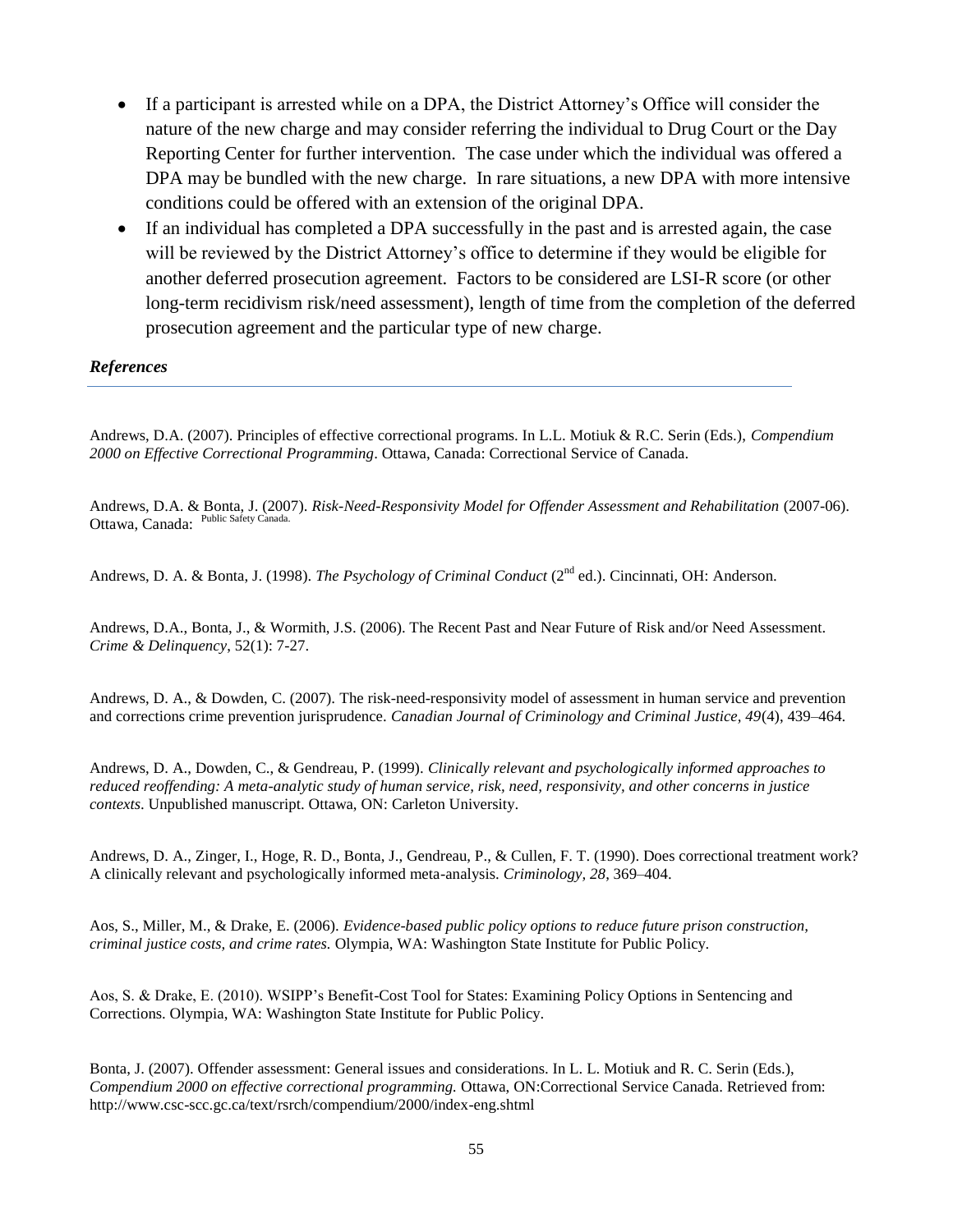Burdon, W.M., Roll, J.M., Prendergast, M.L., & Rawson, R.A. (2001). Drug courts and contingency management. *Journal of Drug Issues,* 31: 73–90.

Dayan, P. & Abbott, L.F. (2001). *Theoretical Neuroscience: Computational and Mathematical Modeling of Neural Systems.* Cambridge, MA: MIT Press.

Dowden, C. (1998). *A meta-analytic examination of the risk, need and responsivity principles and their Importance within the rehabilitation debate*. Unpublished master's thesis. Ottawa, ON: Carleton University, Department of Psychology.

Gendreau, P., Goggin, C., & Little, T. (1996). *Predicting adult offender recidivism: What works!* (1996-07). Ottawa, ON: Solicitor General of Canada.

Griffith, J.D., Rowan-Szal, G.A., Roark, R.R., & Simpson, D.D. (2000). Contingency Management in Outpatient Methadone Treatment: A Meta-analysis. *Drug and Alcohol Dependence*, 58: 55-66.

Higgins, H., & Silverman, K. (1999). *Motivating behavior change among illicit-drug abusers: Research on contingency management interventions.* Washington, DC: American Psychological Association.

Johnson, K.D., Austin, J. & Davies, G. (2002). *Banking Low-Risk Offenders: Is it a Good Investment?* Washington, DC: The George Washington University, The Institute on Crime Justice and Corrections.

Lipsey, M.W., & Cullen, F. T. (2007). The effectiveness of correctional rehabilitation: A review of systematic reviews. *Annual Review of Law and Social Science, 3,* 297–320.

Marlowe, D.B., & Kirby, K.C. (1999). Effective Use of Sanctions in Drug Courts: Lessons from Behavioral Research. *National Drug Court Institute Review*, II (1): 11-xxix.

Murphy, J.G., Vuchinich, R.E., & Simpson, C.A. (2001). Delayed Reward and Cost Discounting. *The Psychological Record*, 51: 571-588.

Pew Center on the States (2009). *One in 31: The Long Reach of American Corrections.* Washington, DC: The Pew Charitable Trusts.

Rhine, E. (1993). *Reclaiming Offender Accountability: Intermediate Sanctions for Probation and Parole Violators.* Laurel, MD: American Correctional Association.